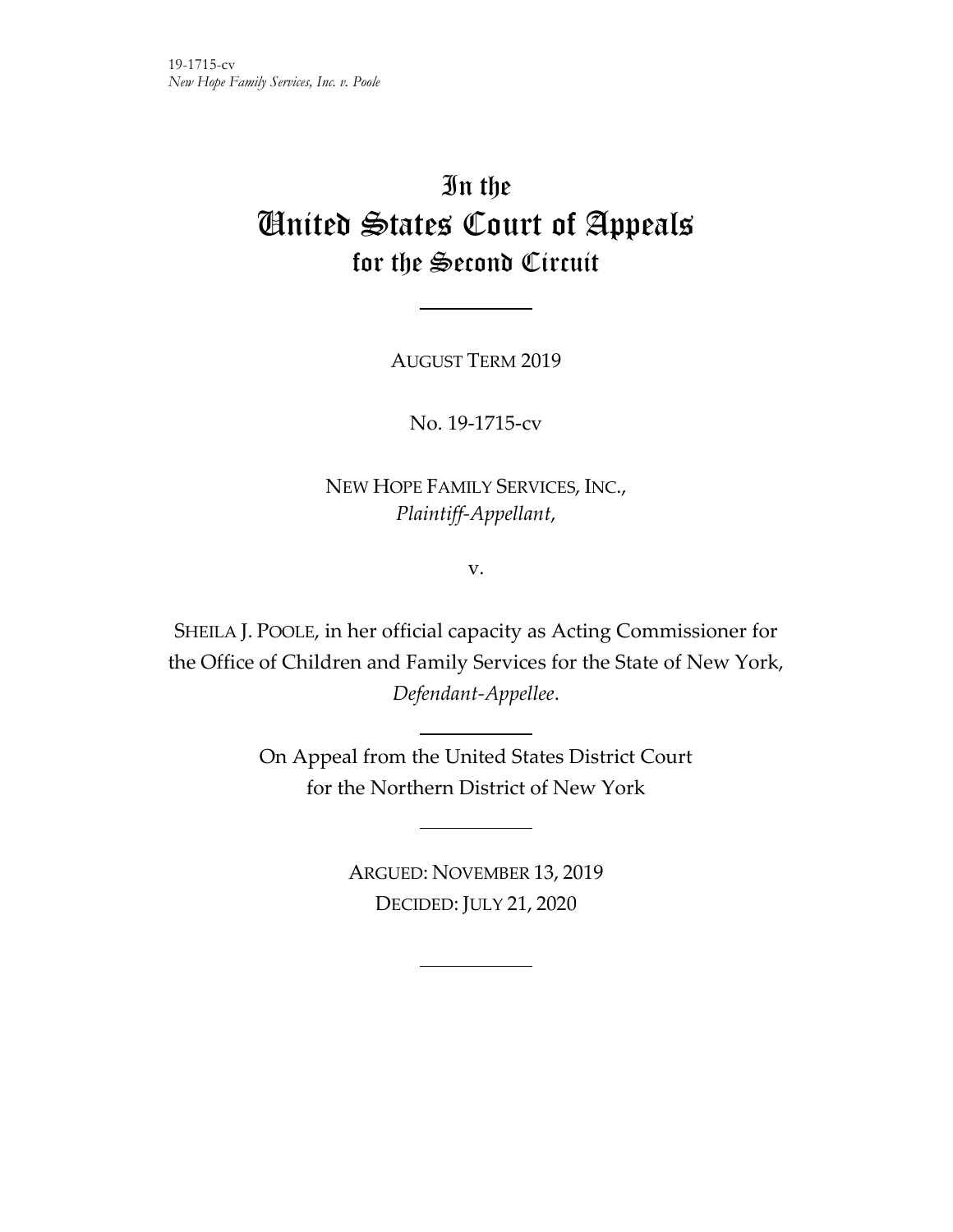Before: CABRANES, RAGGI, *Circuit Judges*, KORMAN, *District Judge*. [\\*](#page-1-0)

 $\overline{\phantom{a}}$  ,  $\overline{\phantom{a}}$  ,  $\overline{\phantom{a}}$  ,  $\overline{\phantom{a}}$  ,  $\overline{\phantom{a}}$  ,  $\overline{\phantom{a}}$  ,  $\overline{\phantom{a}}$  ,  $\overline{\phantom{a}}$  ,  $\overline{\phantom{a}}$  ,  $\overline{\phantom{a}}$  ,  $\overline{\phantom{a}}$  ,  $\overline{\phantom{a}}$  ,  $\overline{\phantom{a}}$  ,  $\overline{\phantom{a}}$  ,  $\overline{\phantom{a}}$  ,  $\overline{\phantom{a}}$ 

Plaintiff, New Hope Family Services, Inc., is a voluntary, privately funded Christian ministry devoted to providing adoption services and authorized to do so in the State of New York for more than 50 years. New Hope professes that, consistent with its religious beliefs, it cannot recommend adoptions by unmarried or same-sex couples. It does not itself disapprove such couples; rather, it refers them to other adoption agencies. In 2018, the State's Office of Children and Family Services ("OCFS") informed New Hope that its policy respecting unmarried and same-sex couples violates the antidiscrimination mandate of N.Y. Comp. Codes R. & Regs. tit. 18, § 421.3(d). OCFS advised New Hope that it either had to change its policy or close its operation. Rather than do either, New Hope sued OCFS in the United States District Court for the Northern District of New York (D'Agostino, *J.*) for violations of its First and Fourteenth Amendment rights. It now appeals from a judgment dismissing its complaint for failure to state a claim and denying its motion for a preliminary injunction as moot. New Hope argues that the district court erred in concluding that it failed to state plausible claims for violations of its rights of Free Exercise of Religion and Free Speech and, therefore, in rejecting its preliminary injunction motion as moot.

<span id="page-1-0"></span><sup>\*</sup> Judge Edward R. Korman, of the United States District Court for the Eastern District of New York, sitting by designation.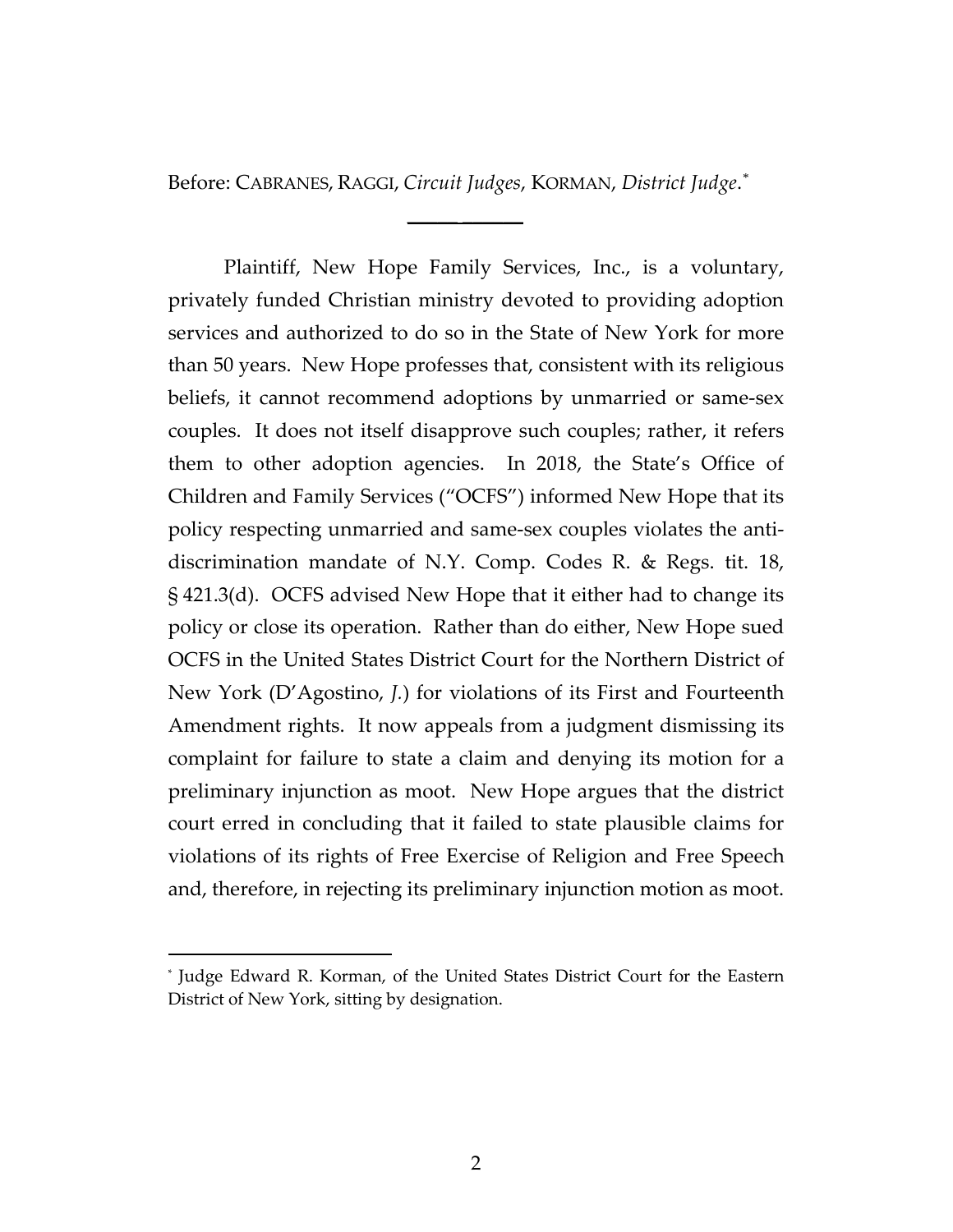New Hope urges this court both to reinstate these claims and to grant it preliminary injunctive relief.

We agree that New Hope's Free Exercise and Free Speech claims should not have been dismissed at the pleadings stage and, therefore, that its preliminary injunction motion is not moot. We remand the case to the district court for further proceedings consistent with this opinion, including whether to grant New Hope a preliminary injunction preventing OCFS from mandating the closure of New Hope's adoption operation while the merits of this case are litigated. Pending the district court's ruling on that preliminary injunction motion, the narrow injunction granted by this court shall remain in effect.

REVERSED IN PART, VACATED IN PART, AND REMANDED.

ROGER G. BROOKS (Jeana J. Hallock, Alliance Defending Freedom, Scottsdale, Arizona, John J. Bursch, Alliance Defending Freedom, Washington, District of Columbia, Christopher P. Schandevel, Alliance Defending Freedom, Ashburn, Virginia, Robert E. Genant, Genant Law Office, Mexico, New York, *on the brief*), Alliance Defending Freedom, Scottsdale, Arizona, *for Plaintiff-Appellant*.

LAURA ETLINGER, Assistant Solicitor General (Barbara D. Underwood, Solicitor General,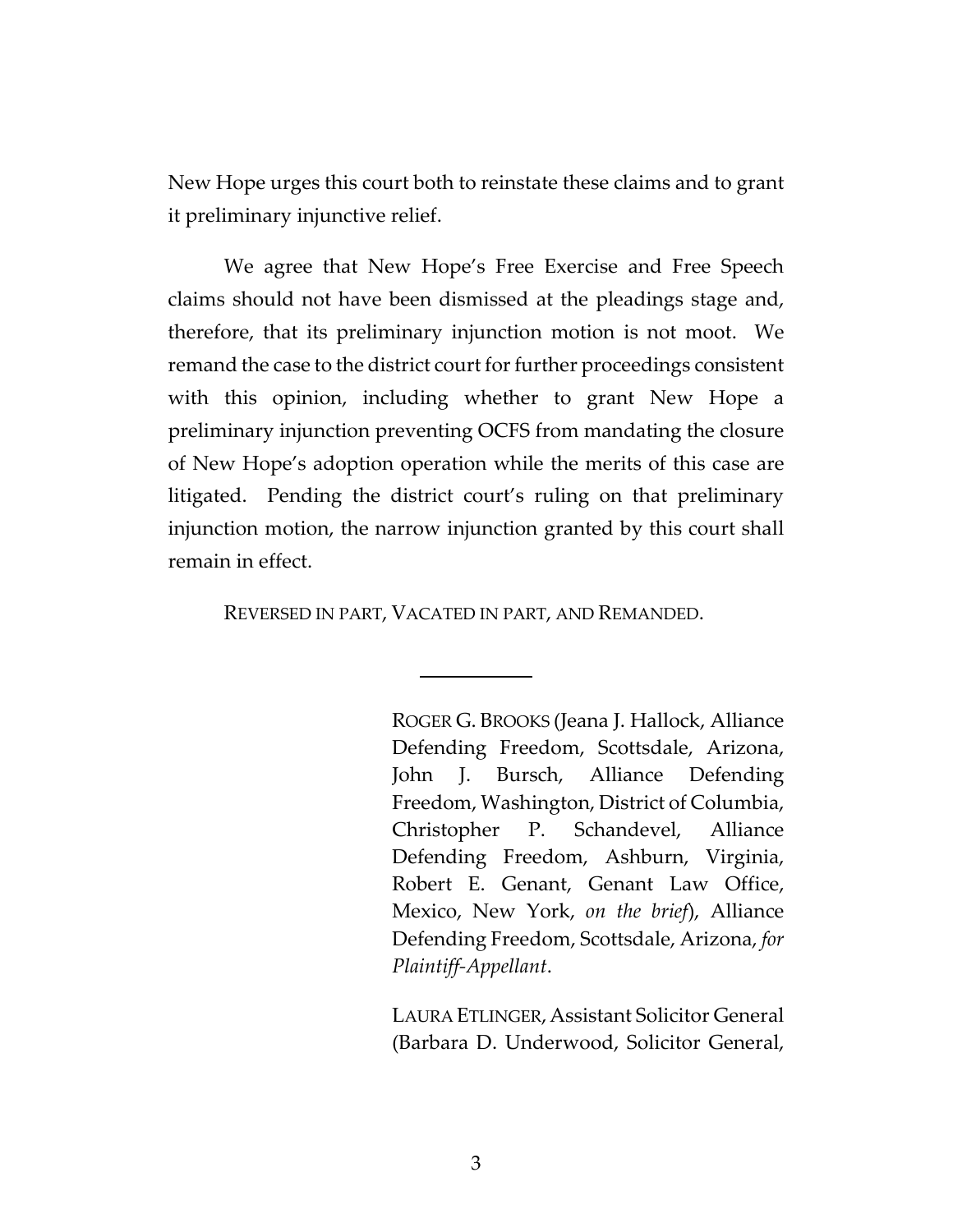Andrea Oser, Deputy Solicitor General, *on the brief*) *for* Letitia James, Attorney General of the State of New York, Albany, New York, *for Defendant-Appellee.*

Lori H. Windham, Nicholas R. Reaves, *for Amicus Curiae* The Becket Fund for Religious Liberty, Washington, District of Columbia.

Gregory Dolin, University of Baltimore School of Law, Baltimore, Maryland, *for Amici Curiae* The Jewish Coalition for Religious Liberty, Agudath Israel of America, The Rabbinical Alliance of America, and The Coalition for Jewish Values.

Geoffrey T. Blackwell, American Atheists, Inc., Washington, District of Columbia, Monica L. Miller, American Humanist Association, Washington, District of Columbia, Nicholas J. Little, Center for Inquiry, Washington, District of Columbia, Rebecca Markert, Freedom From Religion Foundation, Madison, Wisconsin, *for Amici Curiae* American Atheists, Inc., American Humanist Association, Center for Inquiry, and Freedom From Religion Foundation.

Cathren Cohen, Lambda Legal Defense and Education Fund, Inc., Los Angeles, California, Currey Cook, Karen L. Loewy, Lambda Legal Defense and Education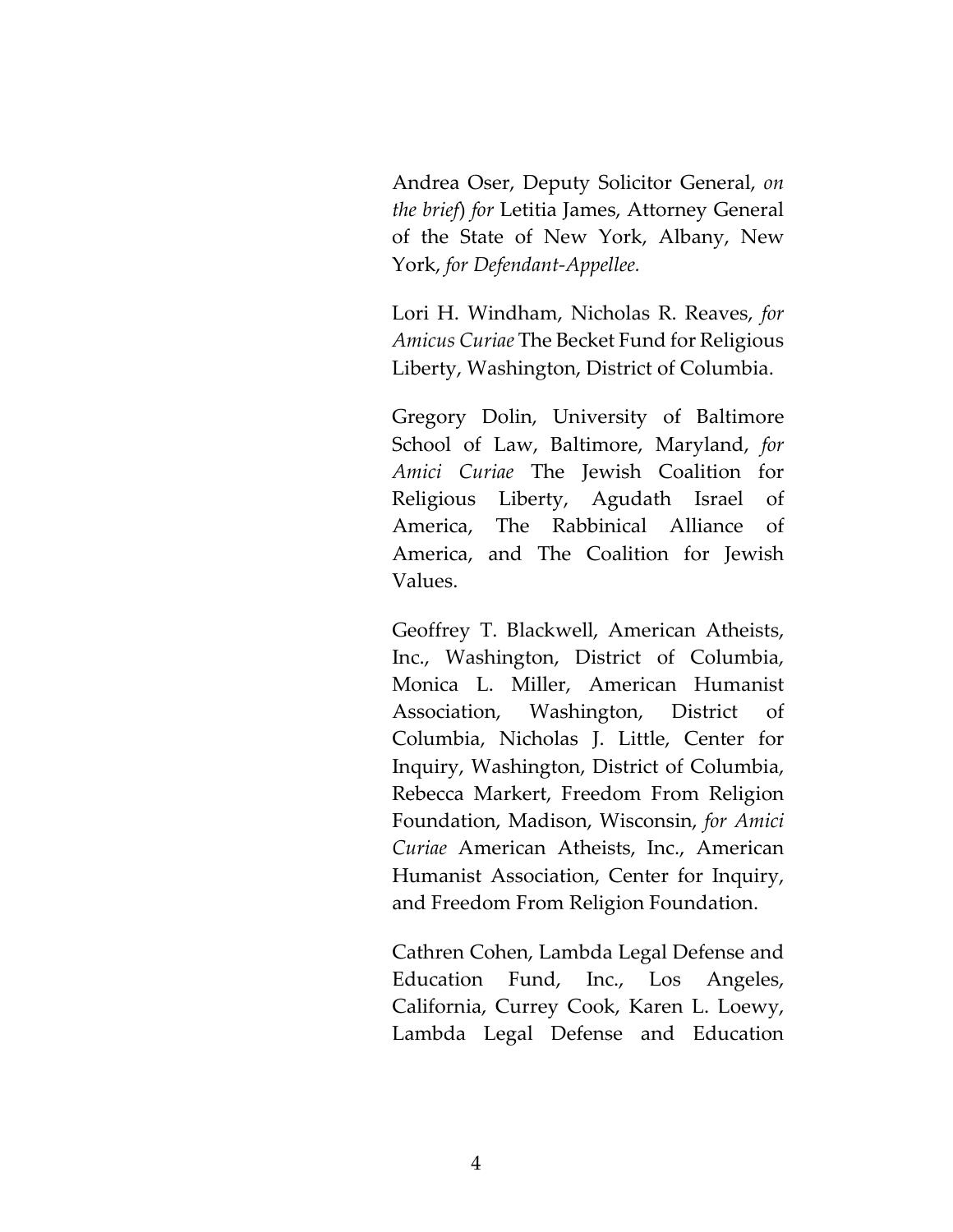Fund, Inc., New York, New York, Richard B. Katskee, Kenneth D. Upton, Jr., Carmen N. Green, Patrick Grubel, Americans United for Separation of Church and State, Washington, District of Columbia, *for Amici Curiae* Civil Rights Organizations.

# REENA RAGGI, *Circuit Judge*:

 $\overline{a}$ 

An important question of law animates this case: What is the proper relationship between the First Amendment—specifically, its guarantees of free exercise of religion and free speech—and laws protecting against various forms of discrimination? The question has arisen most recently when religious organizations, like Plaintiff here, seek some exemption from laws prohibiting discrimination on the basis of sexual orientation, arguing that such laws compel them to speak and behave contrary to the dictates of their consciences. The answer to this question—whether, in particular circumstances, antidiscrimination laws violate First Amendment rights—may profoundly affect our system of ordered liberty.[1](#page-4-0)

<span id="page-4-0"></span><sup>1</sup> *See* Thomas I. Emerson, *Toward a General Theory of the First Amendment*, 72 YALE L.J. 877, 880 (1963) (observing that "freedom of expression" is "an essential element in a good society" that cannot be regulated or restricted even to achieve "other or more inclusive ends—such as virtue, justice, equality  $\dots$ "; these must be pursued by "counter-expression and the regulation or control of conduct which is not expression").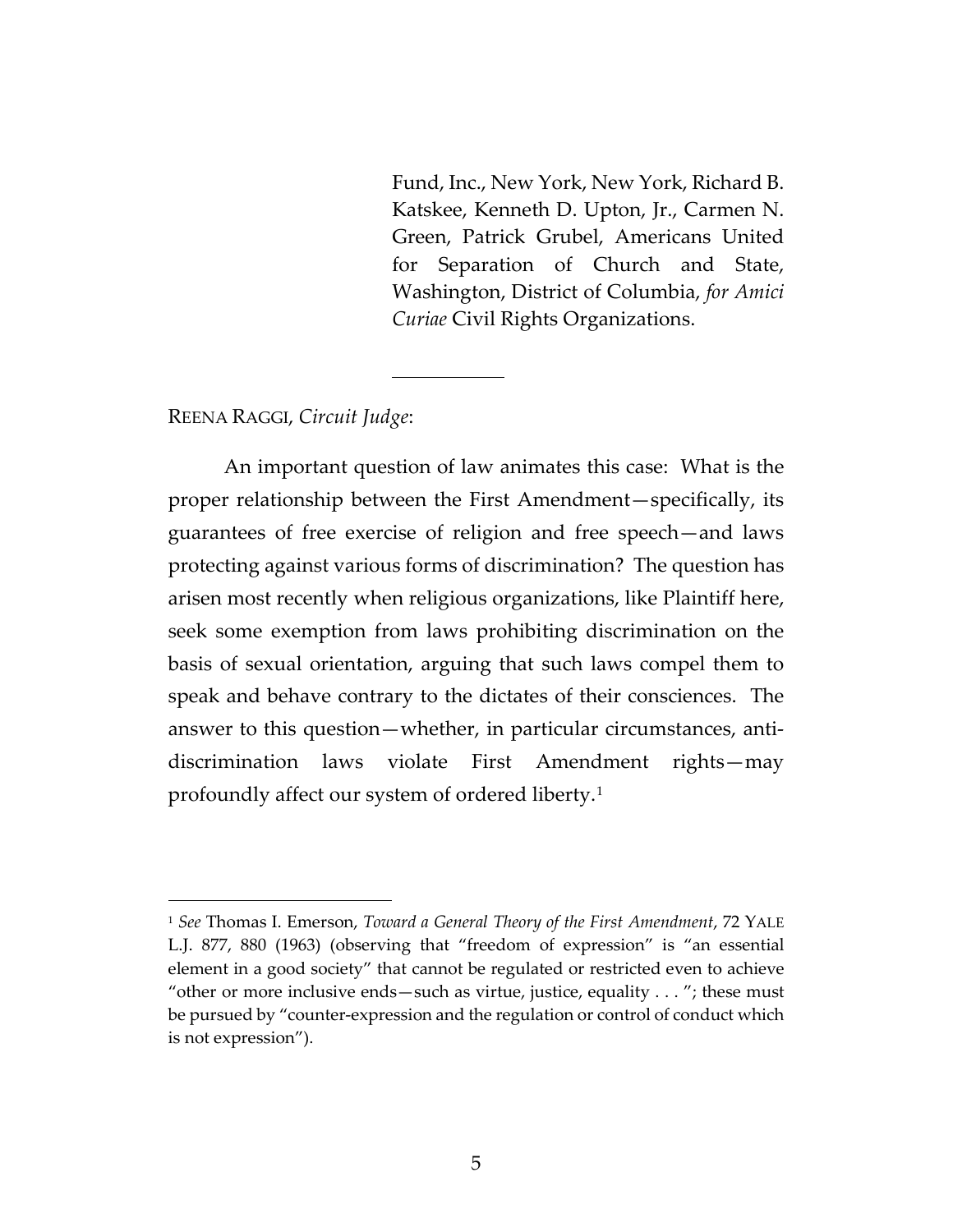But at this early stage in the case, we need not answer that ultimate question. Instead, we need decide only whether Plaintiff has stated a plausible claim for the violation of its First Amendment rights, affirming the district court if we conclude that Plaintiff has not stated a plausible claim, or reversing if we conclude that Plaintiff has.

Plaintiff, New Hope Family Services, Inc. ("New Hope"), is a voluntary, privately funded Christian ministry located in Syracuse, New York. Its avowed mission is to assist women with unplanned pregnancies and to provide temporary foster care and adoptive homes for children whose birth parents cannot care for them. In its more than 50 years of operation, New Hope has placed approximately 1,000 children with adoptive parents. There appears to be no question that each of these placements has been in the best interests of the adopted child. While New Hope operates under a certificate of incorporation authorizing it to provide adoption services in New York State, it has no contract with any government entity, and it does not receive any public funding.

 At issue on this appeal is whether New Hope will be permitted to continue its adoption ministry in New York State. That comes into question because New Hope's ministry is informed by its religious belief in the biblical model of marriage as one man married for life to one woman. New Hope asserts that, consistent with this belief, it cannot recommend adoption by unmarried or same-sex couples because it does not think such placements are in the best interests of a child. Accordingly, it does not itself work with such couples but, rather, refers them to other adoption agencies. In 2018, officials of the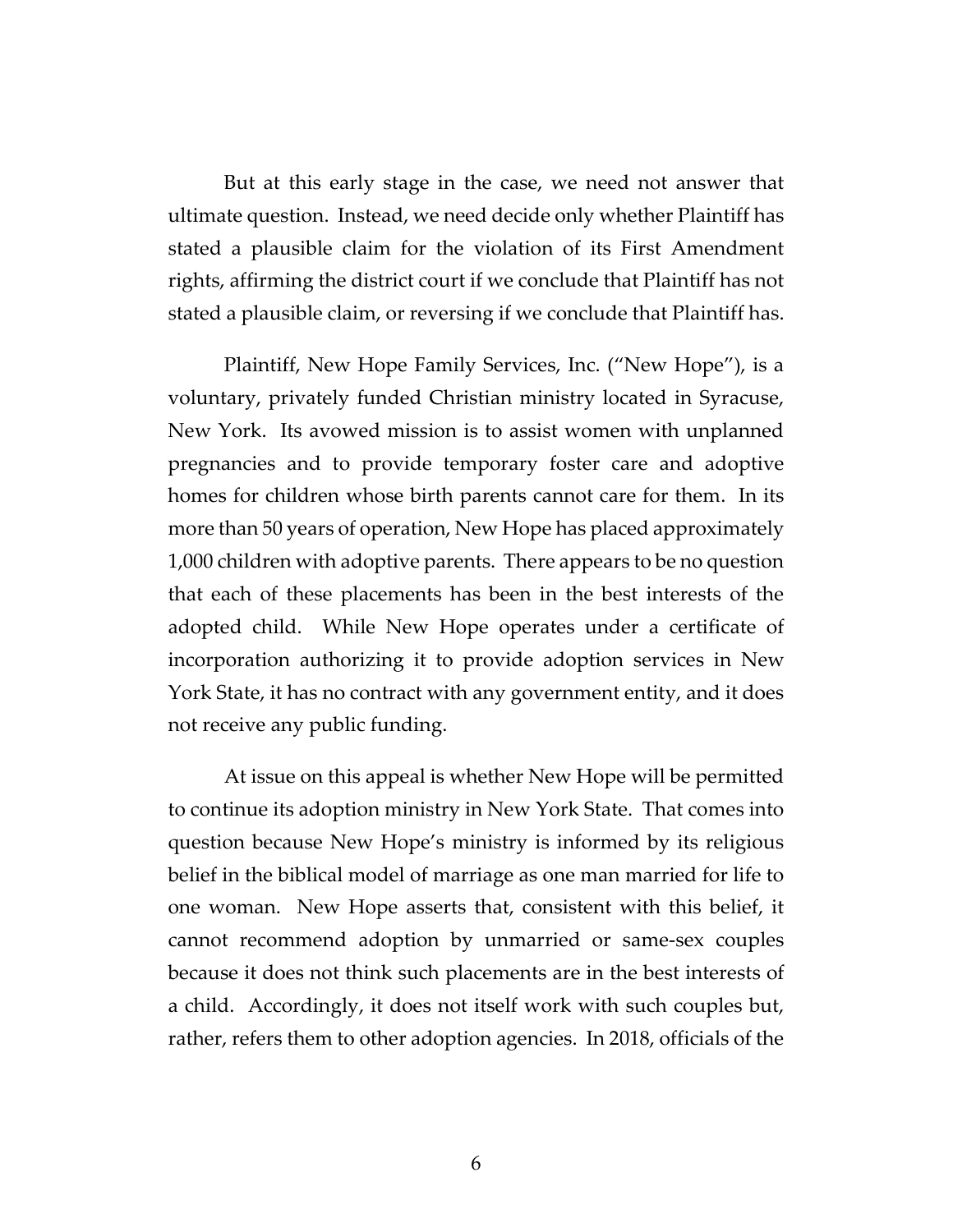New York State Office of Children and Family Services ("OCFS") informed New Hope that such a policy violates a 2013 state regulation prohibiting discrimination against applicants for adoption services on the basis of "race, creed, color, national origin, age, sex, *sexual orientation,* gender identity or expression, *marital status*, religion, or disability . . . ." N.Y. Comp. Codes R. & Regs. tit. 18 ("18 NYCRR"), § 421.3(d) (emphases added). OCFS officials told New Hope that it either had to change its policy to conform to the regulation or close its adoption operation.

Unwilling to do either, New Hope initiated this action in the United States District Court for the Northern District of New York (Mae A. D'Agostino, *Judge*). Pursuant to 42 U.S.C. § 1983, New Hope charged OCFS's Acting Commissioner Sheila J. Poole with violating its rights under the Constitution's Free Exercise of Religion, Free Speech, and Equal Protection Clauses, *see* U.S. CONST. amends. I, XIV, and requested declaratory and injunctive relief.<sup>[2](#page-6-0)</sup> On cross-motions by New Hope for a preliminary injunction and by OCFS for dismissal, the district court granted dismissal pursuant to Fed. R. Civ. P. 12(b)(6), concluding that New Hope failed to plead any plausible constitutional claims. Consequently, the court denied New Hope's preliminary injunction motion as moot. *See New Hope Family Servs. Inc. v. Poole*, 387 F. Supp. 3d 194 (N.D.N.Y. 2019). New Hope appeals from so much of the district court judgment, entered on May 16, 2019,

<span id="page-6-0"></span><sup>2</sup> Because Acting Commissioner Poole is sued only in her official capacity, in this opinion we refer to defendant as the State agency Poole heads, *i.e.*, "OCFS."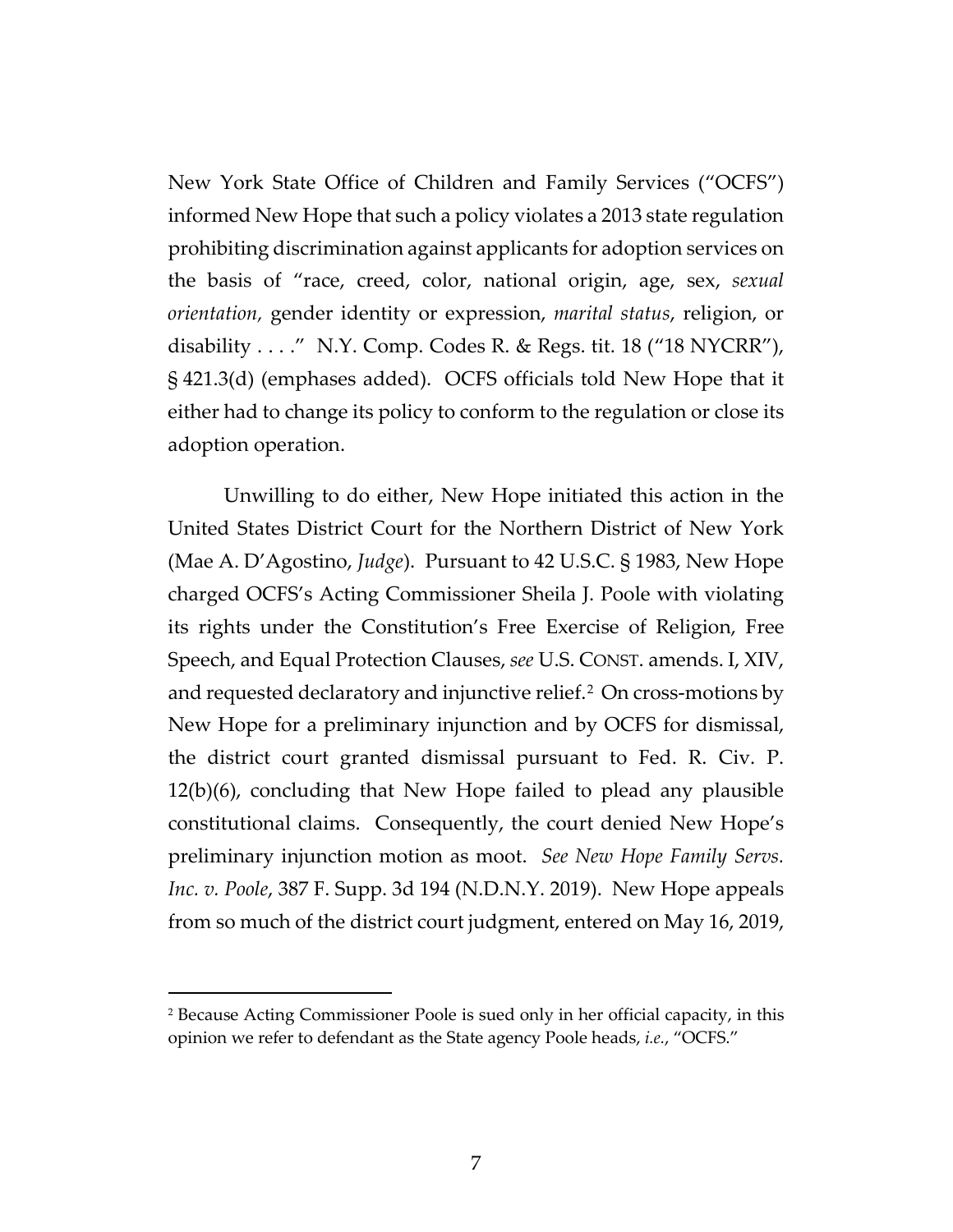as dismissed its Free Exercise and Free Speech claims and rejected its preliminary injunction motion.

For the reasons stated in this opinion, we reverse the challenged dismissal judgment, vacate the denial of New Hope's motion for a preliminary injunction, and remand the case to the district court for further proceedings consistent with this opinion, including consideration of whether to grant a preliminary injunction.

#### I. **Background**

 $\overline{a}$ 

In recounting the background to this case, we follow the standard applicable to the review of motions to dismiss, *i.e.*, we accept all factual allegations pleaded by New Hope in its complaint as true, and we draw all reasonable inferences in its favor. *See, e.g.*, *DiFolco v. MSNBC Cable L.L.C.*, 622 F.3d 104, 110–11 (2d Cir. 2010).

# **A. New York Adoption Law**

Private charities—many of them religiously affiliated—have long played an important role in caring for orphans and abandoned children in New York.[3](#page-7-0) Adoption in New York, however, is now

<span id="page-7-0"></span><sup>3</sup> For example, in 1806, a group of New York City women—including Mrs. Alexander Hamilton—founded the Orphan Asylum Society, the city's first private charity devoted to caring for orphaned children who would otherwise have been consigned to public almshouses. *See* 1 CHILDREN AND YOUTH IN AMERICA: A DOCUMENTARY HISTORY 280 (Robert H. Bremner *et al.*, eds., 1970); Mary Kelley, Book Review, 90 J. OF AM. HIST. 1023, 1023 (2003) (reviewing ANNE M. BOYLAN, THE ORIGINS OF WOMEN'S ACTIVISM: NEW YORK AND BOSTON, 1797–1840 (2002)). In 1817, Catholic nuns affiliated with the Sisters of Charity began caring for New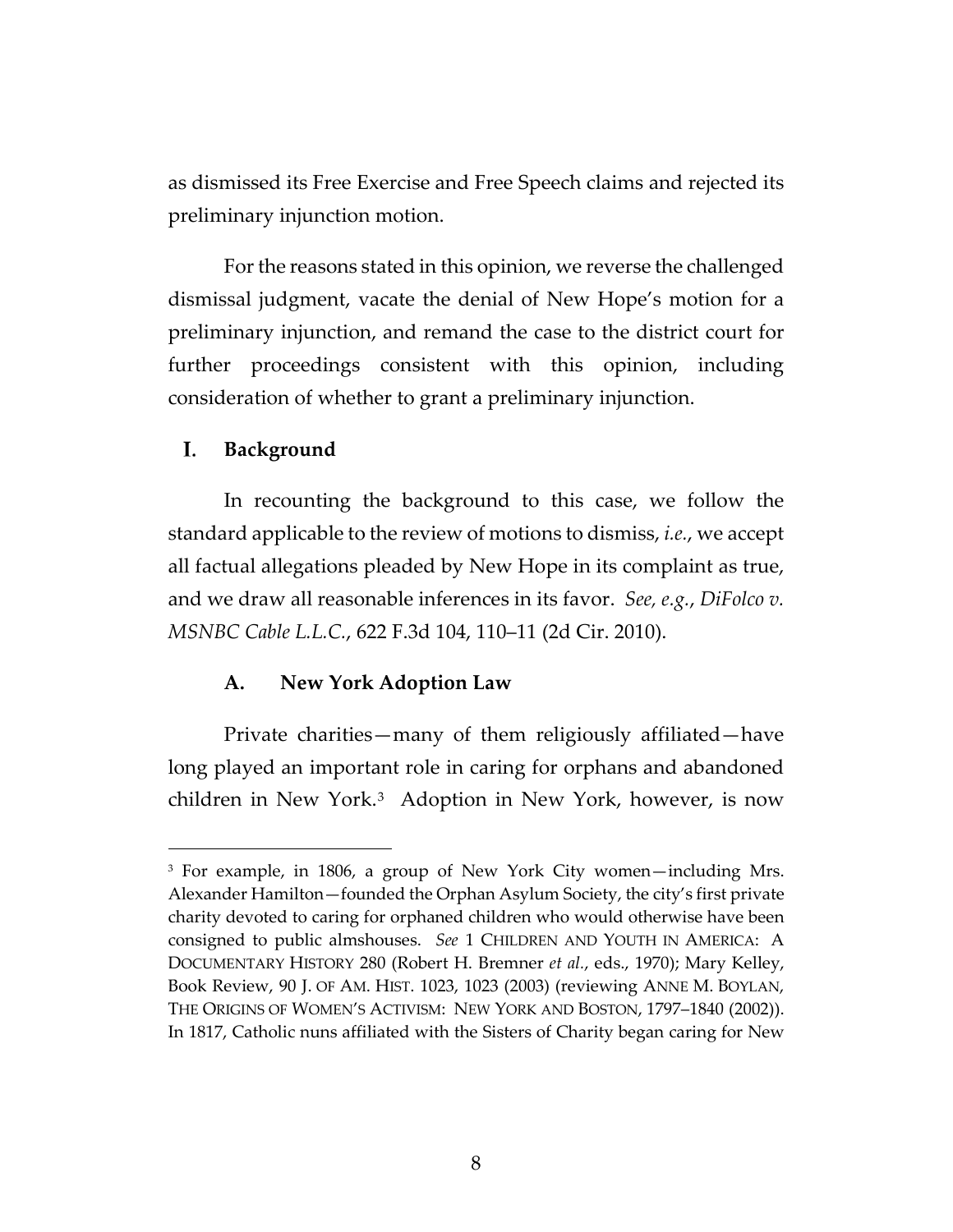"solely the creature of . . . statute," *Matter of Jacob*, 86 N.Y.2d 651, 657 (1995) (internal quotation marks omitted), and requires "a judicial proceeding" for a person (or couple) to "take[] another person into the relation of child and thereby acquire[] the rights and incur[] the responsibilities of parent in respect of such other person," N.Y. Dom. Rel. Law § 110.

Since first enacted in 1873, New York's adoption law has had as its primary purpose ensuring the "best interest[s]" of the child to be adopted. *Matter of Jacob*, 86 N.Y.2d at 658–59. But if that objective has remained constant, not so the factors informing it. Over a century and a half, New York's adoption law has been amended "innumerable times," such that its many requirements and prohibitions—both those established by statute and those

York City orphans at the St. Patrick's Asylum. *See* ROBERT ERNST, IMMIGRANT LIFE IN NEW YORK CITY, 1825–1863, 35 (1949). The Hebrew Orphan Asylum was established in Manhattan in 1822. *See* REPORT OF THE PRESIDENT, THE HEBREW BENEVOLENT AND ORPHAN ASYLUM SOCIETY OF THE CITY OF NEW YORK, PROCEEDINGS OF THE SEVENTY-FOURTH ANNUAL MEETING 15–16 (1897). The Catholic Orphan Society of Brooklyn was founded in 1826. *See* MARY J. OATES, THE CATHOLIC PHILANTHROPIC TRADITION IN AMERICA 6 (1995). New York's Episcopal Church created an Orphan Home and Asylum in New York City in 1851. *See* COMMITTEE ON THE HISTORY OF CHILD-SAVING WORK, NATIONAL CONFERENCE ON SOCIAL WELFARE, HISTORY OF CHILD-SAVING IN THE UNITED STATES 158 (1893). New York's two best known institutions devoted to caring for orphaned, abandoned, and otherwise needy children, the Children's Aid Society and the New York Foundling Hospital, were created, respectively, in 1853 by private philanthropists and in 1869 by the Sisters of Charity. *See* Joseph M. Hawes, *Creating New Families: The History of Adoption in the United States*, 32 REVIEWS IN AM. HIST. 90, 91 (2004) (book review)**;** MARTIN GOTTLIEB, THE FOUNDLING 11–12 (2001).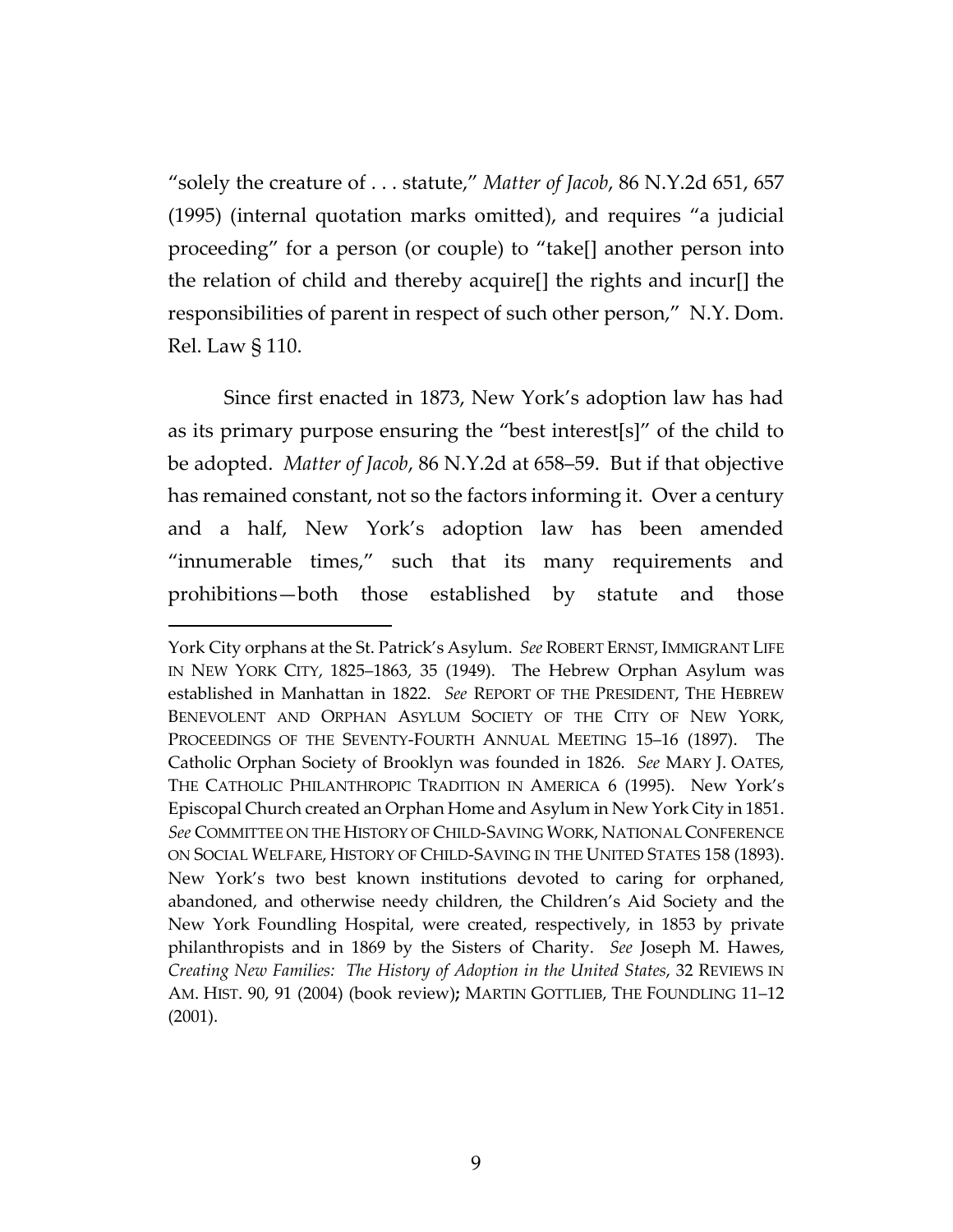propounded by regulation—have aptly been described as "a complex and not entirely reconcilable patchwork." *Id.* at 659. Nevertheless, because some understanding of that law is necessary to discuss New Hope's claims, we begin by discussing relevant statutory and regulatory provisions, starting with those pertaining to authorized adoption agencies.

# **1. Authorized Agencies**

Adoption services in New York can only be provided by "authorized agencies," *i.e.*, entities incorporated or organized under New York law with corporate or legal authority "to care for, to place out or to board out children." N.Y. Soc. Serv. Law §§ 371(10)(a), 374(2).[4](#page-9-0) More than 130 authorized agencies presently operate in New York. Fifty-eight such agencies are public, each operating as a unit of one of the State's social services districts. More than 70 authorized agencies are private, non-profit organizations that voluntarily provide adoption services. Some do so pursuant to contracts with local social services districts and with government funding; others, such as New Hope, operate independently.

The need for adoption services in New York, whether public or private, is undeniably great. In fiscal year 2017, more than 27,000

<span id="page-9-0"></span><sup>&</sup>lt;sup>4</sup> Children are "placed out" for adoption; they are "boarded out" for foster care. *See* N.Y. Soc. Serv. Law § 371(12), (14).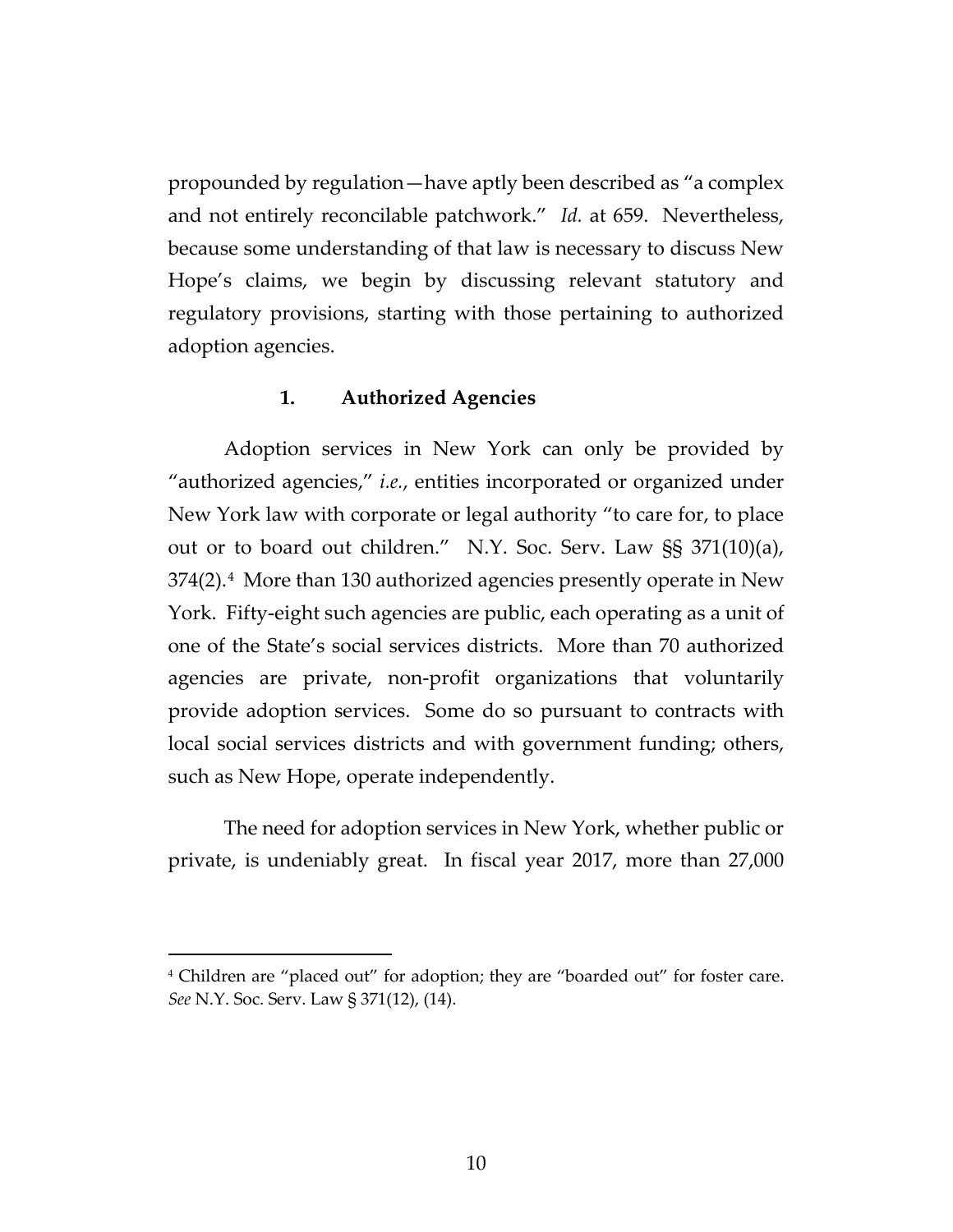children in the State were in foster care. Some 4,400 were awaiting adoption. Nevertheless, only 1,729 were actually adopted that year.

To facilitate adoptions, state law empowers authorized agencies to receive legal custody of children whose parents cannot care for them. *Id.* § 384; 18 NYCRR § 421.6. Authorized agencies can then board such children in foster homes or place them in prospective adoptive homes based on the agencies' assessment of the children's "best interests." Most relevant here, authorized agency approval, or consent, is required to finalize the adoption of any child placed by that agency. *See* N.Y. Dom. Rel. Law §§ 111(1)(f), 113(1).

A thicket of regulations applies to an authorized agency's placement of a child for adoption. These regulations detail numerous areas for agency consideration, but they comprise no mere quantitative checklist. Rather, most regulations, by their nature, entrust authorized agencies with considerable discretion in determining the best interests of a child. For example, agencies are instructed that in "[m]ak[ing] placement decisions," a consideration of the child's "best interests" shall "includ[e], but [is] not limited to" three factors. 18 NYCRR § 421.18(d). First is "the appropriateness of placement in terms of the age of the child and of the adoptive parent(s)." *Id.* § 421.18(d)(1). "Appropriateness" is hardly a matter of mathematical calculation; rather, it calls for the exercise of judgment. That same conclusion obtains for the second factor: "the physical and emotional needs of the child in relation to the characteristics, capacities, strengths and weaknesses of the adoptive parent(s)." *Id.*  § 421.18(d)(2). Judgment is also called for by the third factor, which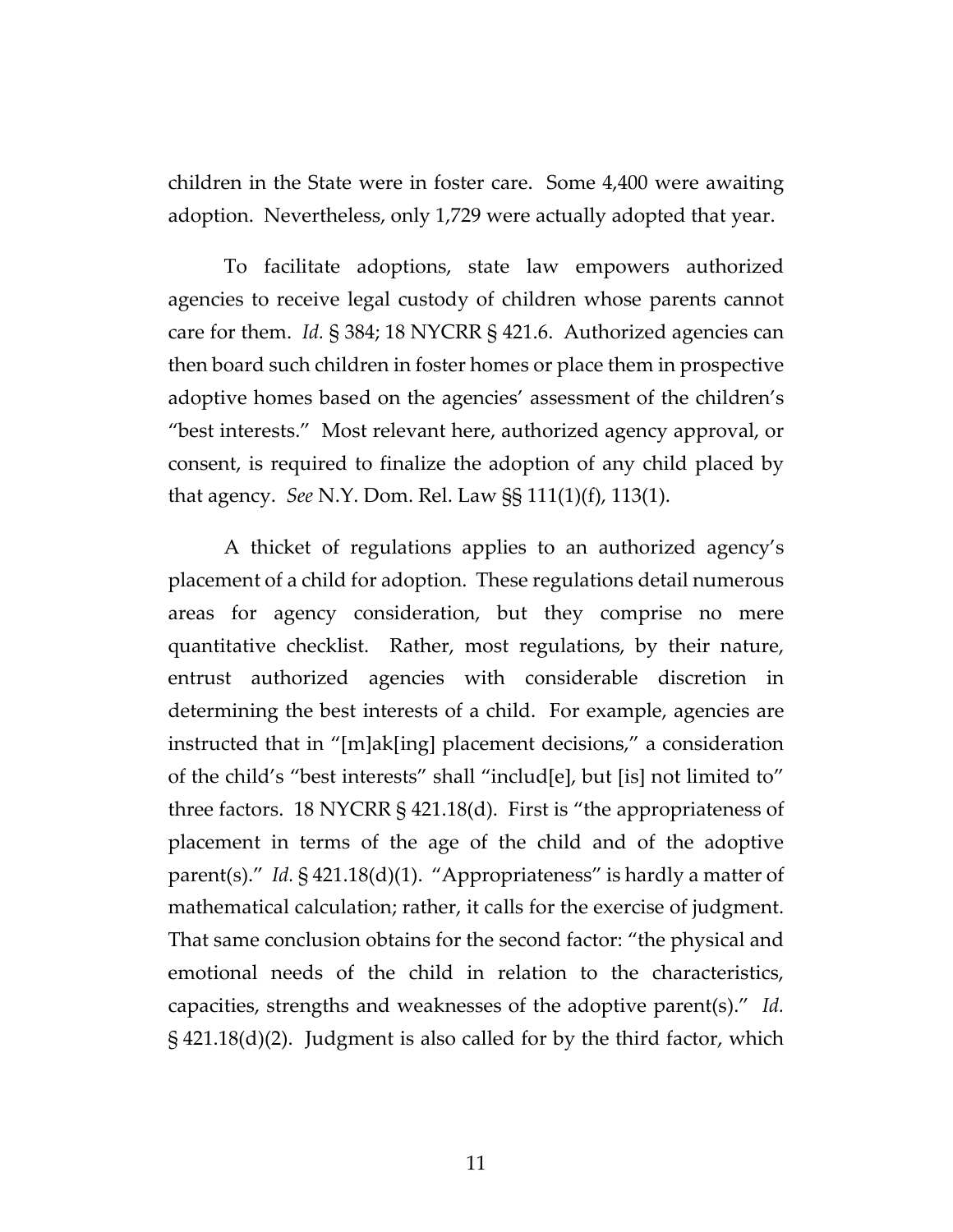requires placing sibling children together absent documented findings, made by the agency in consultation with identified professionals, that such placement would inure to the detriment of one or more of the children. *See id.* § 421.18(d)(3).

Judgment and discretion also necessarily inform the "adoption study process" that must precede any placement. *Id.* § 421.15. This is evident from the litany of topics that an authorized agency is expected to discuss in "explor[ing] each applicant's ability to be an adoptive parent." *Id.* § 421.15(d). Among these are the "characteristics and needs of children available for adoption"; principles of child development; the applicant's "reasons" for wishing to adopt; "understanding of the adoptive parent role"; "psychological readiness to assume responsibility for a child"; and "self-assessment" of "capacity to provide a child with a stable and meaningful relationship." *Id.* The agency is further expected to explore other household members' "attitudes . . . about adoption," and "the[ir] awareness of the impact that adoptive responsibilities have upon family life." *Id.* Again, none of these matters is quantifiable; rather, they call for qualitative assessments by authorized agencies.

Agency judgment will also have to inform the required assessment of a prospective adoptive parent's,

- (1) capacity to give and receive affection;
- (2) ability to provide for a child's physical and emotional needs;
- (3) ability to accept the intrinsic worth of a child, to respect and share his past, to understand the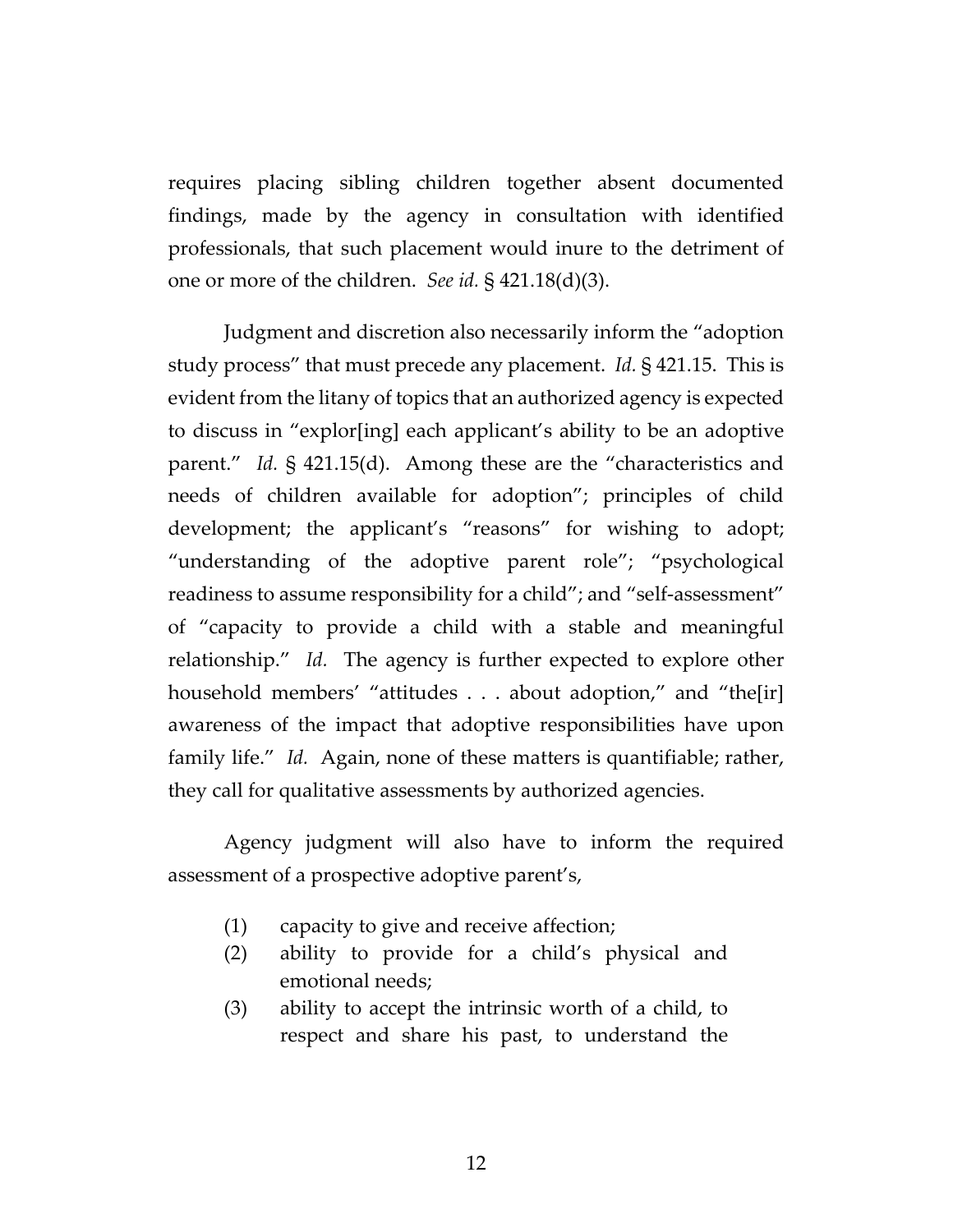meaning of separation he has experienced, and to have realistic expectations and goals;

- (4) flexibility and ability to change;
- (5) ability to cope with problems, stress and frustration;
- (6) feelings about parenting an adopted child and the ability to make a commitment to a child placed in the home; and
- (7) ability to use community resources to strengthen and enrich family functioning.

*Id.* § 421.16(a).

 $\overline{a}$ 

While this sampling of applicable regulations indicates a largely holistic approach to identifying the best interests of an adopted child, regulations single out certain factors that should not be considered or, at least, not be determinative. For example, a prospective adoptive parent cannot "be rejected on the basis of low income, or because of receipt of income maintenance payments." *Id.* § 421.16(j). Nor can rejection be based on marital status, subject to certain caveats. *Id.* § 421.16(d).<sup>5</sup> "Race, ethnic group, and religion" also cannot be a basis for rejection, *id.* § 421.16(i), though here too

<span id="page-12-0"></span><sup>5</sup> 18 NYCRR § 421.16(d) states with respect to "[m]arital status":

Agencies must not consider marital status in their acceptance or rejection of applicants. However, one married partner may not adopt without the other unless one partner is living separate and apart from his or her spouse pursuant to a legally recognizable separation agreement or decree of separation, or one partner has been or will be living separate and apart from his or her spouse for a period of three years or more prior to the commencement of the adoption proceeding.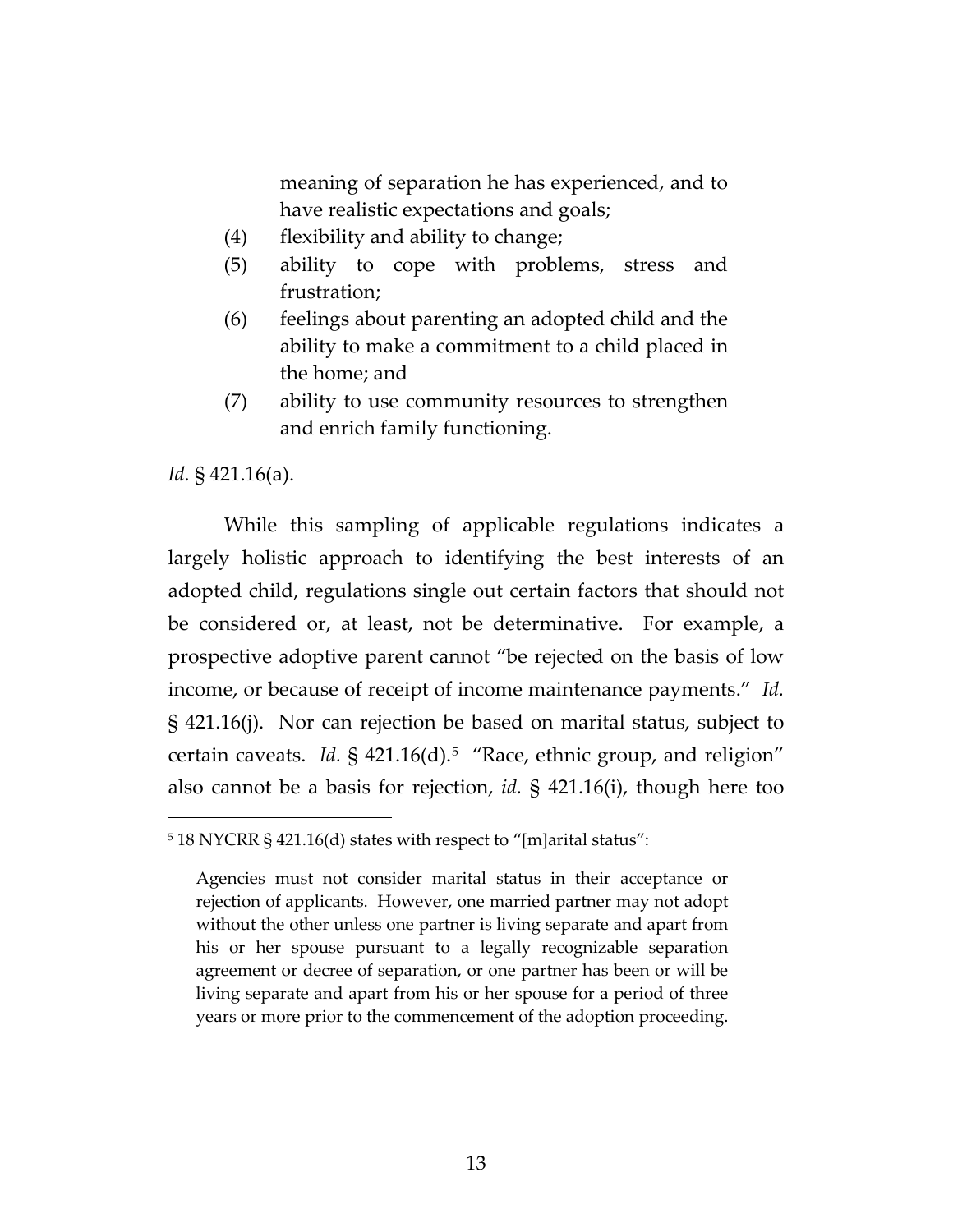other statutory and regulatory provisions appear to qualify the prohibition.[6](#page-13-0) 

At the same time, regulations instruct an agency to reject adoption applicants who fail to cooperate in the study process. *See id.*  $\S$  421.15(g)(1). Rejection is also warranted if the agency finds an applicant "physically" or "emotionally" "incapable of caring for an adopted child," *id.* § 421.15(g)(2)(i)–(ii), or if the agency concludes that "approval would not be in the best interests of children awaiting adoptions," *id.* § 421.15(g)(2)(iii)—both matters requiring an exercise of judgment. Rejection, however, triggers certain procedural safeguards, including the opportunity for a hearing before OCFS. *See id.* § 421.15(g)(3)–(8).

On the other hand, if, after completion of the required study, an authorized agency decides to approve adoption by a particular applicant or applicants—thereby concluding that adoption by that applicant or applicants is "in the best interests of children awaiting adoptions," *id.* § 421.15(g)(2)(iii)—the agency creates "a written

<span id="page-13-0"></span><sup>6</sup> *See* 18 NYCRR § 421.18(c) (requiring authorized agency to place child in adoptive home "as similar to and compatible with his or her religious background as possible with particular recognition that section 373(3) of the Social Services Law requires a court, when practicable, to give custody through adoption only to persons of the same religious faith as that of the child"); *id.* § 421.18(d)(2) (permitting authorized agency, when making placement decisions, to "consider the cultural, ethnic or racial background of the child and the capacity of the adoptive parent to meet the needs of the child with such a background as one of a number of factors used to determine best interests," but only where "[r]ace, color or national origin of the child or the adoptive parent . . . can be demonstrated to relate to the specific needs of an individual child").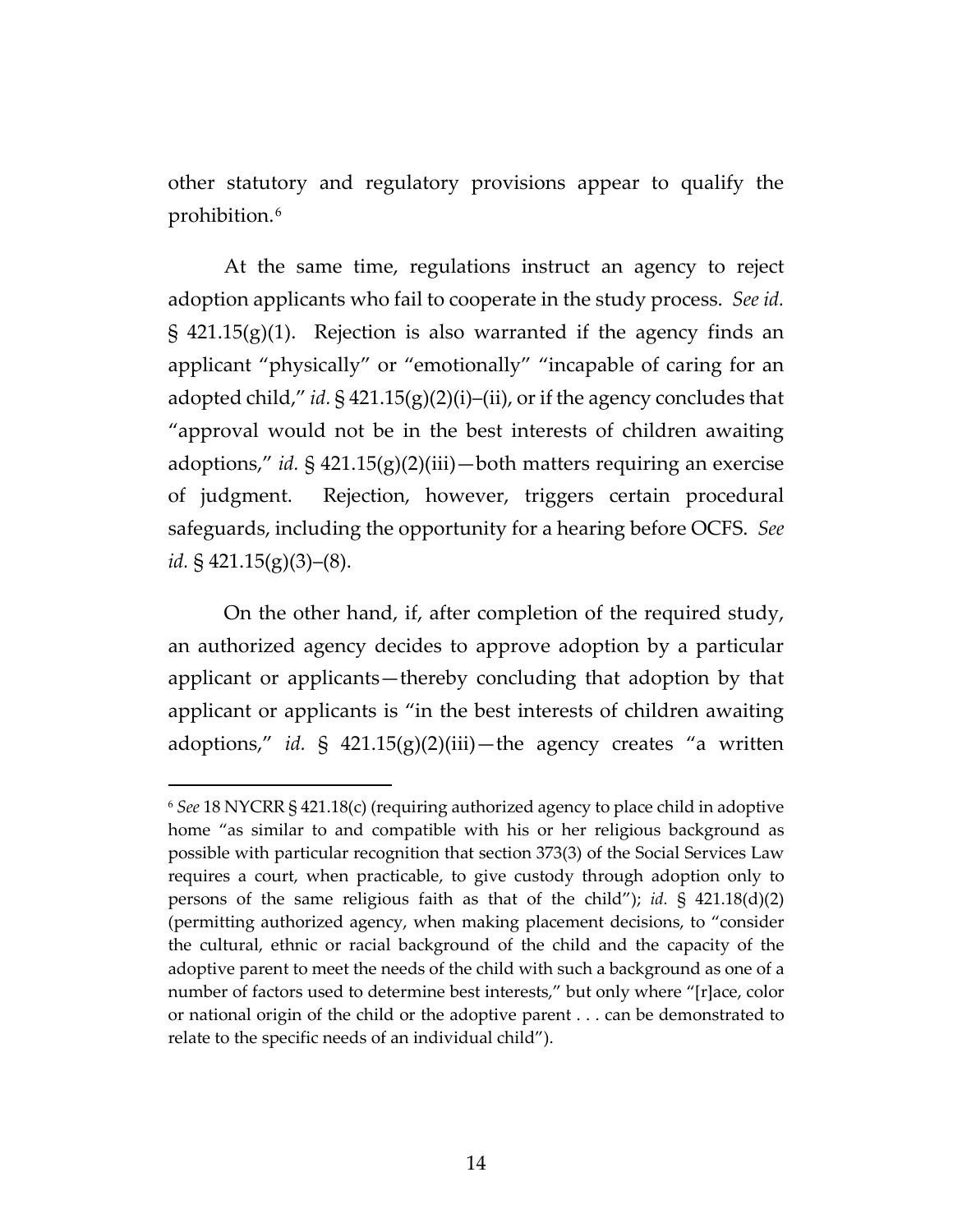summary of the study findings and activities, including significant characteristics of . . . family members, the family interaction, the family's relationship to other persons and the community, the family's child rearing practices and experiences, and any other material needed to describe the family for adoption purposes," and provides that summary "to workers in the agency . . . responsible for making placement decisions about children," *id.* § 421.15(e)(1). The agency works with the approved prospective parents to identify an adoptive child to be placed with them, "[m]ak[ing] placement decisions on the basis of the best interests of th[at] child." *Id.* § 421.18(d). The agency and prospective parents then submit to a court a verified petition for adoption and an adoptive placement agreement, *see* N.Y. Dom. Rel. Law § 112(2)–(3), (5), and the court decides whether to accept the agency's approval and to order adoption, *id.* §§ 113, 114. Generally, "no order of adoption shall be made until [the adoptive] child has resided with the adoptive parents for at least three months." *Id.* § 112(6).

New York law authorizes the Commissioner of OCFS to enforce laws and rules pertaining to adoption. *See* N.Y. Soc. Serv. Law  $\S 34(3)(e)$ .<sup>[7](#page-14-0)</sup> By law, OCFS is authorized to visit, inspect, and supervise authorized adoption agencies. *See id.* § 371(10). Where OCFS determines that an agency has placed or boarded a child (1) "for

<span id="page-14-0"></span><sup>&</sup>lt;sup>7</sup> It is undisputed on this appeal that this enforcement authority, originally conferred on the Commissioner of the New York State Department of Social Services, *see* N.Y. Soc. Serv. Law § 34(3)(e), now rests with OCFS, a branch of the New York State Department of Family Assistance, the successor agency to the Department of Social Services, *see* 1997 N.Y. Laws 2922.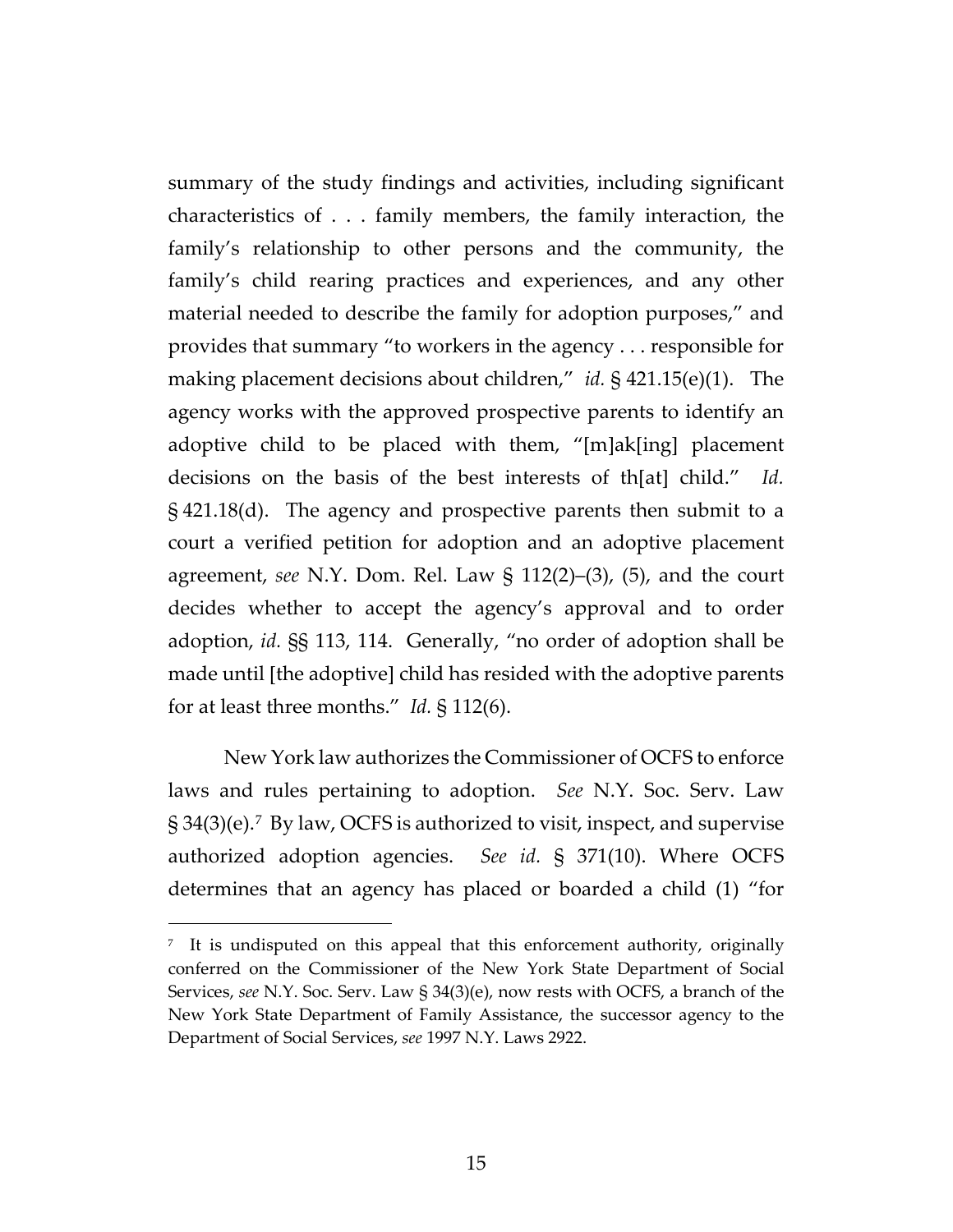purposes of gain," (2) "without due inquiry as to the character and reputation of the person with whom such child is placed," (3) "in such manner that such child is subjected to cruel or improper treatment or neglect or immoral surroundings," or (4) "in such manner that the religious faith of the child is not preserved and protected as provided [by law]," OCFS is specifically authorized, upon notice and an opportunity to be heard, to "issue an order prohibiting such an authorized agency . . . from thereafter placing out or boarding out any child." *Id.* § 385(1).

# **2. 18 NYCRR § 421.3(d)**

We now turn to the regulation at issue in this case, 18 NYCRR § 421.3(d), beginning with some background to its pronouncement.

As the New York Court of Appeals has observed, the "pattern of amendments" to New York adoption law over the last 75 years "evidences a successive expansion of the categories of persons entitled to adopt." *Matter of Jacob*, 86 N.Y.2d at 660–61. Consistent with a general purpose to assure that "as many children as possible are adopted into suitable family situations," certain of these amendments reflect "fundamental changes that have taken place in the makeup of the family." *Id.* at 661 (internal quotation marks omitted).

As relevant here, until 2010, New York's Domestic Relations Law permitted only "[a]n adult unmarried person or an adult husband and his adult wife together" to adopt a child. N.Y. Dom. Rel. Law § 110 (2009). This law did not prohibit a homosexual person from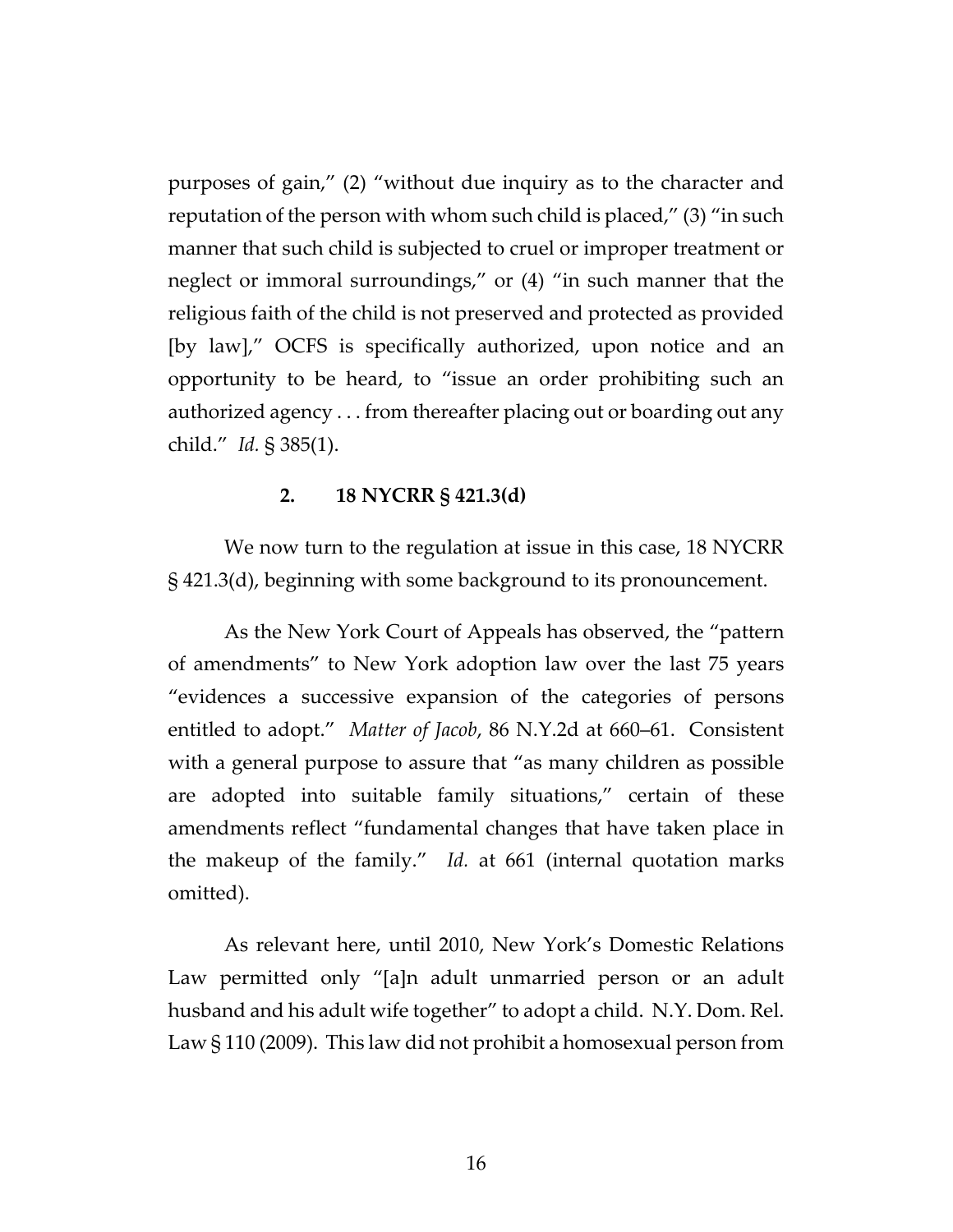adopting as a single "adult unmarried person." *See Matter of Jacob,* 86 N.Y.2d at 662 (stating that "New York does not prohibit adoption by homosexuals," and observing that administrative regulation forbids denial of agency adoption on basis of homosexuality<sup>[8](#page-16-0)</sup>). But it was understood not to permit an unmarried couple, whatever their sexual orientation, jointly to adopt a child.

That conclusion was eroded, however, by court rulings beginning with the 1995 decision in *Matter of Jacob*, 86 N.Y.2d 651. In that case, the New York Court of Appeals construed § 110's "adult unmarried person" phrase to allow the same-sex partner of a child's biological mother to adopt the child without the mother surrendering her rights, thereby effectively allowing a same-sex couple to become the child's parents. *See id.* at 660–62, 665–68. A decade later, the Fourth Department construed *Jacob*'s reasoning to compel the conclusion that an unmarried, same-sex couple—neither member of which was the child's biological parent—could jointly petition for adoption of a child rather than being required to file separately. *See In re Adoption of Carolyn B.*, 6 A.D.3d 67, 68–70, 774 N.Y.S.2d 227 (4th Dep't 2004).

<span id="page-16-0"></span><sup>8</sup> The referenced regulation stated that adoption "[a]pplicants shall not be rejected solely on the basis of homosexuality." 18 NYCRR § 421.16(h)(2) (2009). Rather, "[a] decision to accept or reject when homosexuality is at issue shall be made on the basis of individual factors as explored and found in the adoption study process as it relates to the best interests of adoptive children." *Id.* This regulation, promulgated in or about 1981, remained in effect until 2013, when it was supplanted by 18 NYCRR § 421.3(d), discussed *infra* at 19–21.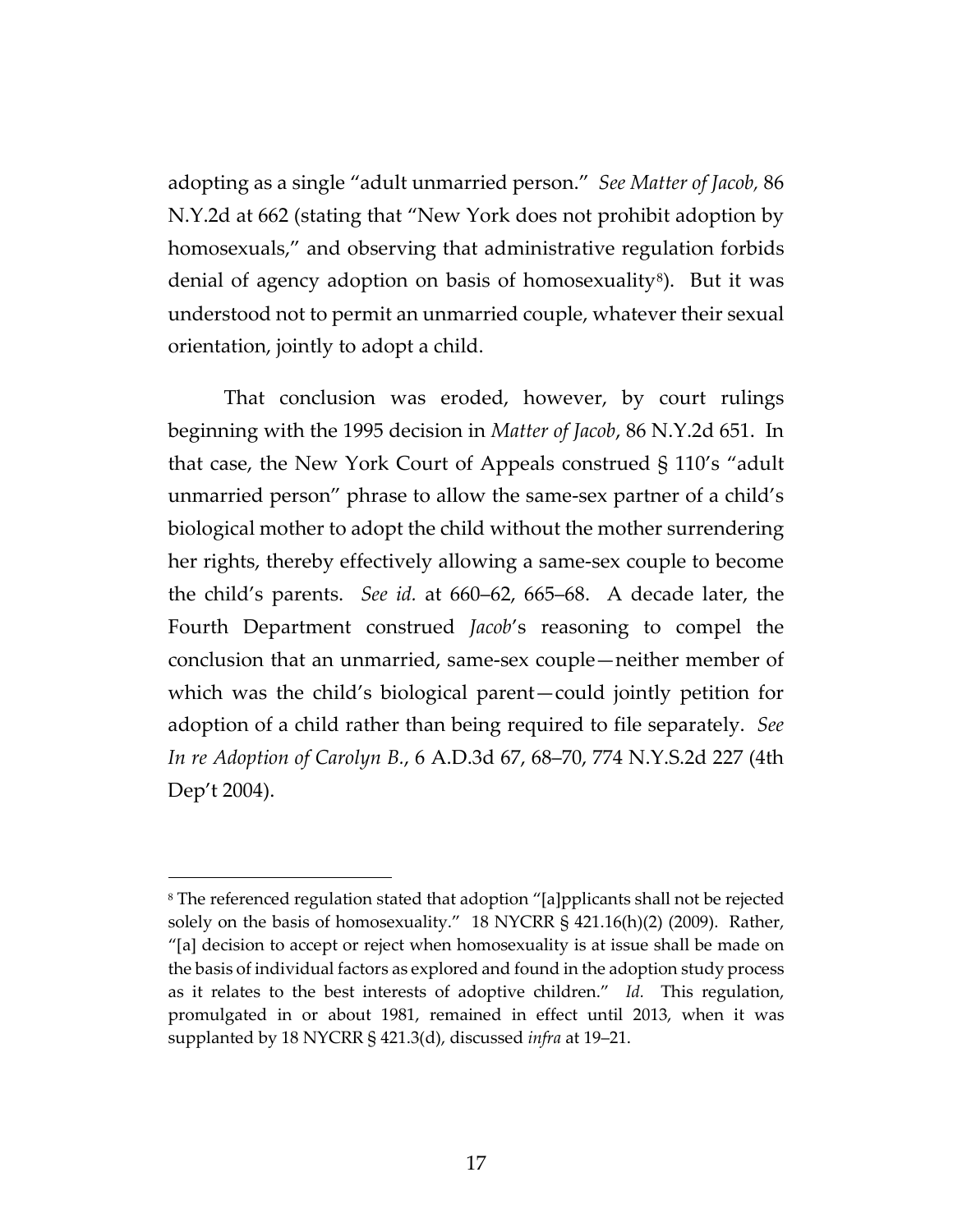Mindful of these decisions, the New York State legislature, in 2010, amended § 110 to state that "[an] adult unmarried person, an adult married couple together, or any two unmarried adult intimate partners together may adopt another person." N.Y. Dom. Rel. Law § 110. In a signing statement accompanying his approval of the bill, then-Governor David Paterson observed that the amendment expanded qualified adoption applicants to include same-sex couples, "mak[ing] absolutely clear a principle that has already been established by the courts, and that ensures fairness and equal treatment to families that are ready, willing and able to provide a child with a loving home . . . includ[ing] same-sex couples, regardless of whether they are married." Gov. Mem., New York Bill Jacket, 2010 S.B. 1523, ch. 509 (internal citation omitted). At the same time, however, the Governor stated that "since the statute is permissive, it would allow for such adoptions without compelling any agency to alter its present policies." *Id.* In sum, he characterized amended § 110 as "a wise, just and compassionate measure that expands the rights of New Yorkers, without in any way treading on the views of any citizen or organization." *Id.*

The new law went into effect on September 17, 2010, and prompted OCFS to issue two "informational letters" to authorized agencies. The first letter, dated January 11, 2011, and entitled "Adoption by Two Unmarried Adult Intimate Partners," stated that amended § 110 "codifies . . . court decisions that authorize unmarried persons to adopt a child together," but "does not change or alter the standards currently in place for the approval of an individual as an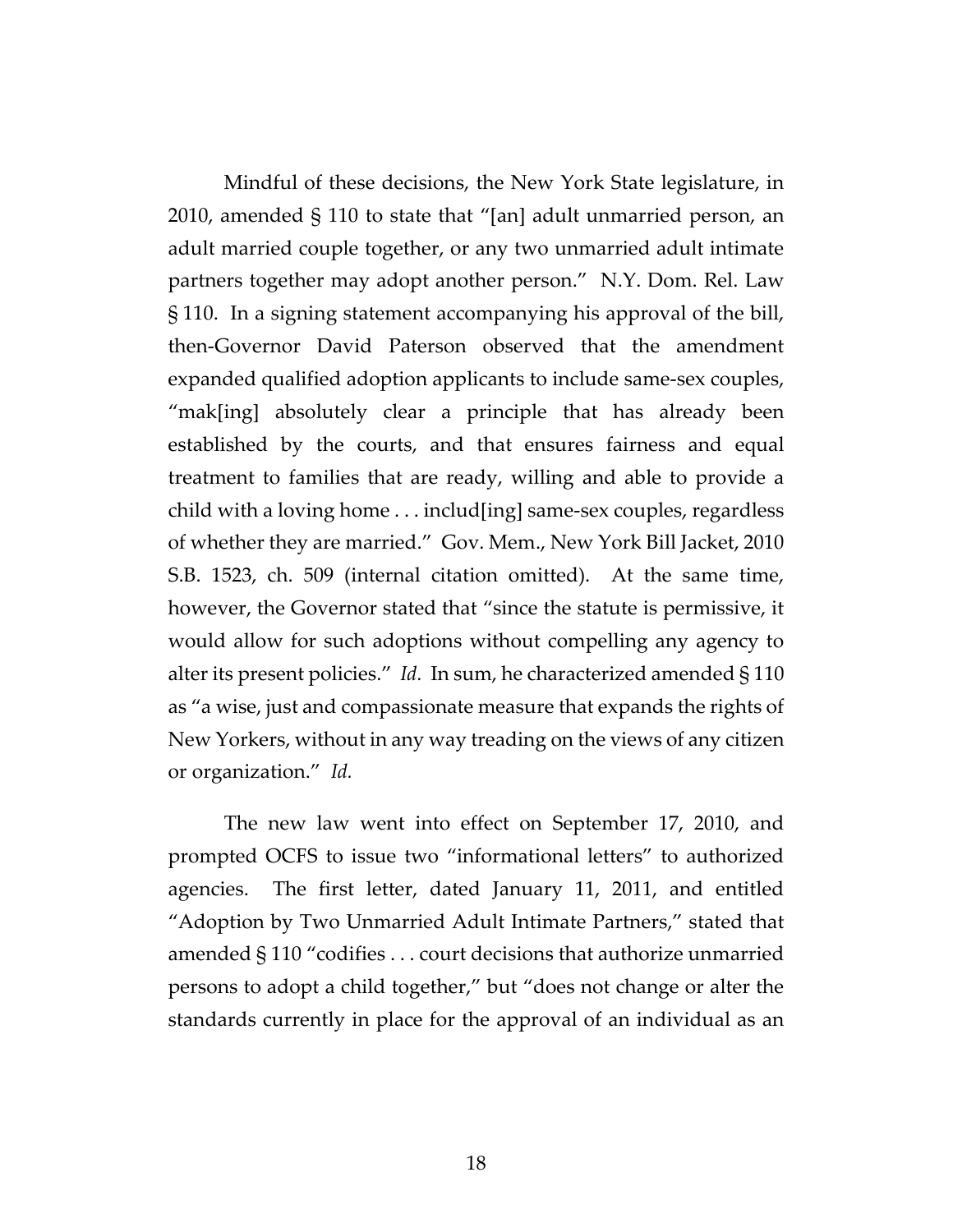adoptive parent." OCFS Informational Ltr., 11-OCFS-INF-01. A copy of the Governor's quoted signing statement was attached to this letter.

The second letter, dated July 11, 2011, and entitled "Clarification of Adoption Study Criteria Related to Length of Marriage and Sexual Orientation," addressed the effect of amended § 110 on two existing OCFS regulations: 18 NYCRR § 421.16(e) (prohibiting rejection of applicants for adoption study on basis of "length of time they have been married, provided that time is at least one year") and 18 NYCRR § 421.16(h)(2) (prohibiting rejection of applicants "solely on the basis of homosexuality"). As to the first regulation, OCFS instructed authorized agencies that the amended statute no longer permitted rejecting an adoption applicant "solely on the basis that the length of marriage is less than one year." OCFS Informational Ltr., 11-OCFS-INF-05. As to the second regulation, OCFS stated that its purpose "is to prohibit discrimination based on sexual orientation in the adoption study assessment process," and that "OCFS cannot contemplate any case where the issue of sexual orientation would be a legitimate basis, whether in whole or in part, to deny the application of a person to be an adoptive parent." *Id.*

Two years later, in November 2013, OCFS replaced both regulations with the provision here at issue: 18 NYCRR § 421.3(d). *See*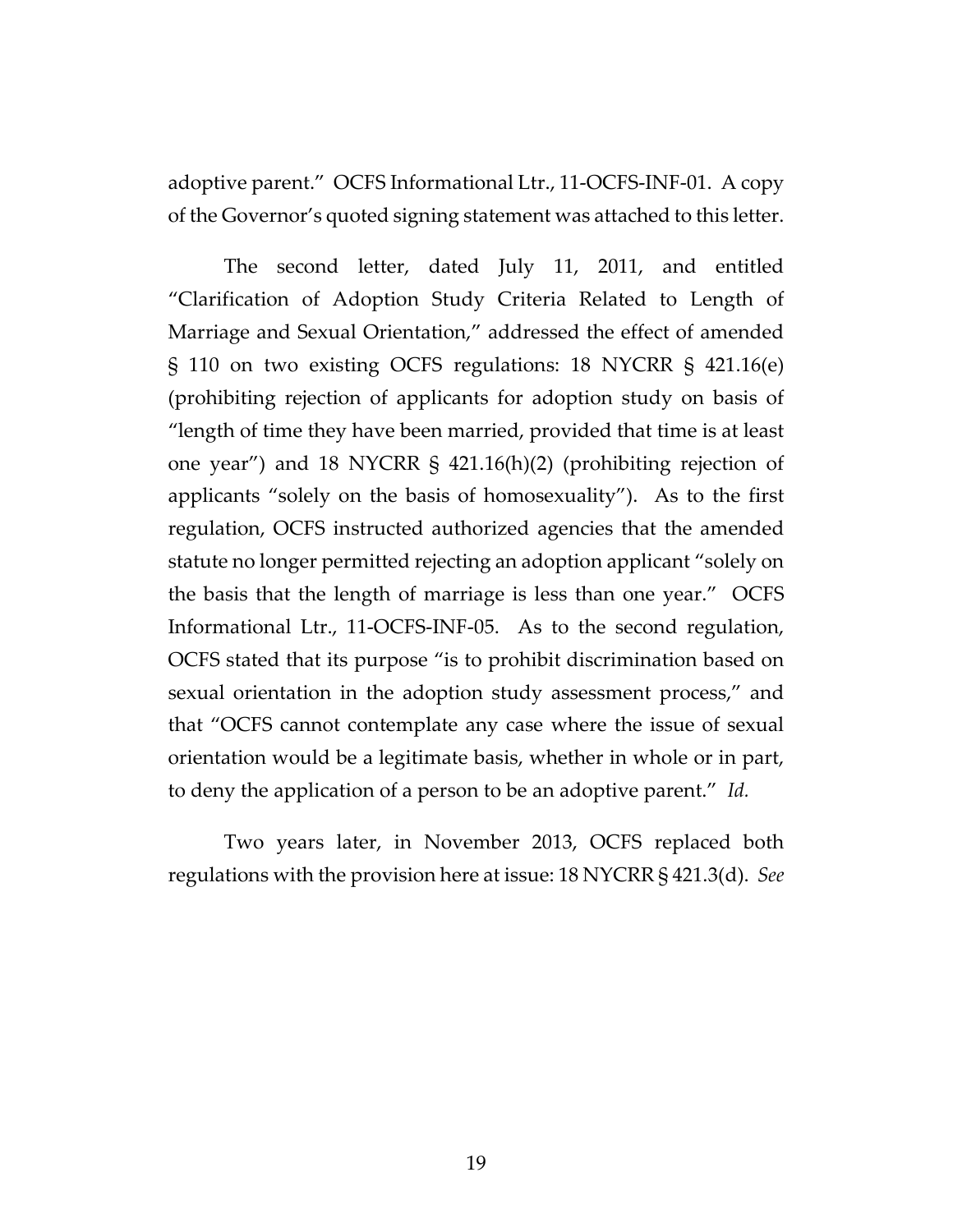35 N.Y. Reg. 3 (Nov. 6, 2013).[9](#page-19-0) It requires authorized adoption agencies,

[to] prohibit discrimination and harassment against applicants for adoption services on the basis of race, creed, color, national origin, age, sex, sexual orientation, gender identity or expression, marital status, religion, or disability, and[] [to] take reasonable steps to prevent such discrimination or harassment by staff and volunteers, promptly investigate incidents of discrimination and harassment, and take reasonable and appropriate corrective or disciplinary action when such incidents occur.

# 18 NYCRR § 421.3(d).

 $\overline{a}$ 

In promulgating this provision, OCFS stated that the regulation would "promote fairness and equality in the child welfare adoption program by eliminating archaic regulatory language that implies the sexual orientation of gay, lesbian and bisexual prospective adoptive parents—but not of heterosexual prospective adoptive

<span id="page-19-0"></span><sup>9</sup> 18 NYCRR § 421 concerns "Standards of Practice for Adoption Services." Section 421.3 lists "General Requirements." At the time of the proposed amendment, the provision required adoption agencies (a) to have written policies and procedures; (b) to make provisions for those policies to be available and provide them to parents, adoptive applicants, and legal guardians; and (c) to maintain appropriate records.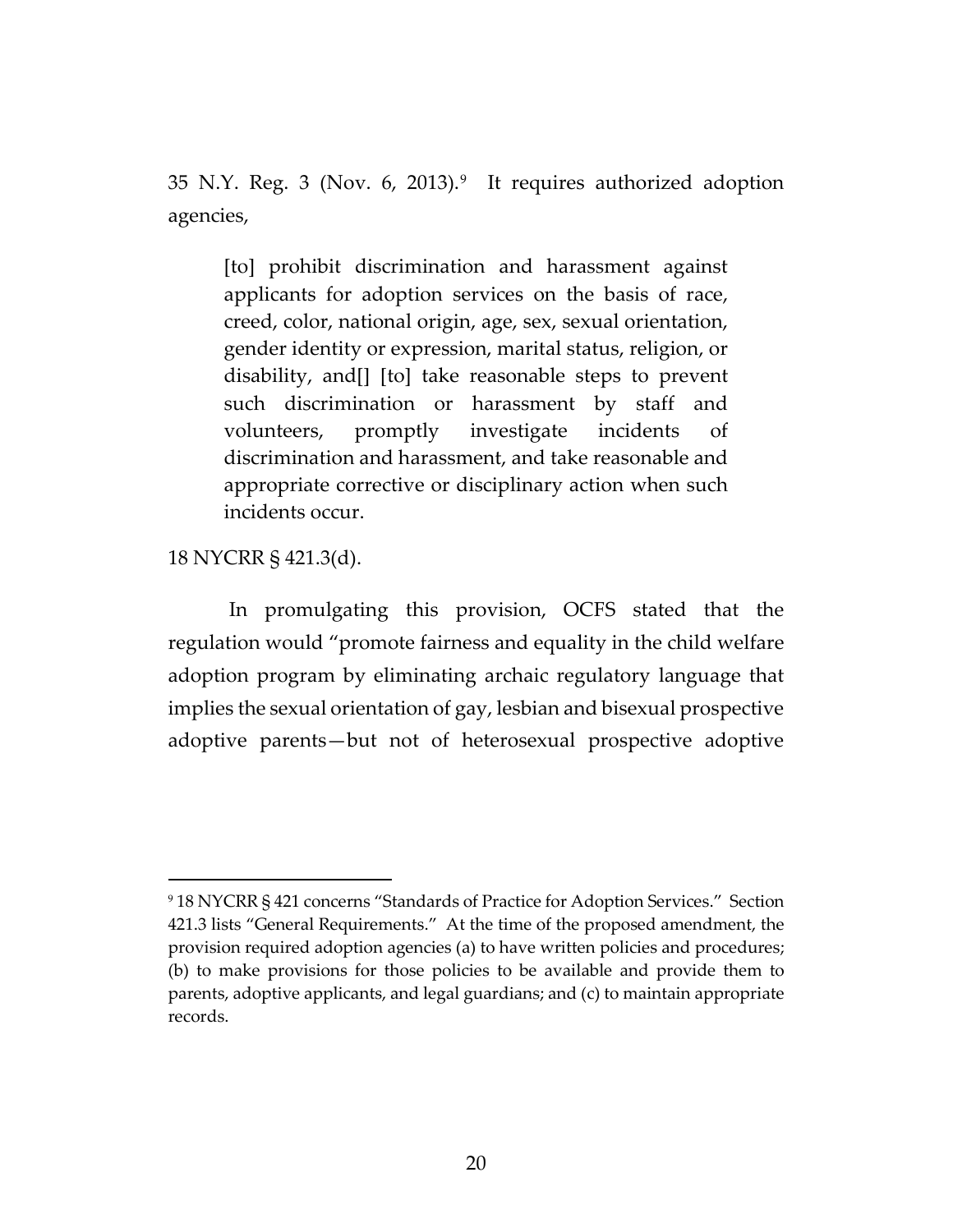parents—is relevant to evaluating their appropriateness as adoptive parents." 35 N.Y. Reg. 4 (Aug. 7, 2013) (proposed rulemaking).[10](#page-20-0) 

# **B. New Hope's Adoption Services**

 $\overline{a}$ 

New Hope's Christian ministry was conceived by clergyman Clinton H. Tasker who, in 1958, sensed a "call of God" to care for women facing unplanned pregnancies and for their children.<sup>[11](#page-20-1)</sup> Compl. ¶ 40. Tasker's idea was realized in 1965, when Evangelical Family Service, Inc.—New Hope's predecessor agency—sought and obtained from New York's Board of Social Welfare a two-year certificate of incorporation authorizing it "to accept legal custody and guardianship of children; to provide protective service for children; to provide foster care service to child[ren] and unwed mother[s]; to place children for adoption; and [to] function in complete cooperation with all existing social welfare agencies." J. App'x at 66; *see* N.Y. Soc.

<span id="page-20-0"></span> $10$  In opposing New Hope's motion for a preliminary injunction in this litigation, OCFS assigned three other purposes to 18 NYCRR § 421.3(d): (1) it helps "provide a broad and diverse pool of adoptive parents" and "maximizes the number of prospective adoptive parents who may be assessed"; (2) it "seeks to prevent the trauma and social harm caused by discrimination against [LGBTQ] people" and "provides support and affirmation to LGBTQ youth awaiting an adoptive placement"; and (3) it reinforces "the State['s] . . . strong interest in preventing discrimination in the provision of government services." J. App'x at 168–69 (McCarthy Decl.).

<span id="page-20-1"></span><sup>&</sup>lt;sup>11</sup> New Hope traces the long tradition of Christian adoption ministries to the following biblical passage: "Religion that God our Father accepts as pure and faultless is this: to look after orphans and widows in their distress." James 1:27 (quoted in Compl. ¶ 35).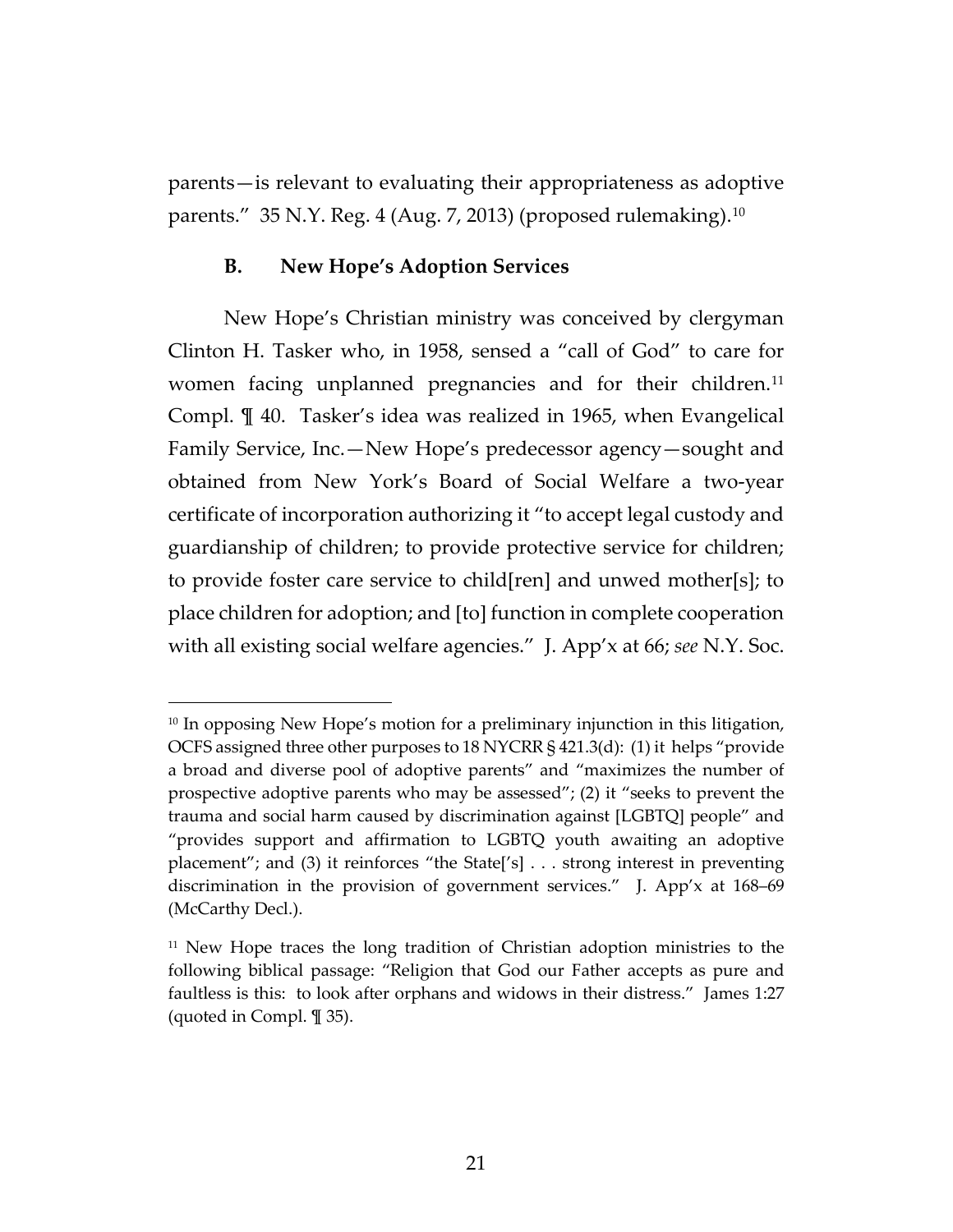Serv. Law § 371(10)(a). Two years later, in 1967, New York made the certificate "perpetual." J. App'x at 73–76.[12](#page-21-0) Thus, when in a 2008 letter, OCFS—as successor to the Board of Social Welfare—traced New Hope's authorization history, it confirmed that New Hope's "authority to place children for adoption and to perform other adoption services, including home studies . . . in New York is perpetual." *Id.* at 79.

New Hope maintains that its "Christian faith and religious beliefs motivate and permeate its mission and all of its activities." Compl. ¶ 52. In defending dismissal, OCFS does not contend otherwise, nor does it challenge the sincerity of New Hope's religious beliefs.

Consistent with its religious identity, New Hope requires all board members, staff, and volunteers to "be in agreement with and sign New Hope's statement of faith, . . . be in agreement with and supportive of [its] religious mission, and . . . conduct themselves consistent with Christian faith and belief." *Id.* ¶ 53. Moreover, "to scrupulously ensure its autonomy to operate in accordance with its religious beliefs, New Hope accepts no government funding." *Id.* ¶ 51.

<span id="page-21-0"></span><sup>12</sup> *See* N.Y. Bus. Corp. Law § 202(a)(1) ("Each corporation, subject to any limitations provided in this chapter or any other statute of this state or its certificate of incorporation, shall have power in furtherance of its purposes . . . [t]o have perpetual duration.").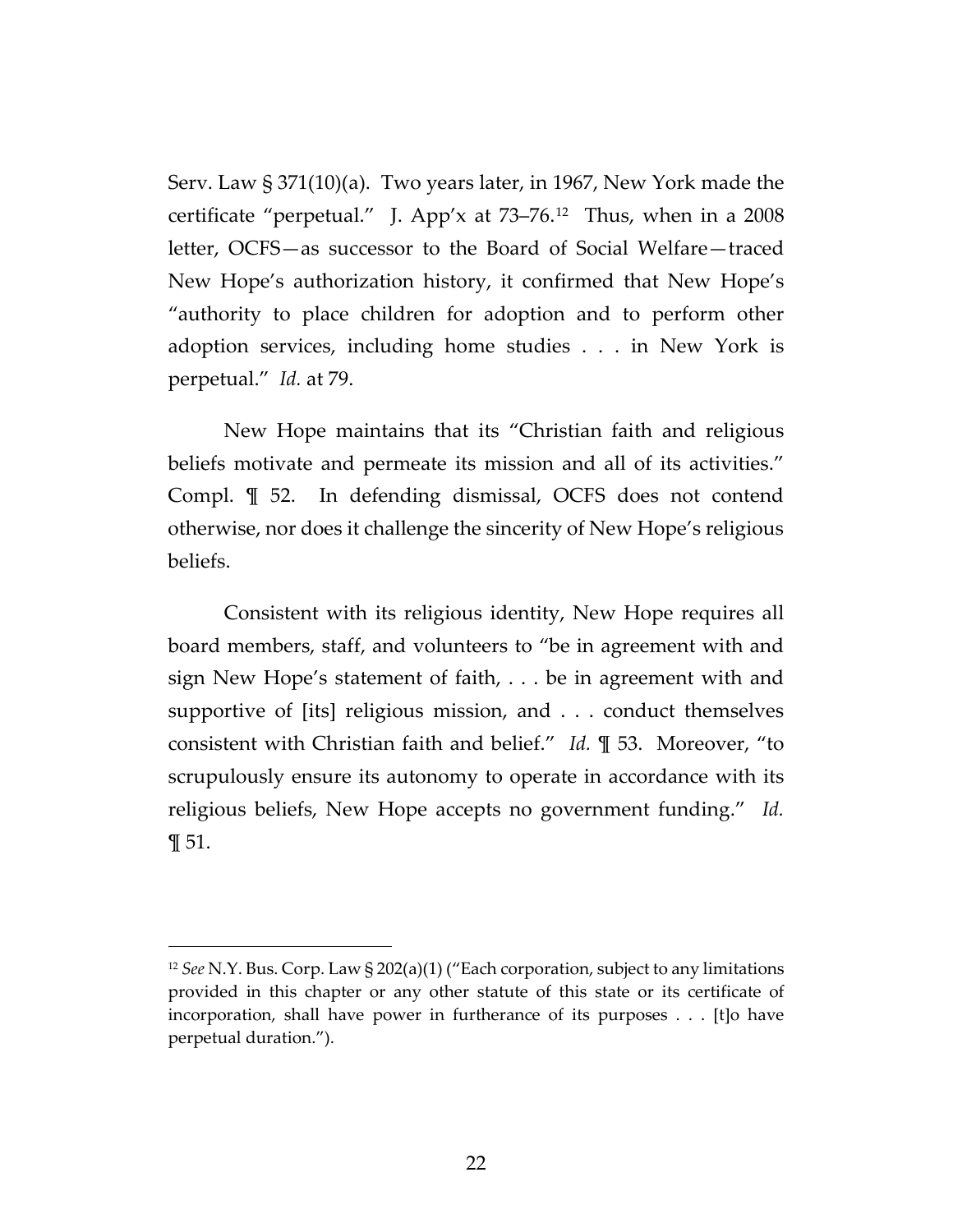New Hope asserts that its religious beliefs prompt it to conduct its adoption ministry in such a way as to convey a "system of values about life, marriage, family and sexuality to both birthparents and adoptive parents." *Id.* ¶ 270. Thus, when prospective parents attend an initial orientation session, "New Hope . . . open[s] the meeting with prayer, . . . provid[es] information about the organization's history and religious mission," and uses "scripture passages" to explain that "children are to be valued as gifts from God." *Id.* ¶ 105.

New Hope also uses prayer and religious literature in conducting the second, "home study," step of the adoption process. *See id.* ¶¶ 109, 111–112. During this study, a New Hope caseworker "explore[s] the prospective adoptive parents' experience with children, family support, parenting philosophy, ability to parent a child of a different race or culture, faith and religious practice, and family dynamics, including interviews of any children in the home." *Id.* ¶ 114.

At the third step of the process, a New Hope caseworker explores in still more detail the prospective parents' "strengths and weaknesses," their "family dynamics, thoughts on discipline and affection, work responsibilities, marital stability . . . , mental-health history, financial stability, and parenting philosophy." *Id.* ¶ 117. Married couples are interviewed together and separately to determine the "intimacy and strength of the marriage" in order to ensure that their home "will be a safe, stable environment for the [adopted] child." *Id.* ¶¶ 116, 118, 120.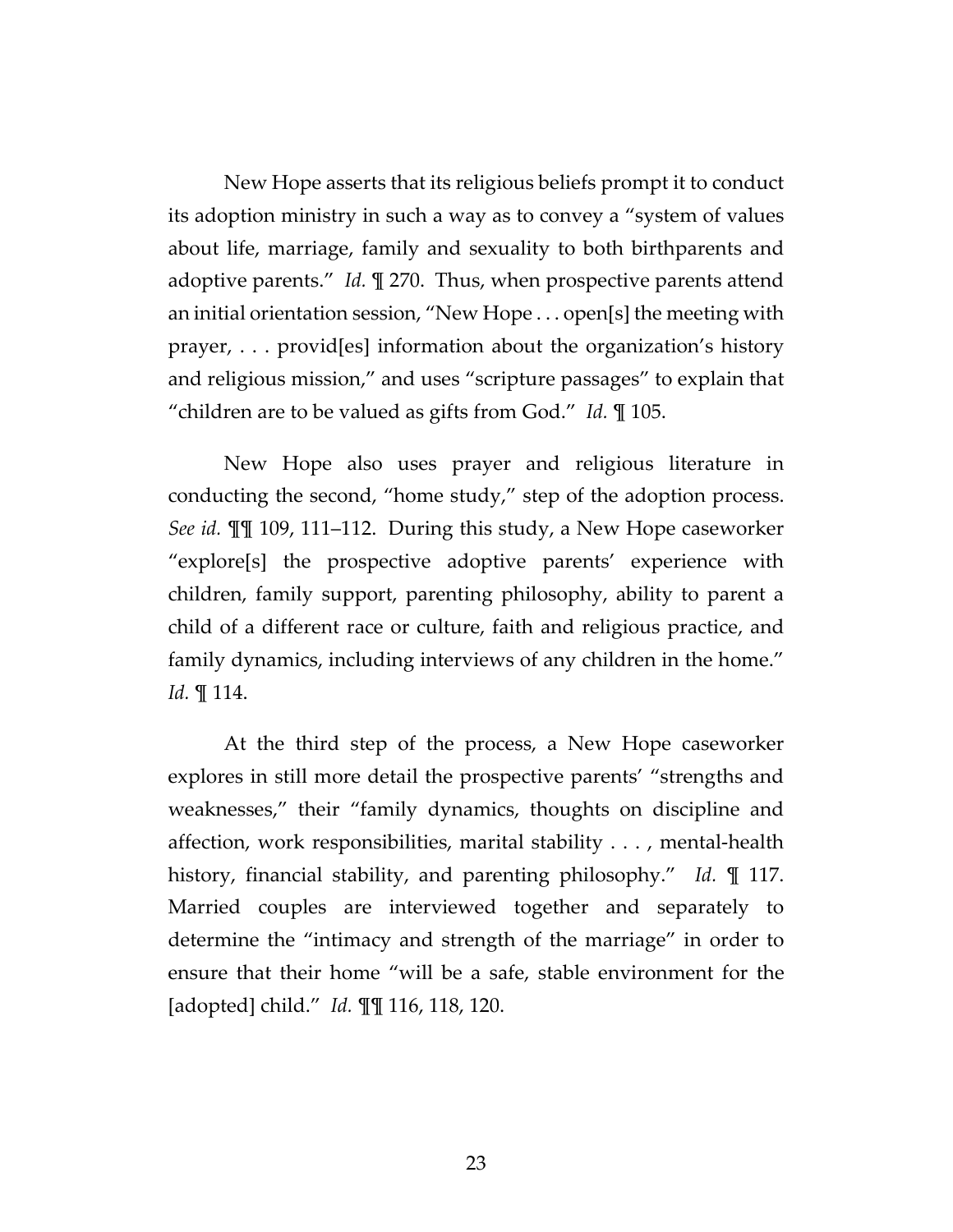Following this session, the caseworker and New Hope's Executive Director together review the entire case file to decide whether to approve or disapprove applicants as prospective adoptive parents based on "the best interest of any child who may be placed in the home." *Id.* ¶ 121.

Approved adoptive parents then participate in the fourth step of the process where, among other things, New Hope instructs them as to how to prepare their "profiles." New Hope shows approximately five such profiles to a birthmother for her to "select the adoptive family with whom she feels comfortable entrusting her child." *Id.* ¶¶ 66, 97, 125. New Hope states that "[a]ll" birthmothers with whom it has worked "have been able to find a family with whom they were comfortable placing their child for adoption from the profiles" thus provided. *Id.* ¶ 99.

At the fourth step, New Hope also asks approved adoptive parents whether they are willing to participate in "open adoptions," *i.e.*, adoptions where birth parents maintain some contact with the adopted child pursuant to a "Contact Agreement" facilitated by New Hope until the child turns 18. Because almost all New Hope's adoptions are "open," its involvement in adoptions thus continues well after a court finalizes transfer of a child's custody. *Id.* ¶¶ 78–81.

Finalization does not occur, however, until after a child spends no fewer than three months, and sometimes as much as a year, living with approved adoptive parents under New Hope's supervision. During this period, New Hope maintains legal custody of the child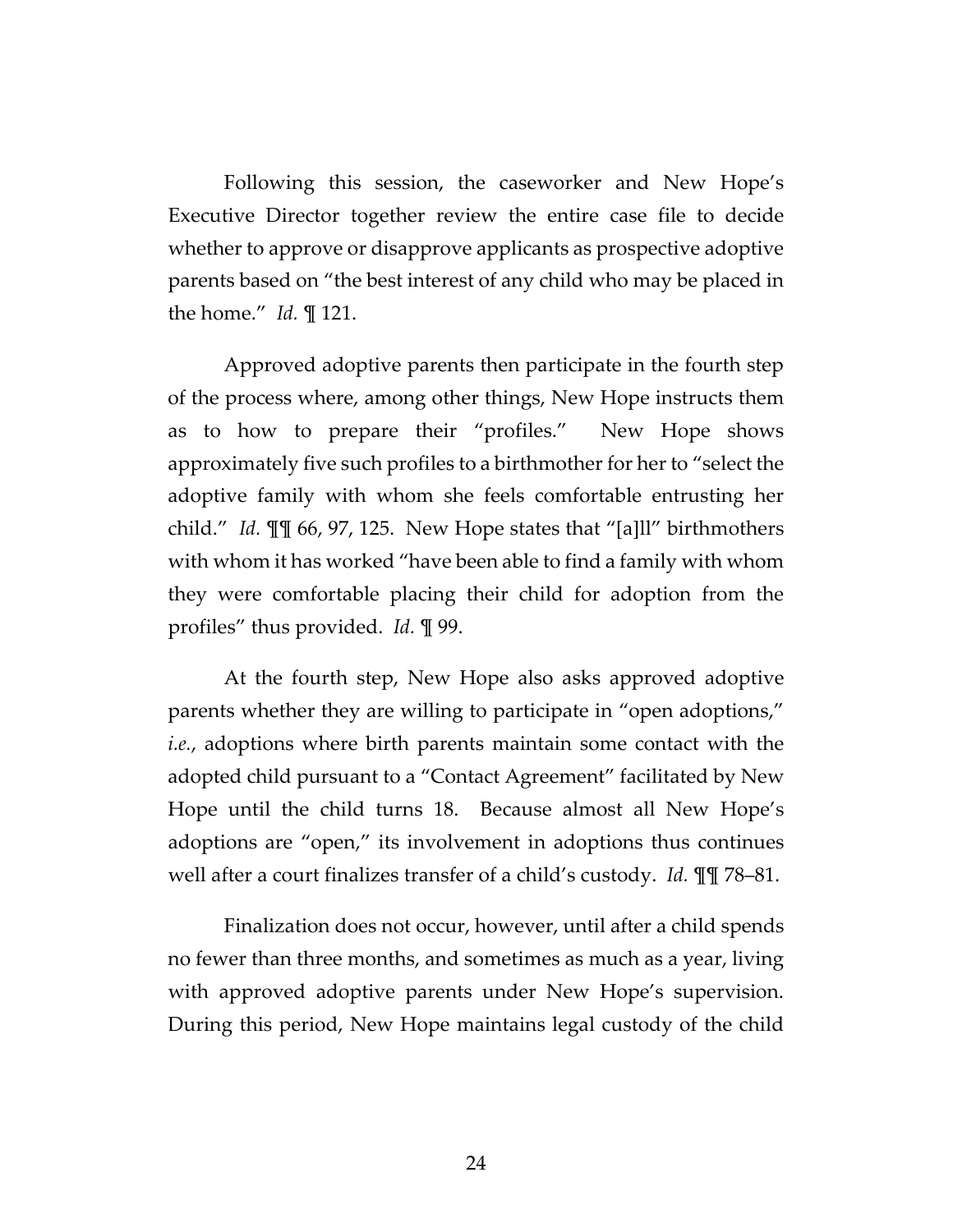and conducts regular visits to ensure that the child is being well cared for and to assess the degree of attachment developing between the adoptive parents and the child. *See id.* ¶¶ 133–138.

New Hope's "field reports" about the placement, together with its home study report, are then finalized and notarized and become its "official recommendation of the adoptive family for the adoption of the specific child." *Id.* ¶¶ 139–141.

# **C. New Hope's Religious Beliefs and 18 NYCRR § 421.3(d)**

The particular religious belief subscribed to by New Hope and relevant to this appeal is that "[t]he biblical model for the family as set out in the Bible—one man married to one woman for life for their mutual benefit and the benefit of their children—is the ideal and healthiest family structure for mankind and specifically for the upbringing of children." *Id.* ¶ 56. Because of this belief, New Hope asserts that it "will not recommend or place children with unmarried couples or same-sex couples as adoptive parents." *Id.* ¶ 153. It does not believe that such a placement is in a child's best interests.

New Hope maintains that its religious views about marriage do not otherwise limit its ministry. In providing pregnancy counseling, New Hope routinely works with unmarried women and does so without regard to their sexual orientation. But, as to adoption, New Hope's religious views about marriage are formalized in a "Special Circumstances" policy, which states,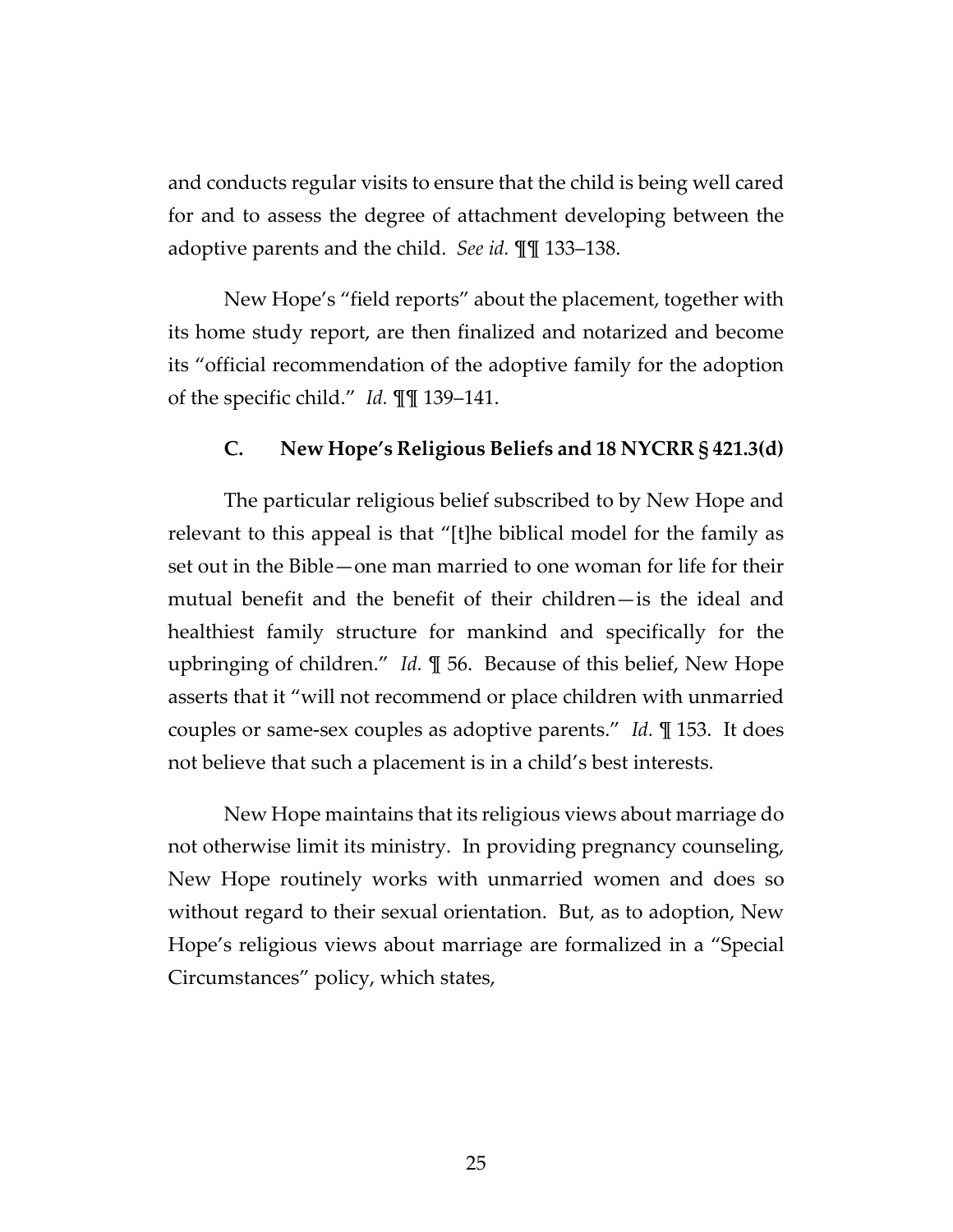If the person inquiring to adopt is single . . . [t]he Executive Director [of New Hope] will talk with them to discern if they are truly single or if they are living together without the benefit of marriage. . . . [B]ecause New Hope is a Christian Ministry it will not place children with those who are living together without the benefit of marriage.

If the person inquiring to adopt is in a marriage with a same sex partner . . . [t]he Executive Director will . . . explain that because New Hope is a Christian Ministry, we do not place children with same sex couples[].

*Id.* ¶ 154.[13](#page-25-0)

 $\overline{a}$ 

Nevertheless, mindful that its religious beliefs are not universal, New Hope does not itself "reject" unmarried or same-sex couples as adoptive parents. *See supra* at 14 (discussing rejection of adoption applicants). Rather, it effectively recuses itself from considering their adoption applications, referring them at the outset to "the appropriate county social services office or another [authorized adoption services] provider." *Id.* ¶ 156. New Hope asserts on information and belief that "no same-sex couple or unmarried couple who has inquired with New Hope about adoption has ever complained to OCFS about how New Hope handled their inquiry." *Id.* Nor is there anything in the present record indicating

<span id="page-25-0"></span><sup>13</sup> While it appears that New Hope's religious view of marriage has remained constant throughout its history, it is not clear from the record exactly when this policy was committed to writing.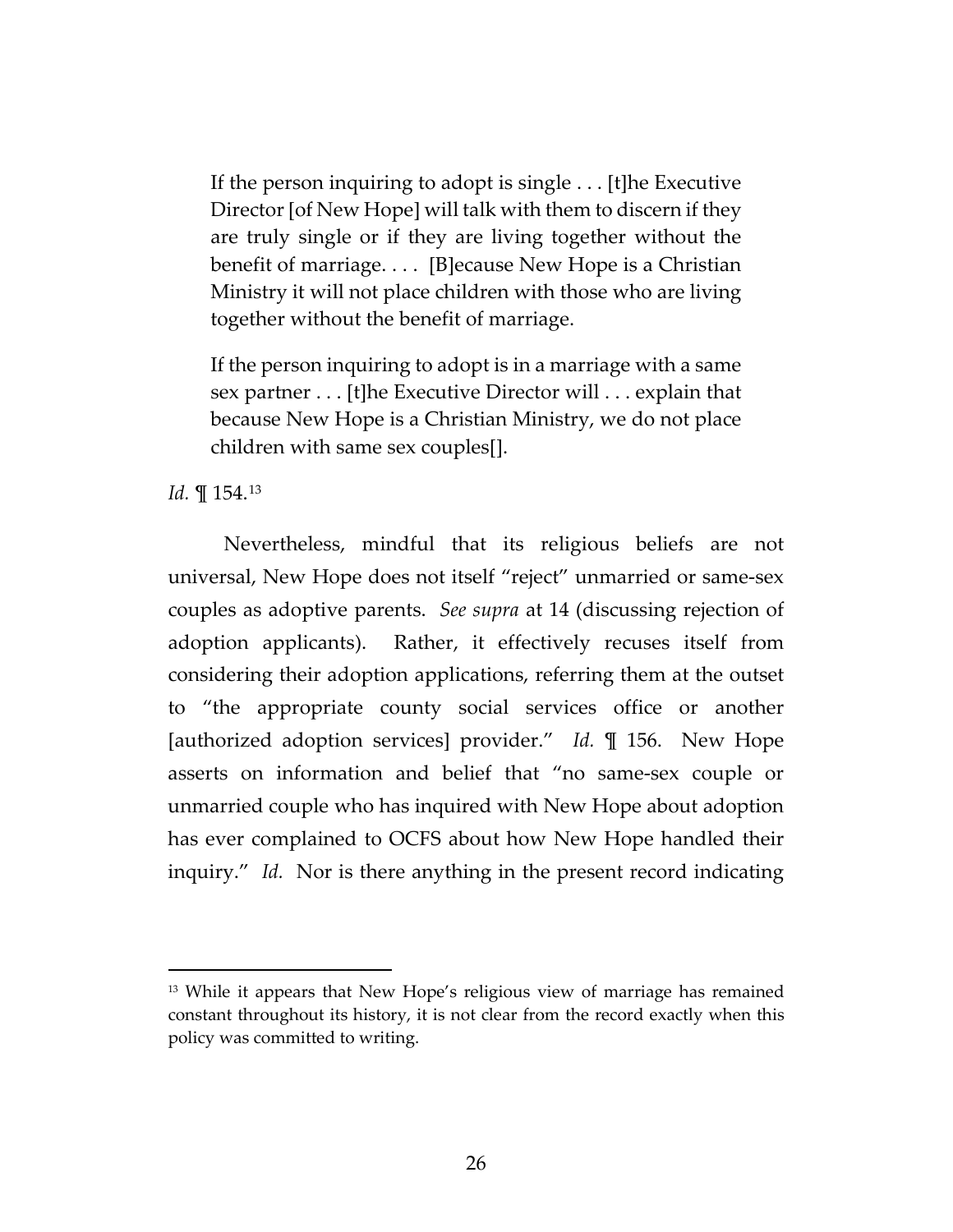that New Hope's policy has prevented any same-sex or unmarried couple wishing to adopt from doing so.

OCFS appears not to have questioned New Hope's practice respecting unmarried and same-sex couples until 2018 when, pursuant to what OCFS characterized as a "new policy" implemented that year, it conducted a "comprehensive on-site review[] of each private provider's procedures." *Id.* ¶ 182.[14](#page-26-0) In advance of a September 6, 2018 site review of New Hope, OCFS Permanency Specialist Suzanne Colligan requested, and New Hope's then-Acting Executive Director Judith Geyer provided, a copy of New Hope's policies and procedures manual, which included the above-quoted Special Circumstances policy.

Approximately one month after the site visit, on October 1, 2018, Colligan sent Geyer a review letter issued by OCFS's Regional Director for Child Welfare and Community Services. That letter commends New Hope for "a number of strengths" in providing adoption services, specifically, (1) "the strong emphasis [placed] on assisting the birth parents in making an informed decision for their newborn," (2) "providing them time to make the [adoption] decision," and—perhaps most notably for purposes of this appeal— (3) "a supportive and detailed adoptive family selection process." *Id.,*  Exh. 6. It identifies only three areas for follow-up: (1) "[i]mmediate implementation" of OCFS's "Foster/Adoptive Home Certification

<span id="page-26-0"></span> $14$  The record does not indicate the impetus for this new policy or detail how it departs from previous practice.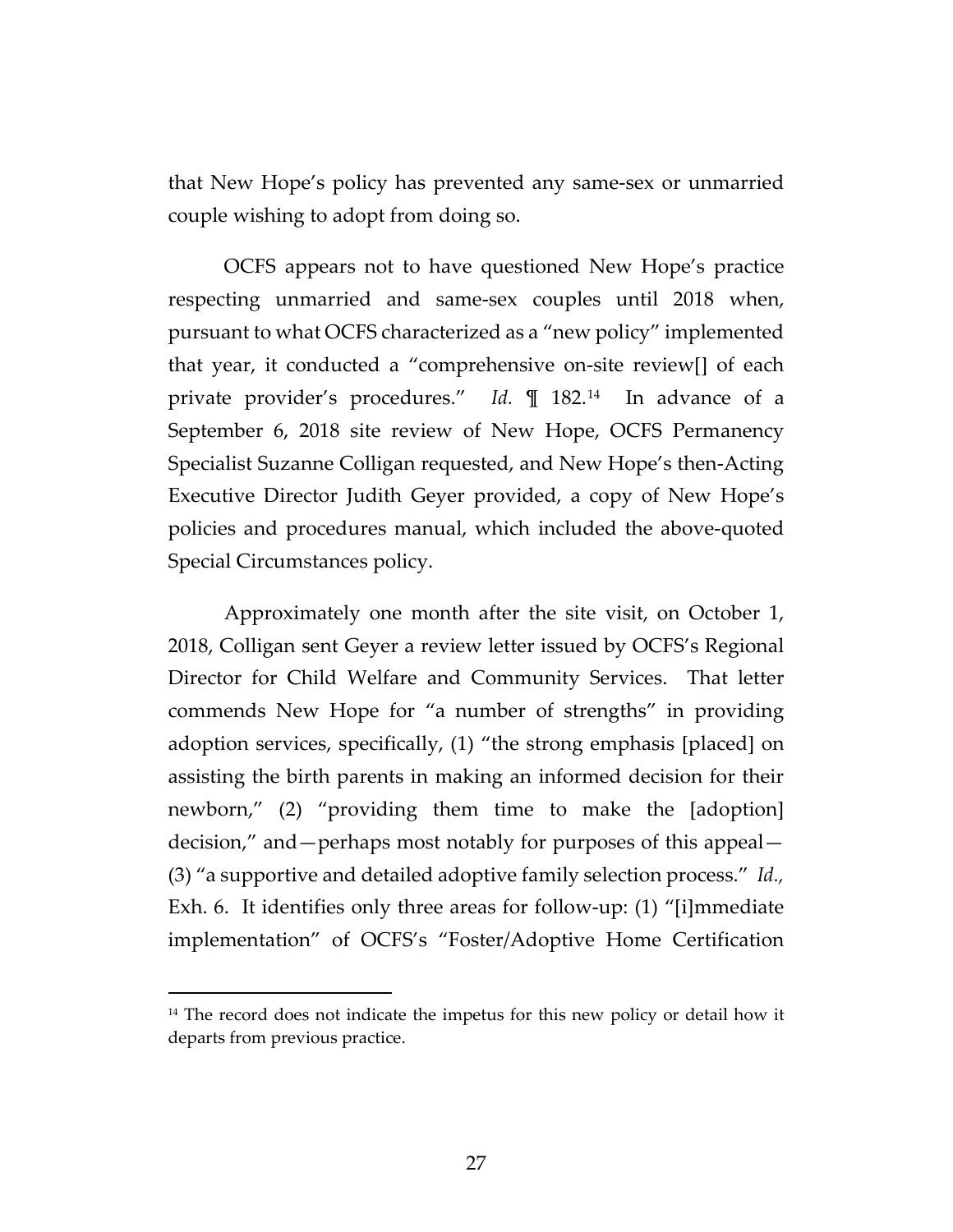Approval Process," (2) better procurement of health information pertaining to adoptive families, the adoptee, or birth parent; and (3) New Hope's role and limitations regarding the exchange of information pertinent to surrender of custody. *Id.* The review letter makes no mention of New Hope's Special Circumstances policy or of 18 NYCRR § 421.3(d).

A week later, however, in an October 9, 2018 telephone call to Geyer, Colligan stated that she had read New Hope's manual, and that its Special Circumstances policy violated § 421.3(d). Colligan presented New Hope with two options: comply with the regulation by agreeing to place children with unmarried and same-sex couples, or "choos[e] to close." *Id.* ¶¶ 188–190. Geyer responded that New Hope was unwilling to violate its religious beliefs by placing children with unmarried or same-sex couples, and that it would "never choose to close." *Id.* ¶¶ 191, 193. Rather, OCFS would be "forcing" New Hope to close in violation of its religious freedom. *Id.* ¶ 193. Colligan told Geyer that "[s]ome Christian ministries have decided to compromise and stay open." *Id.* ¶ 192 (brackets in original).[15](#page-27-0)

<span id="page-27-0"></span><sup>&</sup>lt;sup>15</sup> As evidence that OCFS forced religious adoption agencies that did not compromise their beliefs to close, New Hope points to the 2018 disappearance of a number of religious authorized adoption agencies from OCFS's website. *See*  Compl. ¶ 202. It also observes that in a *Buffalo News*report about Catholic Charities Buffalo ending its 95-year history of adoption and foster care services, an OCFS spokeswoman is quoted as saying, "[d]iscrimination of any kind is illegal and in this case OCFS will vigorously enforce the laws designed to protect the rights of children and same sex couples. In New York State, we welcome all families who are ready to provide loving and nurturing homes to foster or adoptive children.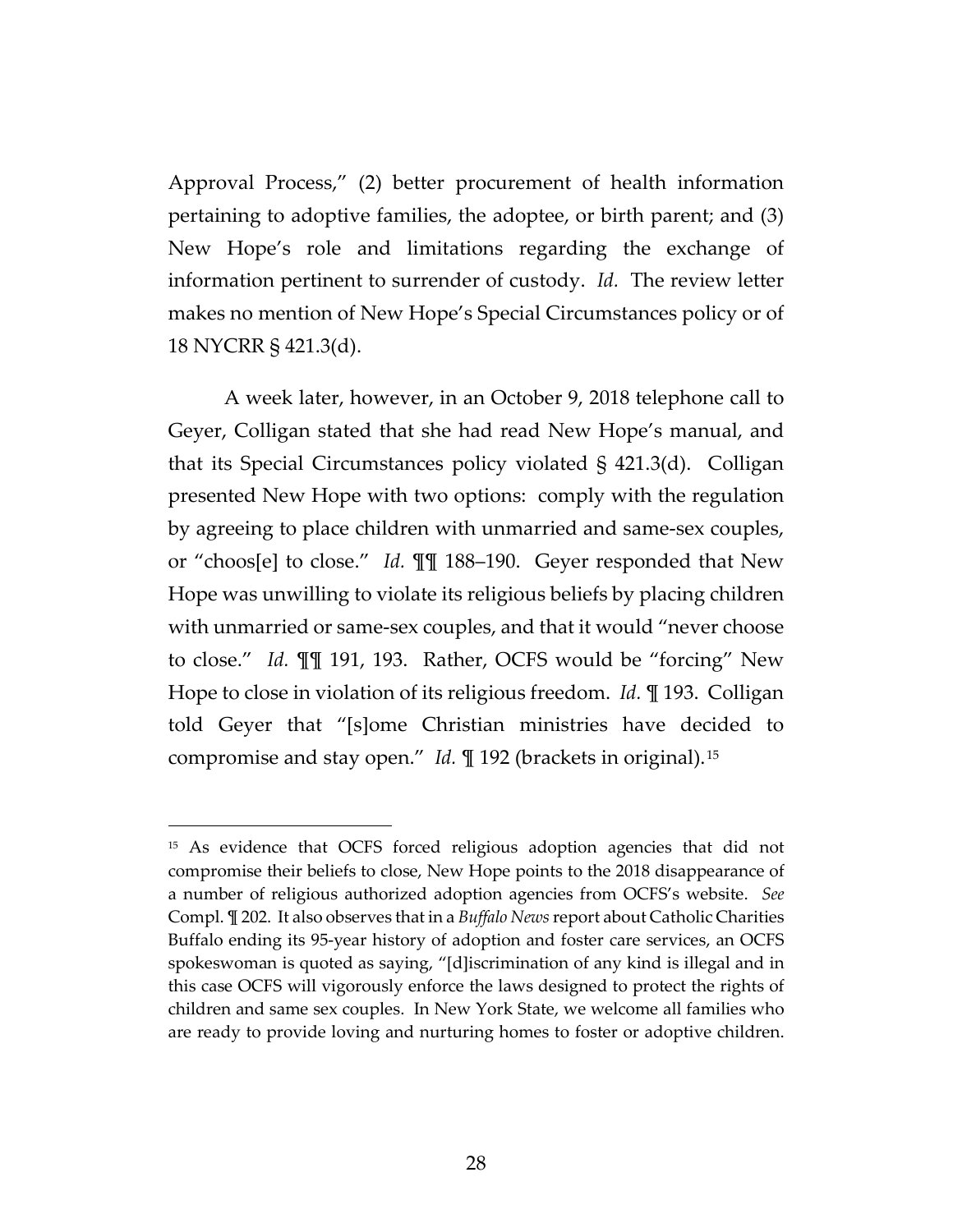On October 11, 2018, Colligan advised Geyer that New Hope would be receiving a letter requesting a formal written response to the choices it had been given. The referenced letter from Laura Velez, Deputy Commissioner of Child Welfare and Community Services, states that New Hope's "policy pertaining to not placing 'children with those who are living together without the benefit of marriage' or 'same sex couples' violates Title 18 NYCRR § 421.3, and is discriminatory and impermissible." *Id.,* Exh. 7. The letter requests that "within 15 days of receipt of this letter," New Hope state in writing whether it will or will not "revise the policy so as to comply with the above-cited regulation" and, thus, "continue the existing adoption program." *Id.* It advises that should New Hope "fail to bring the policy into compliance with the regulation, OCFS will be unable to approve continuation of [New Hope's] current adoption program and [New Hope] will be required to submit a close-out plan for the adoption program." *Id.* 

# **D. Procedural History**

 $\overline{a}$ 

Rather than accept either of OCFS's options, New Hope commenced this action on December 6, 2018. On December 12, 2018, it moved preliminarily to enjoin OCFS from forcing the closure of New Hope's adoption services. OCFS opposed the motion, and on

There is no place for providers that choose not to follow the law." *Id.* ¶ 204 (quoting Stephen T. Watson & Harold McNeil, *Catholic Charities Ending Foster, Adoption Programs Over Same-Sex Marriage Rule*, BUFFALO NEWS, August 23, 2018).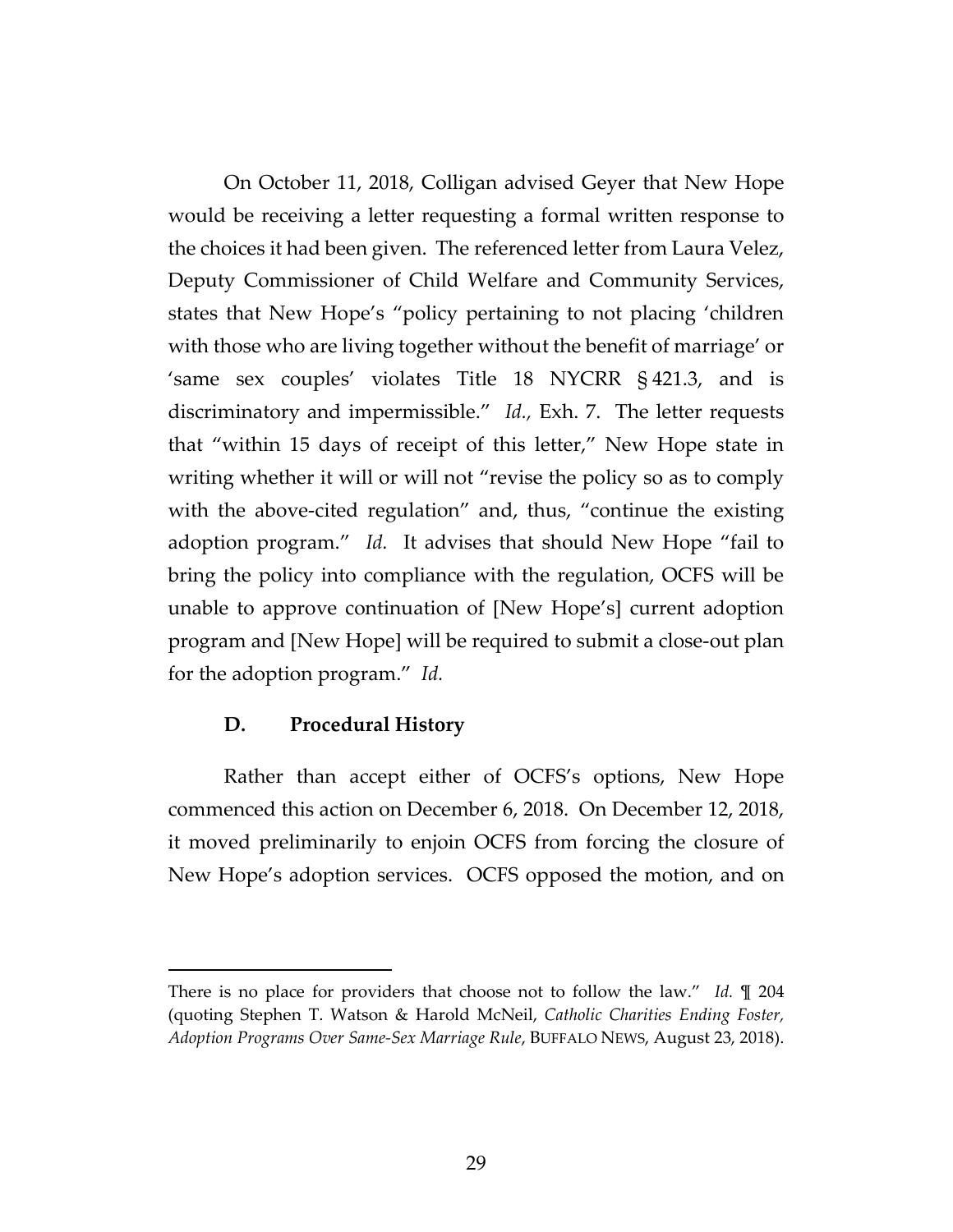January 14, 2019, moved to dismiss New Hope's complaint pursuant to Fed. R. Civ. P. 12(b)(6).

Following oral argument, the district court granted OCFS's motion to dismiss and denied New Hope's motion for a preliminary injunction as moot. *See New Hope Family Servs., Inc. v. Poole*, 387 F. Supp. 3d 194*.* The district court ruled that New Hope failed to state a plausible Free Exercise claim because 18 NYCRR § 421.3(d) is "[o]n its face . . . generally applicable and . . . neutral," and no evidence indicated that the regulation "was drafted or enacted with the object to infringe upon or restrict practices because of their religious motivation." *Id.* at 213–14 (internal quotation marks omitted). The district court ruled that New Hope failed to state a plausible Free Speech claim because § 421.3(d) "simply do[es] not compel speech," or only compels "government[] speech." *Id.* at 217. Insofar as New Hope also cast its Free Speech claim as one of "expressive association," the district court ruled that § 421.3(d) caused only "slight impairment to New Hope's expressive activity," which, in any event, was outweighed by "the state's compelling interest in prohibiting the discrimination at issue." *Id.* at 219–20.[16](#page-29-0) 

<span id="page-29-0"></span><sup>&</sup>lt;sup>16</sup> In granting dismissal, the district court observed that "OCFS does not contend that New Hope is not acting in the best interests of the children" it places for adoption, *New Hope Family Servs. v. Poole*, 387 F. Supp. 3d at 224, and expressed regret that the parties had not themselves been able to reach some accommodation:

Until recent events, the parties have had a fruitful relationship; a relationship that has benefitted New York's children in immeasurable ways. For this reason, the Court would prefer that the parties seek out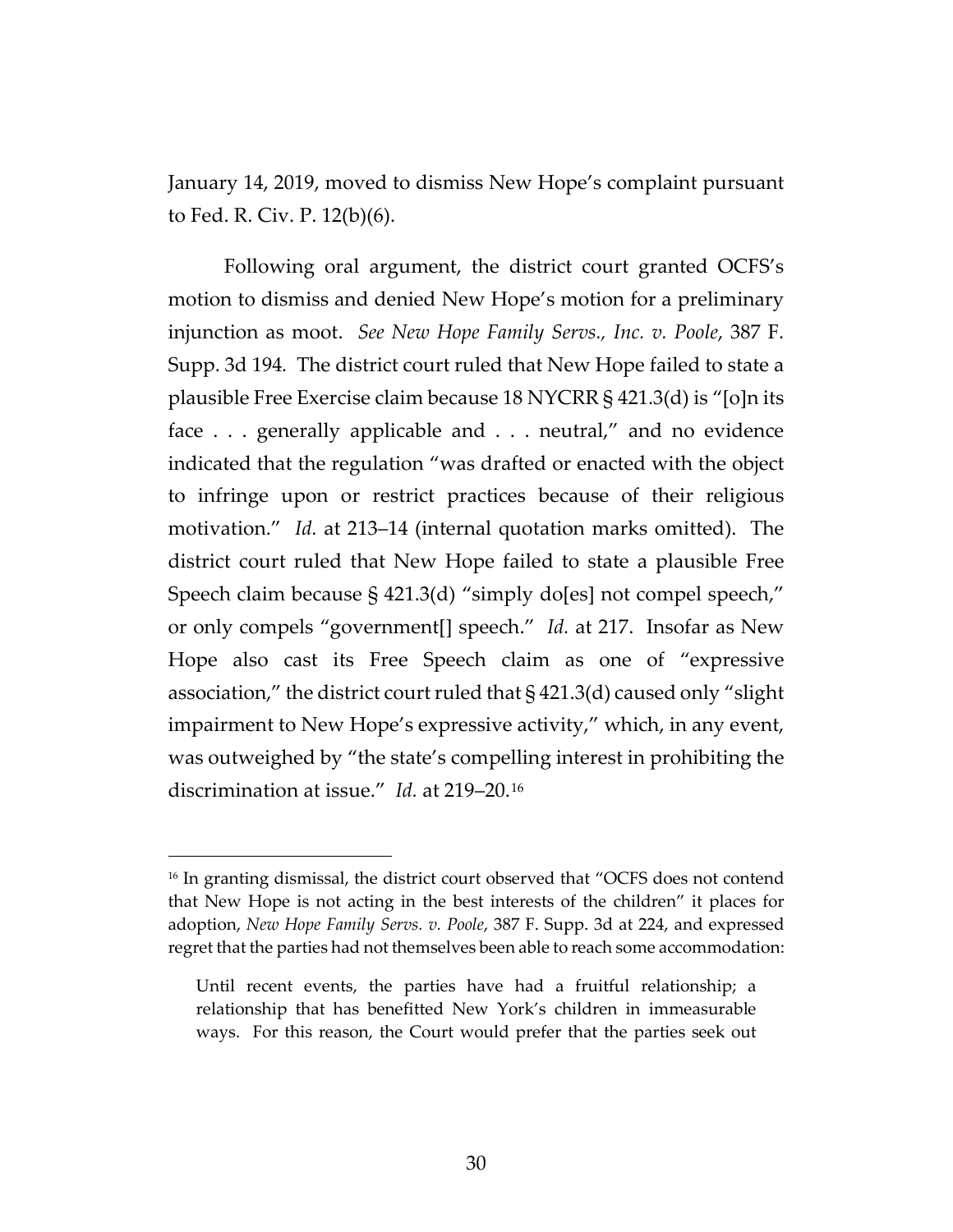New Hope timely filed this appeal, moving for a preliminary injunction that would allow it, pending a final ruling by this court, to continue servicing pending adoptions subject to New Hope's agreement not to accept any new adoption applications. This court granted such an injunction on November 4, 2019. On June 18, 2020, New Hope moved for this court to expand its injunction pending appeal to allow New Hope to accept new adoption applications.

#### II. **Discussion**

# **A. Motion To Dismiss**

# **1. Standard of Review**

We review *de novo* the dismissal of a complaint for failure to state a claim. *See DiFolco v. MSNBC Cable L.L.C.*, 622 F.3d at 110. In doing so, we "accept[] all factual allegations in the complaint as true, and draw[] all reasonable inferences in the plaintiff's favor." *Shomo v. City of New York*, 579 F.3d 176, 183 (2d Cir. 2009) (internal quotation marks omitted); *accord DiFolco v. MSNBC Cable L.L.C.*, 622 F.3d at 111 ("When there are well-pleaded factual allegations, a court should assume their veracity and *then* determine whether they plausibly give rise to an entitlement to relief." (emphasis in original) (quoting *Ashcroft v. Iqbal*, 556 U.S. 662, 679 (2009))).

some compromise to their current dispute without further judicial intervention . . . to avoid what may appear . . . to be harsh legal results.

Id. at 225 (internal quotation marks omitted).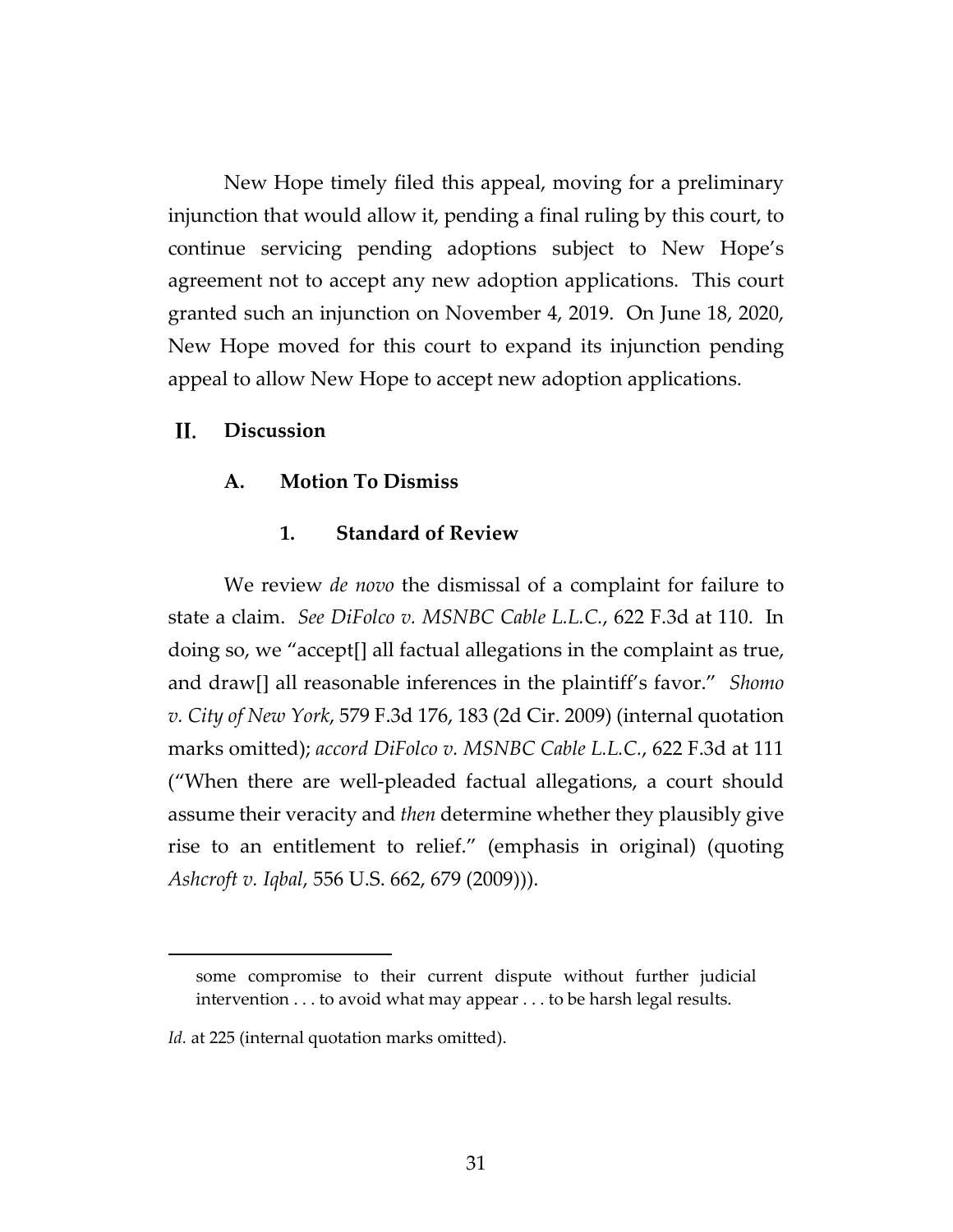# **2. Free Exercise Claim**

New Hope argues that the district court erred in concluding that it failed to plead a plausible Free Exercise claim against OCFS. Specifically, New Hope challenges the district court's determination that OCFS was simply enforcing a neutral and generally applicable anti-discrimination regulation when it insisted that New Hope either agree to approve unmarried and same-sex applicants for adoption or close its adoption service. For reasons explained herein, we conclude that the dismissal of New Hope's Free Exercise claim was premature. The pleadings allege that OCFS's actions preclude New Hope from pursuing its adoption ministry consistent with its religious beliefs. Even if such intrusion on the exercise of religion would not violate the First Amendment if compelled by a valid and neutral law (or regulation) of general application, the pleadings here, when viewed in the light most favorable to New Hope, do not permit a court to conclude, as a matter of law, that OCFS's actions in promulgating and enforcing the regulation at issue were neutral and not informed by hostility toward certain religious beliefs.

### **a. Applicable Legal Principles**

To explain that conclusion, we start with the First Amendment, which famously states that "Congress shall make no law respecting an establishment of religion, or preventing the free exercise thereof . . . ." U.S. CONST. amend. I. The Fourteenth Amendment extends the protections of these Establishment and Free Exercise Clauses against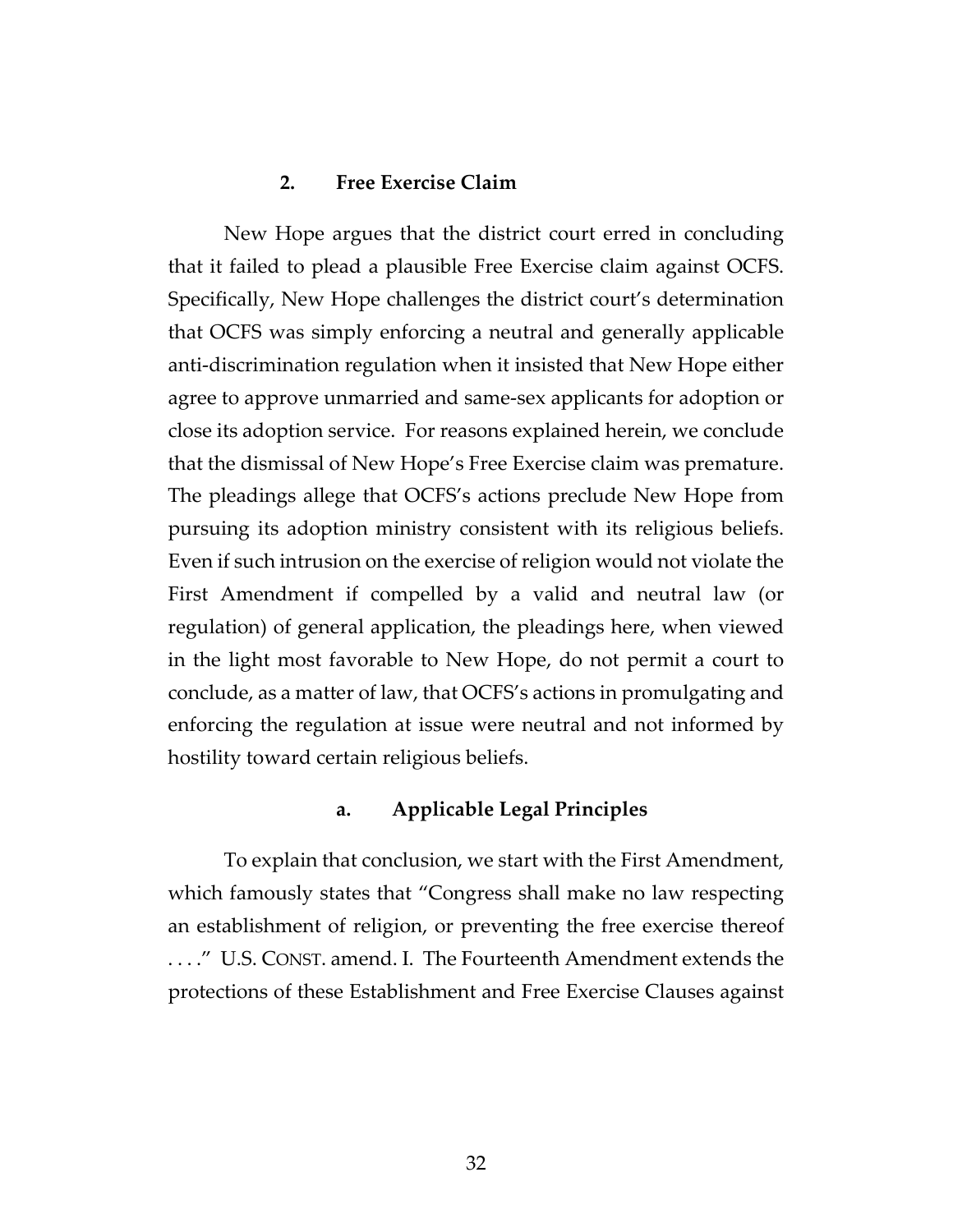state and local governments. *See* U.S. CONST. amend. XIV; *Cantwell v. Connecticut*, 310 U.S. 296, 303 (1940).

As the Supreme Court reiterated only last term, "[t]he Religion Clauses of the Constitution aim to foster a society in which people of all beliefs can live together harmoniously," not a society devoid of religious beliefs and symbols. *American Legion v. Am. Humanist Assoc.*, 139 S. Ct. 2067, 2074 (2019); *see also County of Allegheny v. ACLU*, 492 U.S. 573, 623 (1989) (O'Connor, J., concurring in part and concurring in the judgment) (observing that First Amendment does not require courts to "sweep away all government recognition and acknowledgment of the role of religion"). The Free Exercise Clause, in particular, guarantees to all Americans the "right to believe and profess whatever religious doctrine [they] desire[]," even doctrines out of favor with a majority of fellow citizens. *Employment Div. v. Smith*, 494 U.S. 872, 877 (1990). Thus, it has long been the rule—as famously pronounced by Justice Jackson—that no government "official, high or petty, can prescribe what shall be orthodox in politics, nationalism, religion, or other matters of opinion." *West Va. Bd. of Educ. v. Barnette*, 319 U.S. 624, 642 (1943); *accord Masterpiece Cakeshop v. Colo. Civil Rights Comm'n,* 138 S. Ct. 1719, 1731 (2018). Rather, "[t]he Constitution commits government itself to religious tolerance, and upon even slight suspicion that proposals for state intervention stem from animosity to religion or distrust of its practices, all officials must pause to remember their own high duty to the Constitution and to the rights it secures." *Masterpiece Cakeshop v.*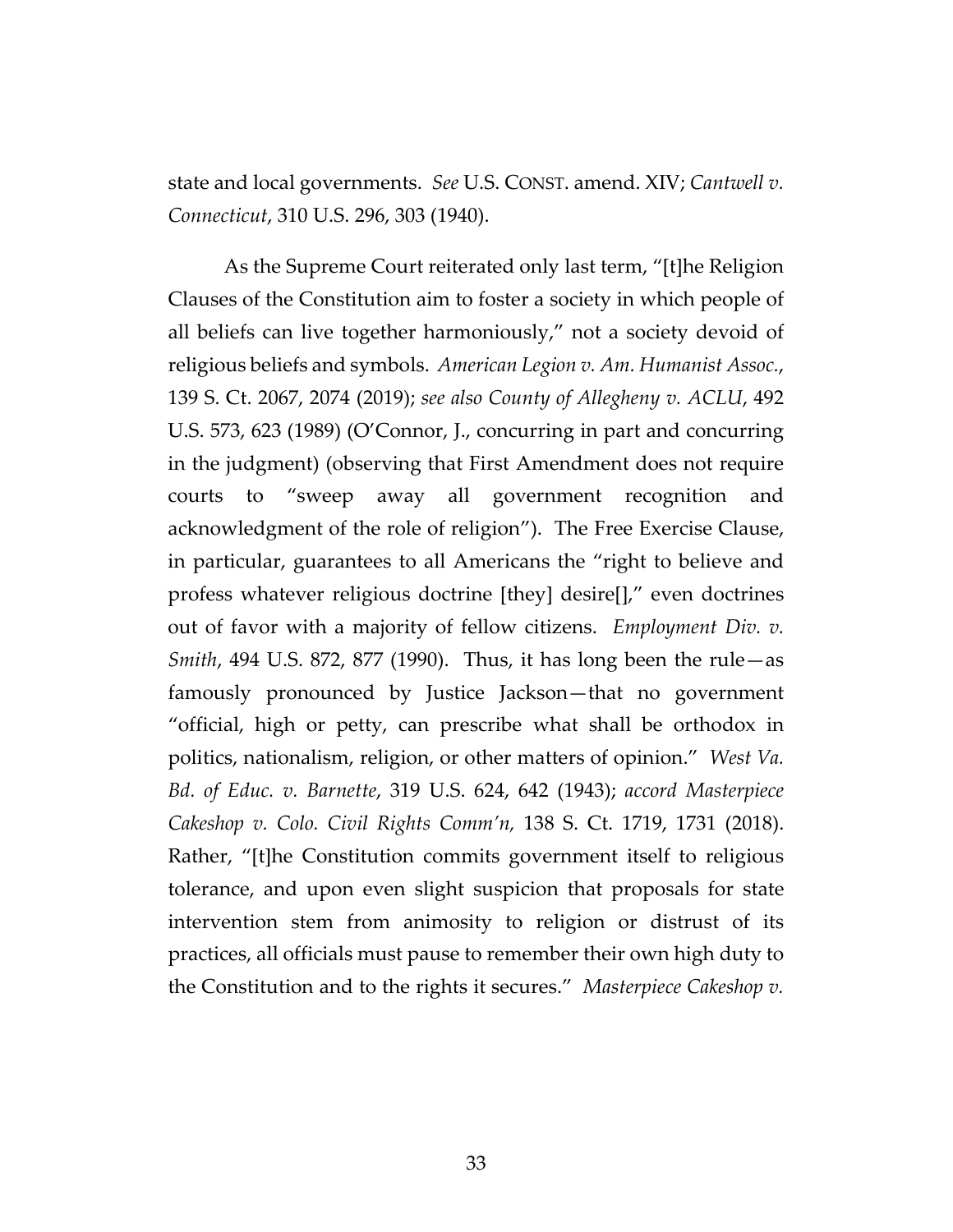*Colo. Civil Rights Comm'n*, 138 S. Ct. at 1731 (internal quotation marks omitted).

These principles are particularly relevant to beliefs about family and marriage, where society's views have sometimes proved more fluid than religion's. As pertinent here, the Supreme Court recently traced how society's view of same-sex marriage has evolved over the last forty years, such that what was once prosecuted as a criminal offense is now recognized as a fundamental right. *See Obergefell v. Hodges,* 135 S. Ct. 2584, 2596–605 (2015). Nevertheless, some religions maintain that same-sex marriage is morally wrong, just as some religions view unmarried co-habitation, remarriage after divorce, or conception without marriage as morally wrong notwithstanding society's general acceptance of such conduct. The Supreme Court has declined to fault such religious views about marriage, observing that "[m]any who deem same-sex marriage to be wrong reach that conclusion based on decent and honorable religious or philosophical premises, and neither they nor their beliefs are disparaged here." *Id.* at 2602. Indeed, the Court has suggested that differing secular and religious views in this area should be allowed to coexist. This is evident from the fact that, at the same time that the Court ruled that the Constitution does not permit government to prohibit same-sex marriage, it "emphasized that religions, and those who adhere to religious doctrines, may continue to advocate with utmost, sincere conviction that, by divine precepts, same-sex marriage should not be condoned." *Id.* at 2607. Indeed, such advocacy is constitutionally protected: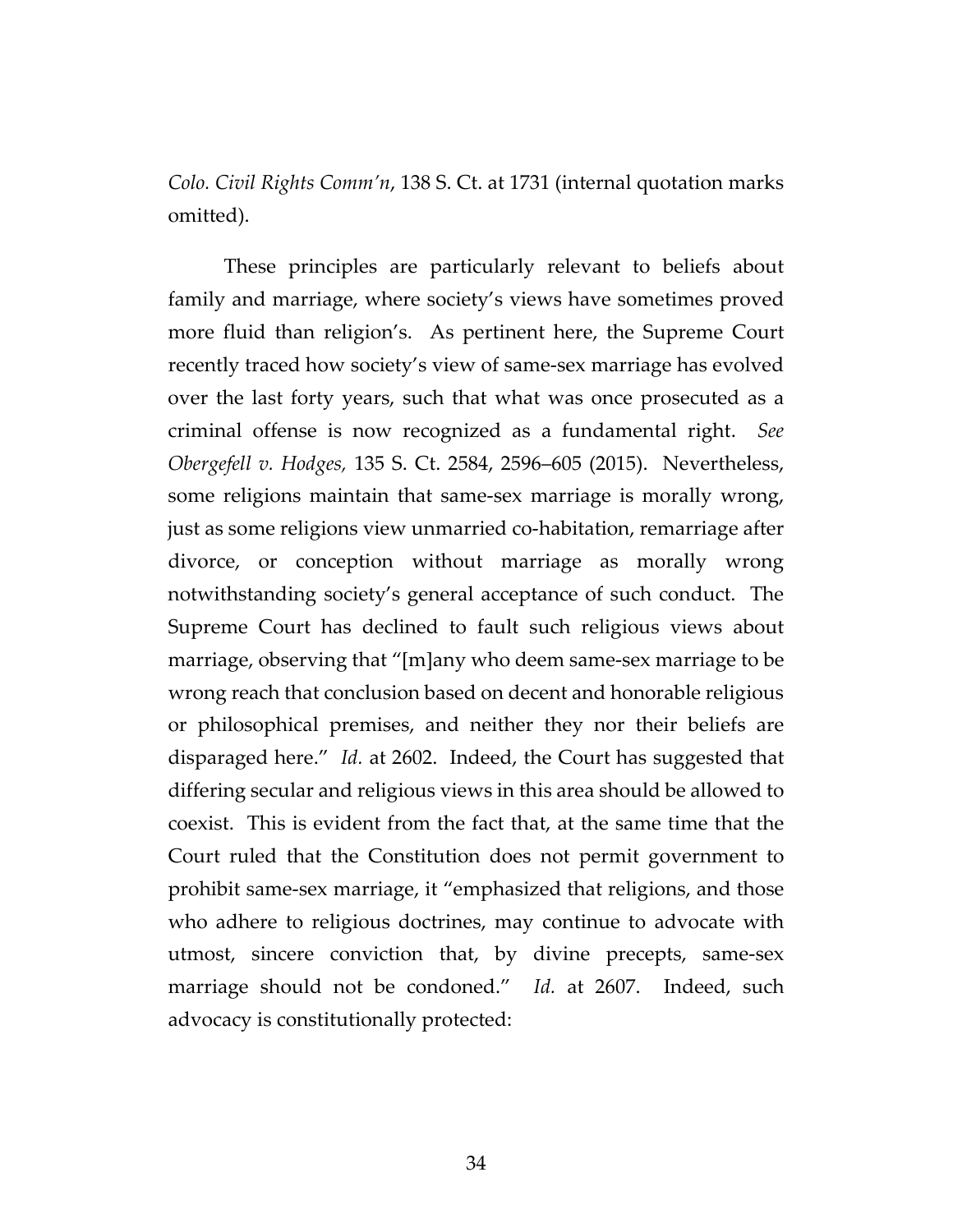The First Amendment ensures that religious organizations and persons are given proper protection as they seek to teach the principles that are so fulfilling and so central to their lives and faiths, and to their own deep aspirations to continue the family structure they have long revered.

*Id.* The Court reiterated the point the next year: "[R]eligious and philosophical objections to gay marriage are protected views and in some instances protected forms of expression." *Masterpiece Cakeshop v. Colo. Civil Rights Comm'n*, 138 S. Ct. at 1727; *cf. Bostock v. Clayton Cty*., 140 S. Ct. 1731, 1753–54 (2020) (construing Title VII of Civil Rights Act of 1964, 42 U.S.C. § 2000e–2(a)(1), to prohibit discrimination on the basis of sexual orientation, but recognizing fear that compliance "may require some employers to violate their religious convictions" and expressing "deep[] concern[] with preserving the promise of the free exercise of religion enshrined in our Constitution").

But if some accommodation on this matter is the Court's expectation, delineating constitutional boundaries is challenging. As the Chief Justice observed in *Obergefell*, anticipating the very case now before us, "[h]ard questions arise when people of faith exercise religion in ways that may be seen to conflict with the new right to same-sex marriage—when, for example, . . . a religious adoption agency declines to place children with same-sex married couples." *Obergefell v. Hodges*, 135 S. Ct. at 2525–26 (Roberts, C.J., joined by Scalia and Thomas, JJ., dissenting).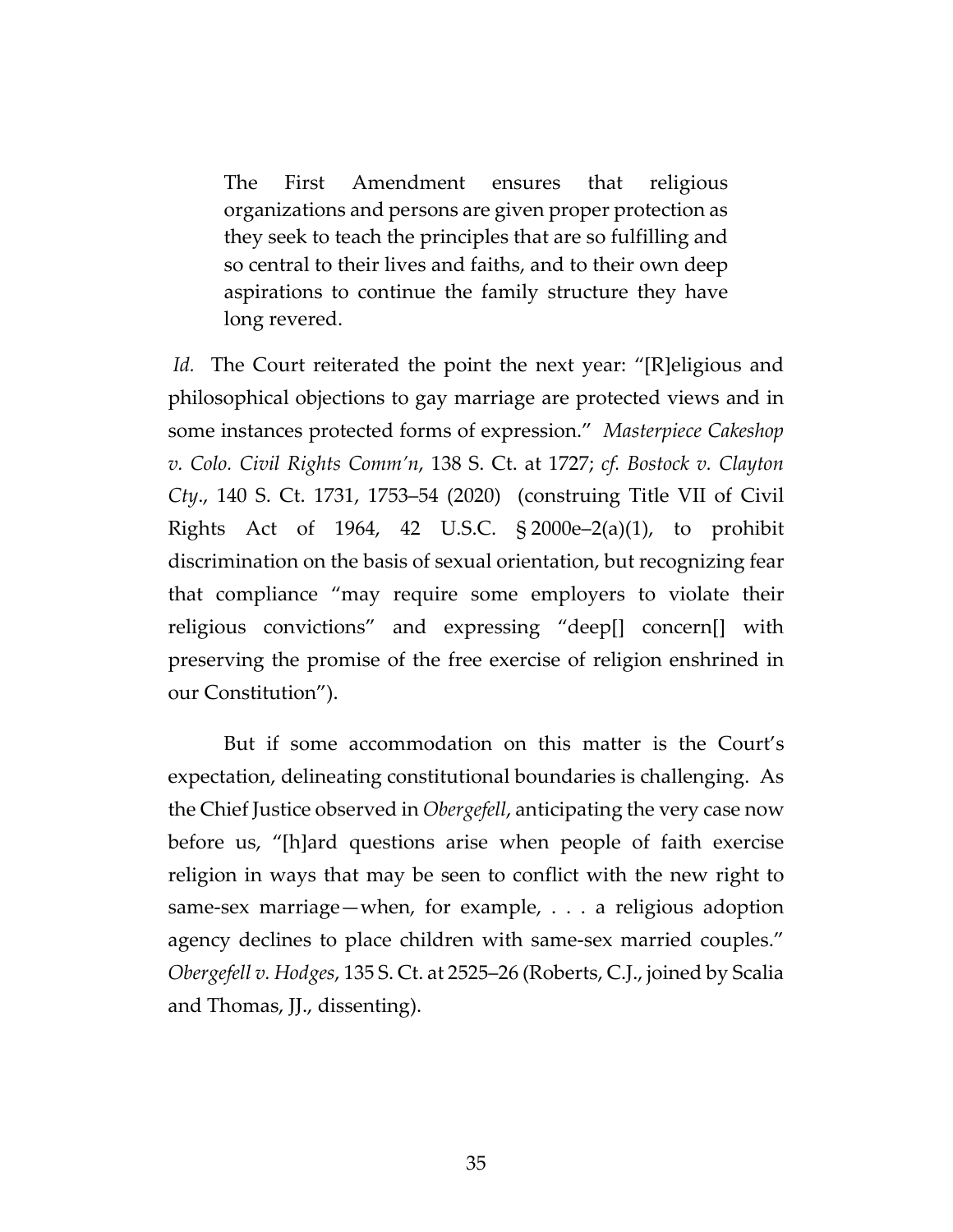In confronting those hard questions here, we are mindful that the Supreme Court has recognized that the exercise of religion can involve not only belief and expression, but also "physical acts," such as "assembling with others for a worship service, participating in sacramental use of bread and wine, proselytizing, abstaining from certain foods or certain modes of transportation." *Employment Div. v. Smith*, 494 U.S. at 877. The Free Exercise Clause does not permit government to "ban such acts or abstentions only when they are engaged in for religious reasons, or only because of the religious belief that they display," *id.*, at least not without showing that the ban "is justified by a compelling interest and is narrowly tailored to advance that interest," *Church of the Lukumi Babalu Aye, Inc. v. City of Hialeah* ("*Lukumi v. Hialeah*"), 508 U.S. 520, 533 (1993). But the law has permitted government to avoid showing a compelling interest and narrow tailoring if the challenged ban on a religious practice is required by a valid and neutral law of general applicability. *Employment Div. v. Smith,* 494 U.S. at 879 (stating that Free Exercise Clause does "not relieve an individual of the obligation to comply with a valid and neutral law of general applicability on the ground that the law proscribes (or prescribes) conduct that his religion prescribes (or proscribes)" (internal quotation marks omitted)).

Almost from its pronouncement, *Smith*'s construction of the Free Exercise Clause has prompted criticism. *See, e.g.*, Michael W. McConnell, *The Origins and Historical Understanding of Free Exercise of Religion*, 103 HARV. L. REV. 1409, 1420 & n.43 (1990); *see also Kennedy v. Bremerton Sch. Dist.,* 139 S. Ct. 634, 637 (2019) (Alito, J., joined by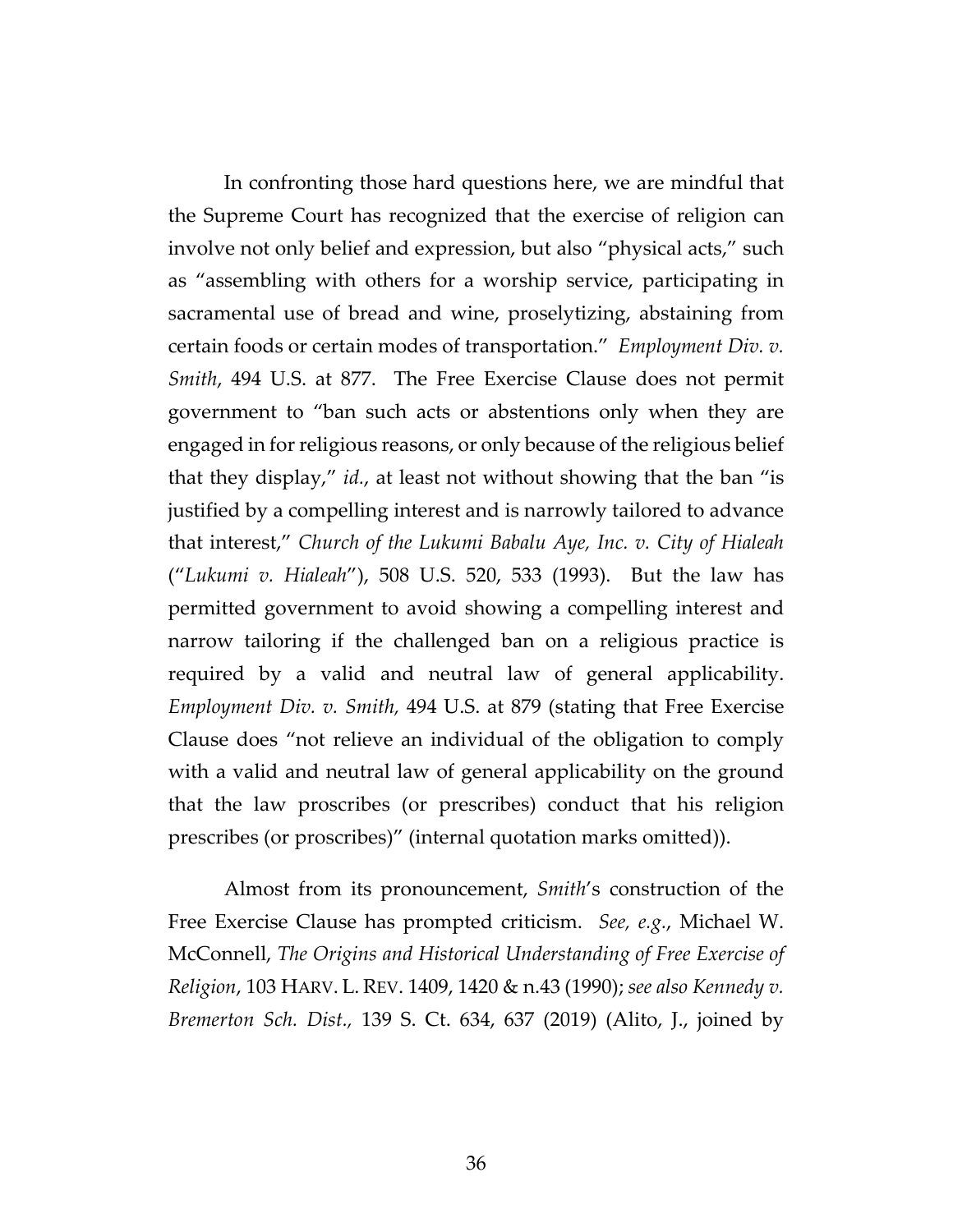Thomas, Gorsuch, and Kavanaugh, JJ., concurring in denial of *certiorari*) (observing that case did not ask Court to revisit *Employment Division v. Smith*, which "drastically cut back on the protection provided by the Free Exercise Clause"). The Supreme Court has recently agreed to revisit its decision in *Smith,* with argument expected some time next term. *See Fulton v. City of Philadelphia*, 140 S. Ct. 1104 (Feb. 24, 2020) (mem.). We need not delay deciding this case, however, to see if *Fulton* yields a more protective Free Exercise standard than *Smith* because we conclude that New Hope's Free Exercise claim should not have been dismissed even under the *Smith*  standard as presently applied. A court construing the pleadings in the light most favorable to New Hope could not conclude as a matter of law that OCFS was simply applying a valid neutral law of general application when it instructed New Hope either to agree to approve unmarried and same-sex couples as adoptive parents or to close its 50-year adoption ministry.

The Supreme Court has instructed that a law is not neutral if its object "is to infringe upon or restrict practices because of their religious motivation." *Lukumi v. Hialeah*, 508 U.S. at 533. To determine the object of a law, a court "begin[s] with its text, for the minimum requirement of neutrality is that a law not discriminate on its face" against religion. *Id.* Like the district court, we conclude that the regulation here at issue, 18 NYCRR § 421.3(d), does not on its face discriminate against religion because its prohibitions apply equally to all adoption services, both secular and religious.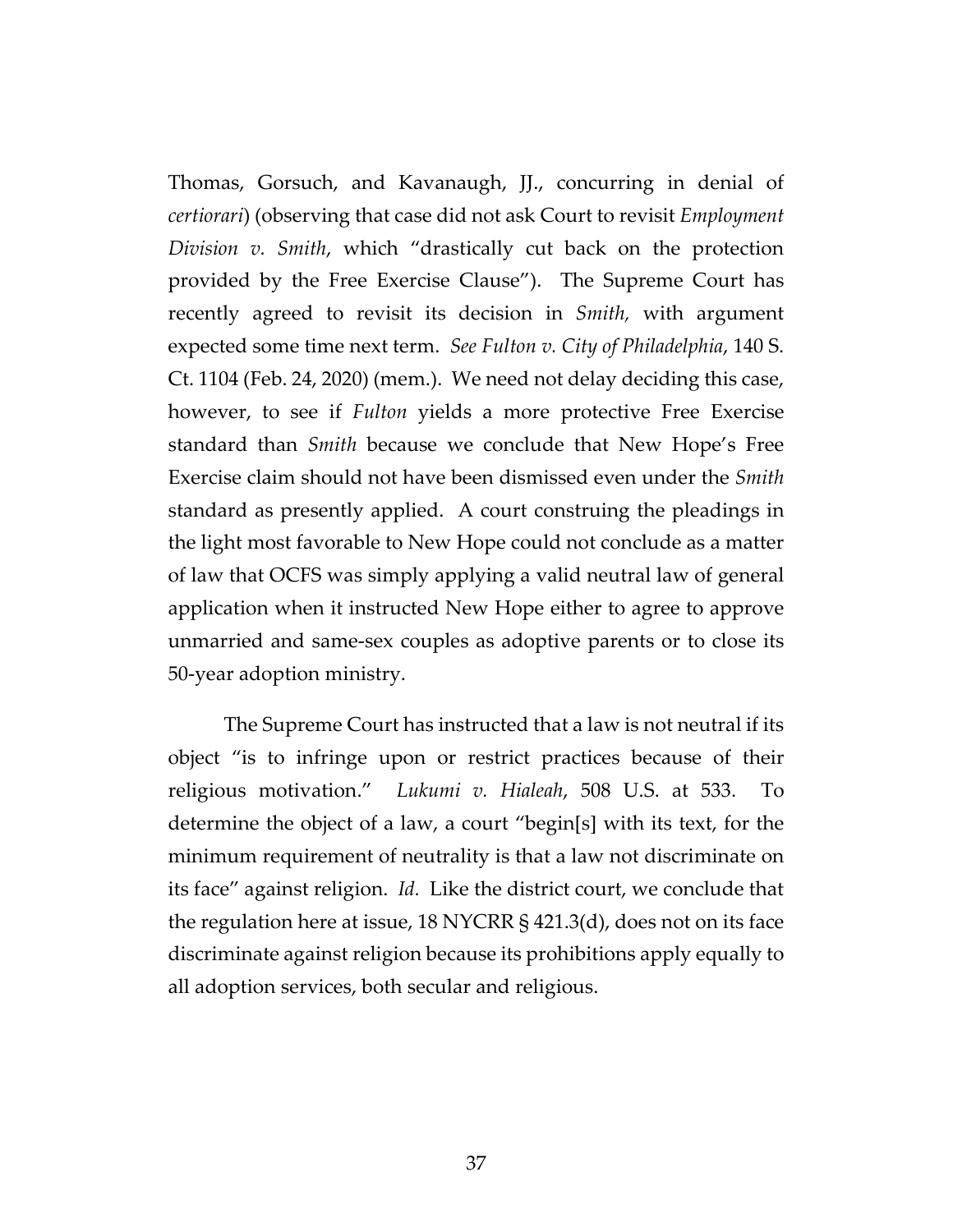But facial neutrality is only the first, and by no means the determinative, step in a Free Exercise inquiry. *See Lukumi v. Hialeah*, 508 U.S. at 534. Mindful that government hostility to religion can be "masked, as well as overt," a court must proceed to a second step of inquiry to identify even those "subtle departures from neutrality," or "covert suppression of particular religious beliefs" that will be not be tolerated unless supported by a compelling interest and narrow tailoring. *Id.* at 534, 546 (internal quotation marks omitted); *accord Masterpiece Cakeshop v. Colo. Civil Rights Comm'n*, 138 S. Ct. at 1731. At this second step, a court must "survey meticulously" the totality of the evidence, "both direct and circumstantial." It must consider "the historical background of the decision under challenge, the specific series of events leading to the enactment or official policy in question, and the legislative or administrative history, including contemporaneous statements made by members of the decisionmaking body." *Lukumi v. Hialeah*, 508 U.S. at 534, 540 (internal quotation marks omitted); *accord Masterpiece Cakeshop v. Colo. Civil Rights Comm'n*, 138 S. Ct. at 1731. It must also carefully consider "the effect of a law in its real operation," which "is strong evidence of its object." *Lukumi v. Hialeah*, 508 U.S. at 535.

Applying those principles here, we conclude that the pleadings give rise to a sufficient "suspicion" of religious animosity to warrant "pause" for discovery before dismissing New Hope's claim as implausible. *Masterpiece Cakeshop v. Colo. Civil Rights Comm'n,* 138 S. Ct. at 1731.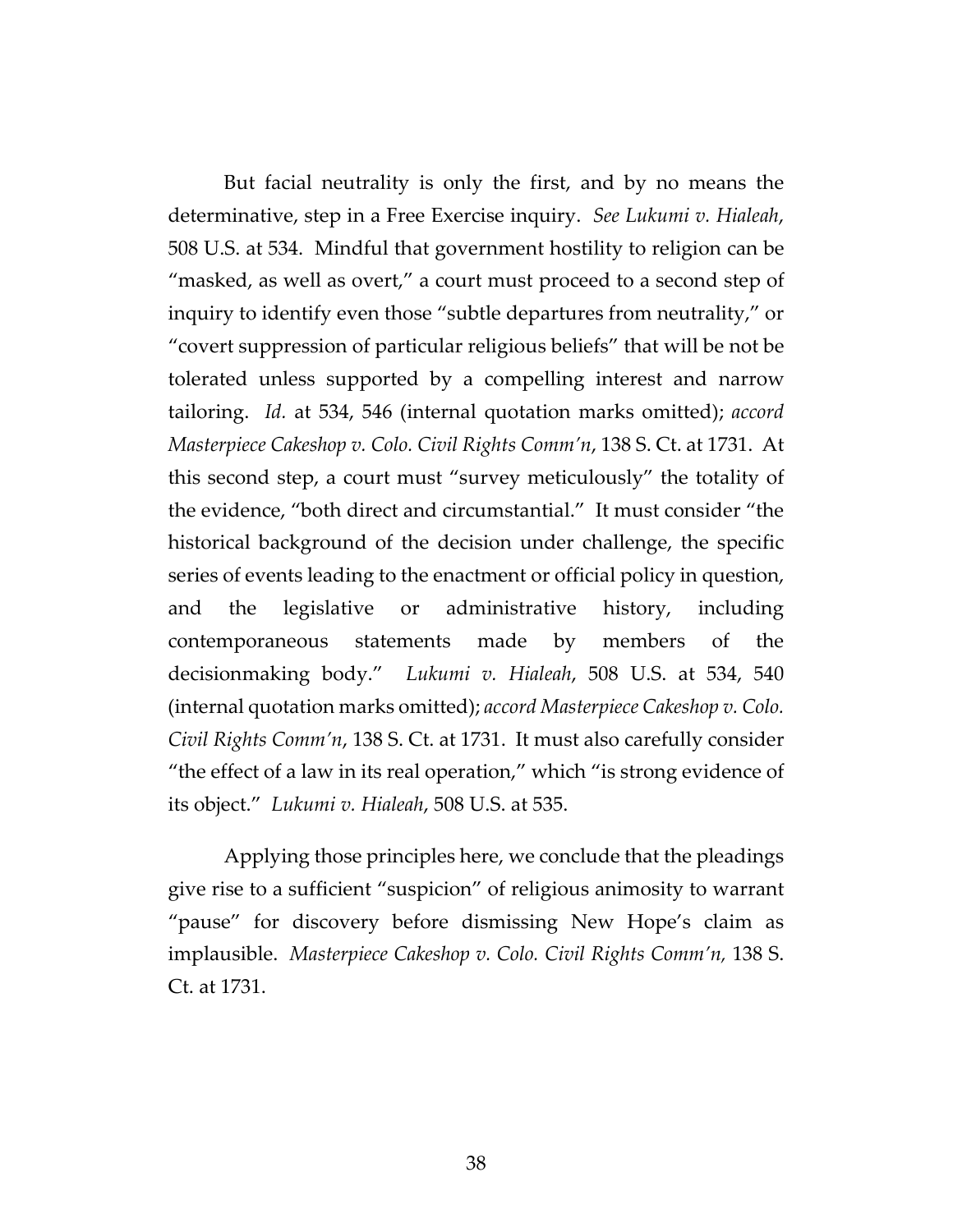# **b. The District Court's Cited Authorities Do Not Support Dismissal**

New Hope maintains that the following pleadings indicate that 18 NYCRR § 421.3(d), as promulgated and enforced, is not neutral and generally applicable.

- (1) Amended Dom. Rel. Law § 110—the law OCFS contends 18 NYCRR § 421.3(d) "is consistent with" and "implements," Appellee Br. at 6–7—is permissive, not mandatory. Moreover, New York's then-Governor, in signing the law, specifically stated that it "allow[s] for . . . adoptions [by unmarried and same-sex couples] without compelling any agency to alter its present policies." Compl. ¶ 7.
- (2) Initially, OCFS took the position that amended § 110 "does not change or alter the standards currently in place for the approval of an individual as an adoptive parent." *Id.* ¶ 162.
- (3) OCFS then shifted its position. Despite the Governor's statement that the amended statute did not require agencies to "alter [their] present policies," OCFS asserted that it "cannot contemplate any case where the issue of sexual orientation would be a legitimate basis, whether in whole or in part, to deny the application of a person to be an adoptive parent." *Id.* ¶ 164.
- (4) During the rulemaking process preceding promulgation of 18 NYCRR § 421.3(d), OCFS stated that the regulation was needed to "eliminate *archaic* regulatory language, which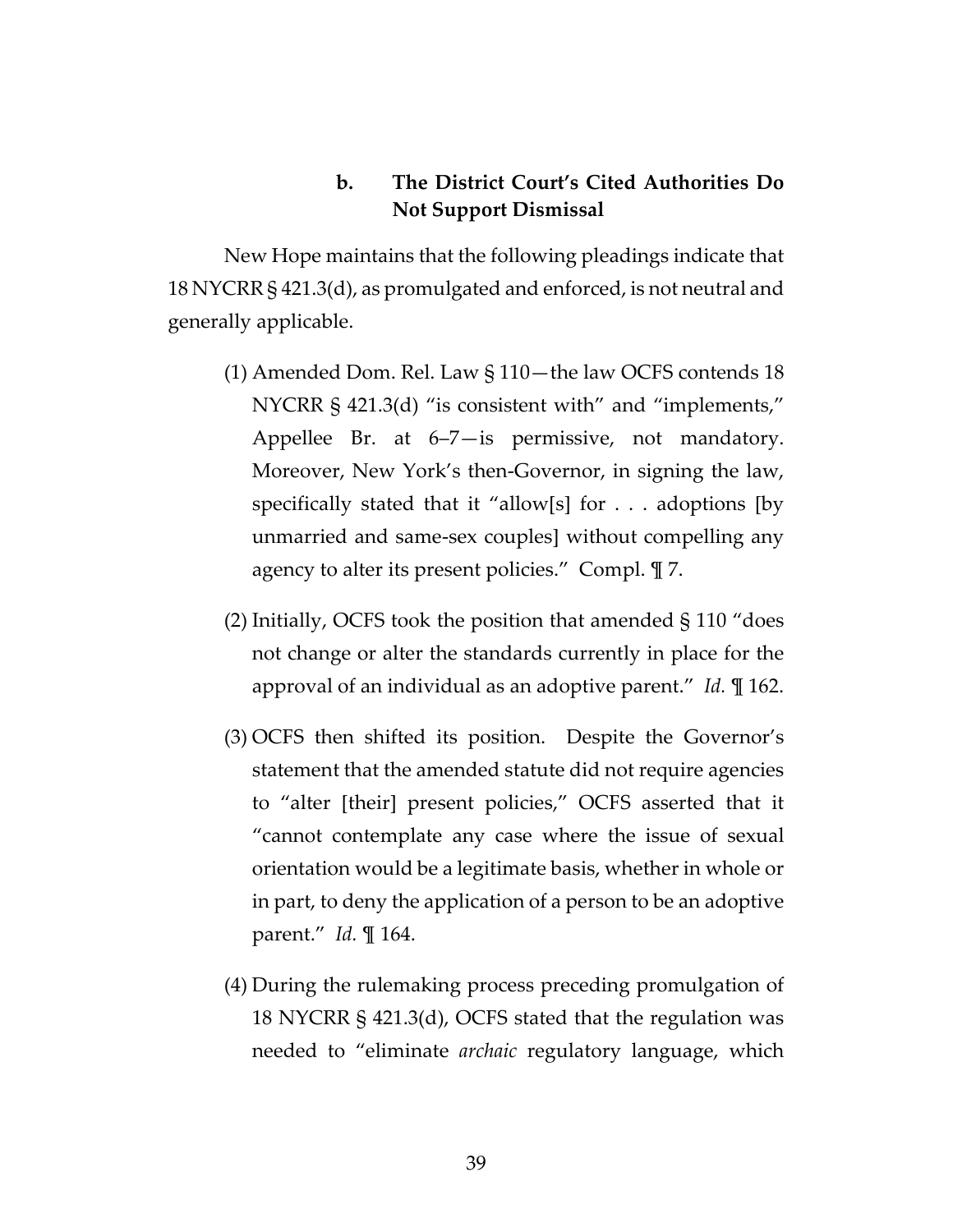implies that the sexual orientation of gay, lesbian and bisexual prospective parents . . . is relevant to evaluating their appropriateness as adoptive parents." *Id.* ¶ 166 (emphasis in original).

- (5) When New Hope told OCFS that its comply-or-close order violated New Hope's freedom of religion, OCFS told the agency that "some Christian ministries have decided to compromise and stay open." *Id.* ¶ 192 (brackets removed).
- (6) Since § 421.3(d) took effect, "several voluntary faith-based authorized [adoption] agencies that were listed on OCFS'[s] website in January of 2018" and that "share similar beliefs" to New Hope's "have been removed by OCFS from that posted list." These include "several Catholic providers, a Jewish provider, an LDS provider, and a Muslim provider." *Id.* ¶¶ 202–203.
- (7) In a 2018 news report about the closure of a Christian adoption ministry operating for 95 years in Buffalo, New York, an OCFS spokeswoman is quoted stating that "[d] iscrimination of any kind is illegal  $\dots$  There is no place for providers that choose not to follow the law." *Id.* ¶ 204.
- (8) The State's statutory and regulatory scheme governing adoption "provides exemptions for secular, nonreligious purposes" and "allow[s] adoption providers to consider protected characteristics when making placements," while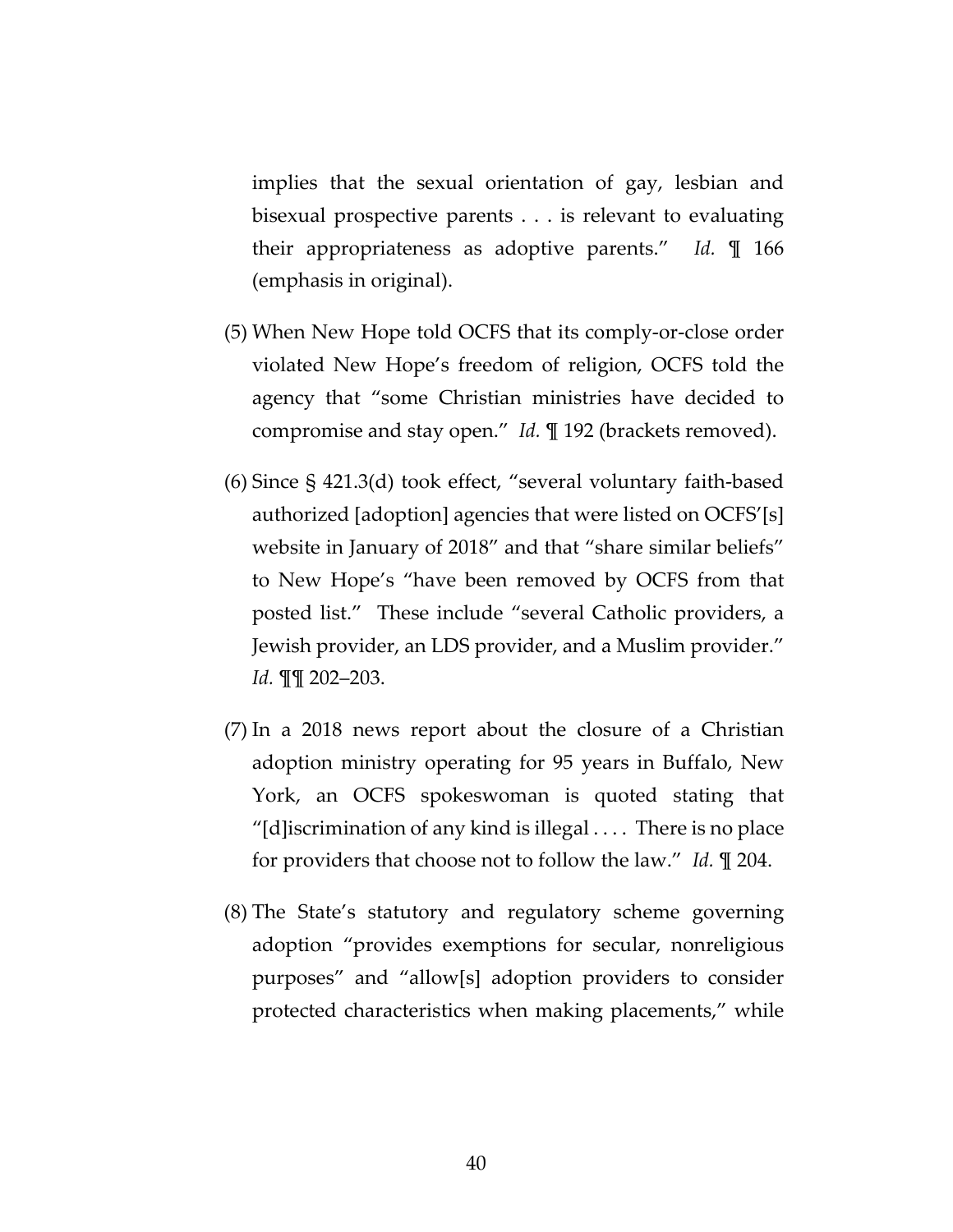imposing an "absolute bar" against consideration of sexual orientation. *Id.* ¶¶ 248–250.

In concluding that these allegations were insufficient to state a plausible Free Exercise claim, the district court observed that the allegations did not indicate "[the] type of hostility or bias demonstrated in *Masterpiece Cakeshop* or *Lukumi." New Hope Family Servs., Inc. v. Poole*, 387 F. Supp. 3d at 214. Instead, the district court thought that New Hope's pleadings "more closely align with *Fulton* [*v. City of Philadelphia*, 922 F.3d 140 (3d Cir. 2019), *cert. granted*, 140 S. Ct. 1104, *see supra* at 37], where the Third Circuit found that the plaintiff was unlikely to succeed on its claim because the record demonstrated that the defendant respected the plaintiff's sincerely held beliefs while enforcing the anti-discrimination provision at issue." *Id.*

We cannot agree. At first glance, *Fulton* may appear similar to this case in that, there, a religious foster care agency, Catholic Social Services ("CSS"), claimed that a government entity, the City of Philadelphia, violated its Free Exercise and Free Speech rights by insisting that CSS not discriminate against same-sex couples as a condition of its continuing to provide foster care services. But, in fact, this case differs from *Fulton* in ways important to our review.

First, the relationship between CSS and Philadelphia was contractual and compensatory. *See Fulton v. City of Philadelphia*, 922 F.3d at 147–48 (discussing contract between Philadelphia and CSS, which provided for City to compensate CSS for certain services at per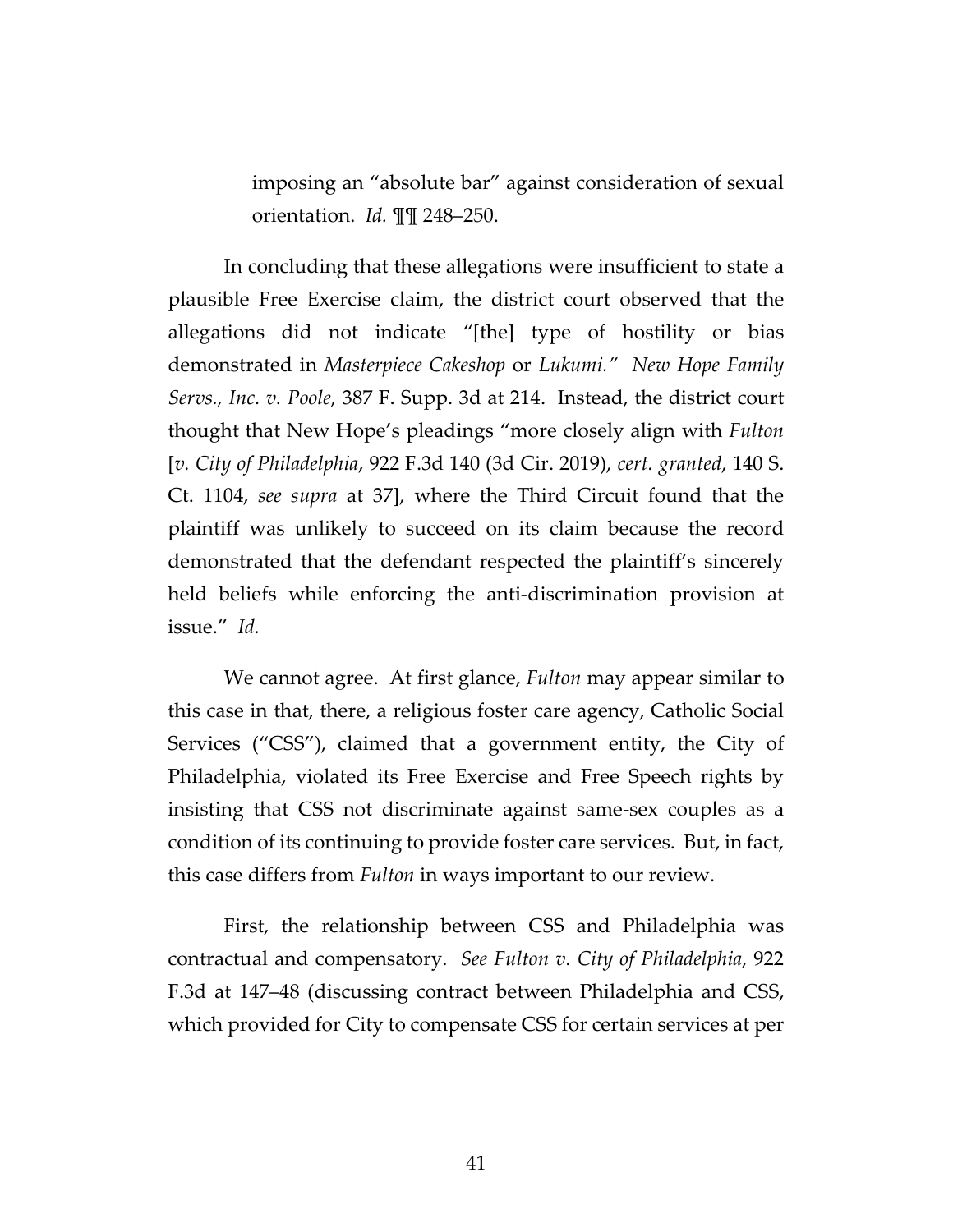diem rate for each child placed in foster care). By contrast, while New Hope is authorized by New York to provide adoption services, it does not do so pursuant to any government contract, nor does it receive any government funding. Thus, whatever authority a government entity might claim to limit the free exercise of religion by those who become its agents or accept its funding, no such authority can be claimed here.

Second, in *Fulton*, the issue under review was not the sufficiency of the pleadings, but the denial of CSS's motion for a preliminary injunction. To secure such relief, CSS had to demonstrate a reasonable likelihood of success on its Free Exercise claim, a heavier burden than New Hope bears in pleading the plausible claim necessary to avoid dismissal. *See id.* at 151–52. The Third Circuit agreed with the district court that CSS failed to carry its burden "at the preliminary injunction stage" under the *Smith* standard. *Id.* at 158–59. Whether or not this ruling survives Supreme Court review, what is important here is that in making it, the *Fulton* courts were not required to accept all CSS's allegations as true or to draw all reasonable inferences in its favor. *Compare id.* at 152 (setting forth preliminary injunction standard), *with Shomo v. City of New York*, 579 F.3d at 183 (stating motion to dismiss standard). Nowhere in *Fulton* does the Third Circuit suggest that CSS's allegations, if assumed true, were insufficient to state a Free Exercise claim.[17](#page-41-0)

<span id="page-41-0"></span><sup>17</sup> This case also differs from *Fulton* in that OCFS does not identify New Hope as a "public accommodation," *see Fulton v. City of Philadelphia*, 320 F. Supp. 3d 661, 678–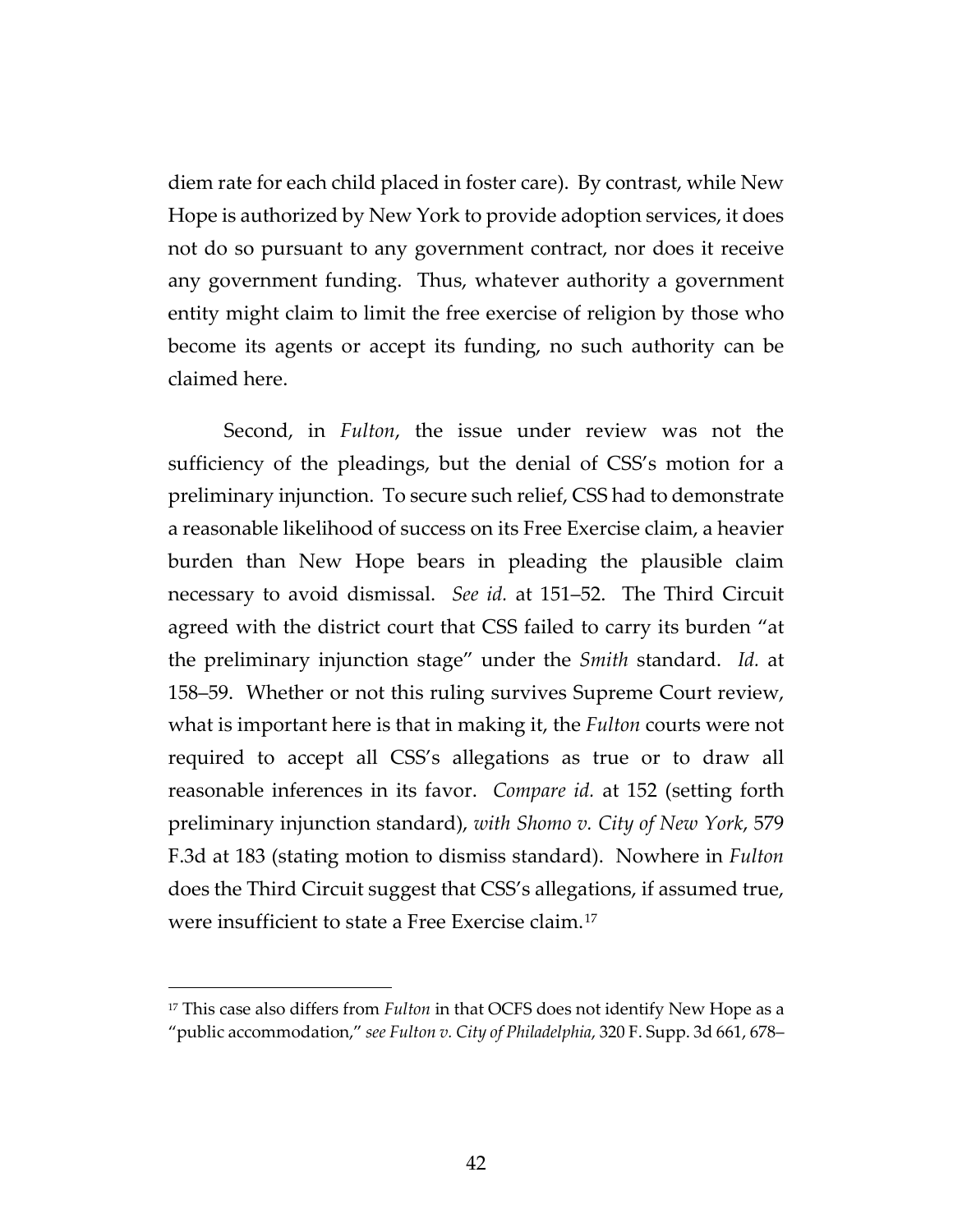As for *Masterpiece Cakeshop* and *Lukumi*, the Supreme Court there discussed Free Exercise violations based on fully developed evidentiary records. *See Masterpiece Cakeshop v. Colo. Civil Rights Comm'n*, 138 S. Ct. at 1726 (reviewing rulings made on cross-motions for summary judgment); *Lukumi v. Hialeah*, 508 U.S. at 528 (reviewing findings of fact and conclusions of law following nine-day bench trial). Where, as here, the parties have not yet commenced discovery, New Hope can hardly be required to plead facts as specific and detailed as those referenced in *Masterpiece Cakeshop* and *Lukumi* to avoid dismissal.

## **c. The Pleadings Raise a Plausible Suspicion of Hostility to Certain Religious Beliefs**

In any event, New Hope's pleadings easily give rise to the "slight suspicion" of religious animosity that the Supreme Court, in both *Lukumi* and *Masterpiece Cakeshop*, indicated could raise constitutional concern. *Lukumi v. Hialeah*, 508 U.S. at 547; *Masterpiece Cakeshop v. Colo. Civil Rights Comm'n,* 138 S. Ct. at 1731. In explaining this conclusion, we are obliged to discuss certain pleadings individually, but it is the totality that precludes dismissal.

*First*, suspicion is raised by an apparent disconnect between 18 NYCRR § 421.3(d) and the law it purports to implement, N.Y. Dom. Rel. Law § 110. As New Hope correctly observes, the statutory text is permissive, expanding the persons who "may adopt" to include

<sup>79 (</sup>E.D. Pa. 2018) (identifying CSS foster care services as such), *aff'd on other grounds*, 922 F.3d 140, a point we discuss further *infra* at 46.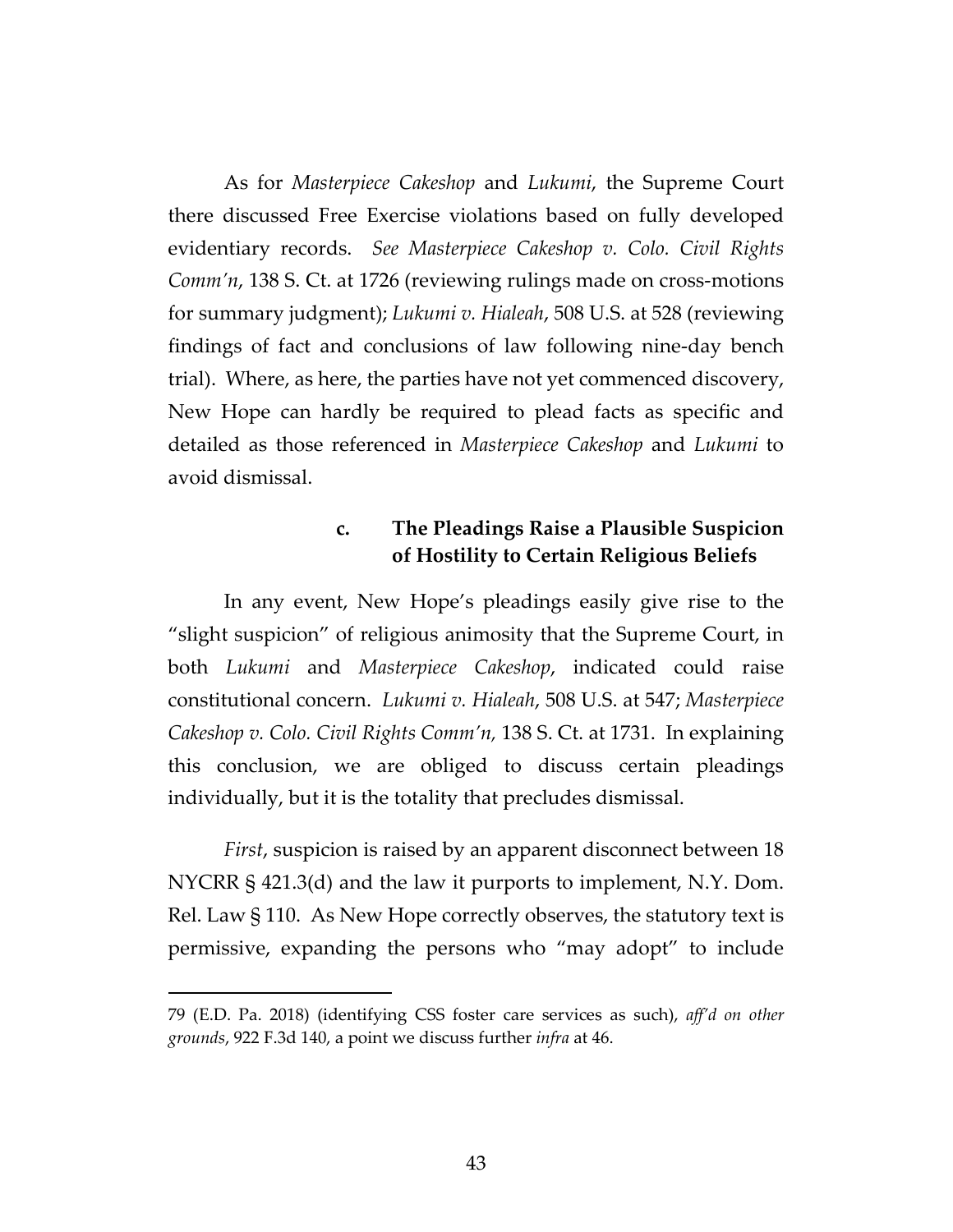unmarried and same-sex couples. It contains no mandate requiring adoption agencies to approve adoption by any persons. Moreover, the wording choice appears to have been deliberate, and even intended to allow for accommodation of religious beliefs. This can be inferred from § 110's enactment history. In a letter to the Governor that is included in the bill jacket, the New York State Catholic Conference voiced concern that the new legislation might be construed to require faith-based adoption agencies "to facilitate adoption for same-sex [couples] in violation of our religious beliefs and faith." Ltr. from N.Y.S. Catholic Conf. to Governor (July 29, 2010), New York Bill Jacket, 2010 S.B. 1523, ch. 509. The letter urged an amendment to ensure that authorization certifications were not denied or revoked on that ground. *See id.* The enacted law contained no such amendment, but the Governor, in his signing statement, sought to assuage concern. He explained that the statutory text was permissive, *i.e.*, it allowed adoptions by more persons than before, but "*without compelling any agency to alter its present policies.*" Gov. Mem., New York Bill Jacket, 2010 S.B. 1523, ch. 509 (emphasis added). Indeed, the Governor stated that the law was "a wise, just and compassionate measure that expands the rights of New Yorkers, *without in any way treading on the views of any citizen or organization*." Id. (emphasis added). In short, the statutory text and history, viewed in the light most favorable to New Hope, can reasonably be construed to have alerted OCFS that what the legislature and executive intended in amending § 110 was to expand the class of potential adoptive parents to include unmarried and same-sex couples, but with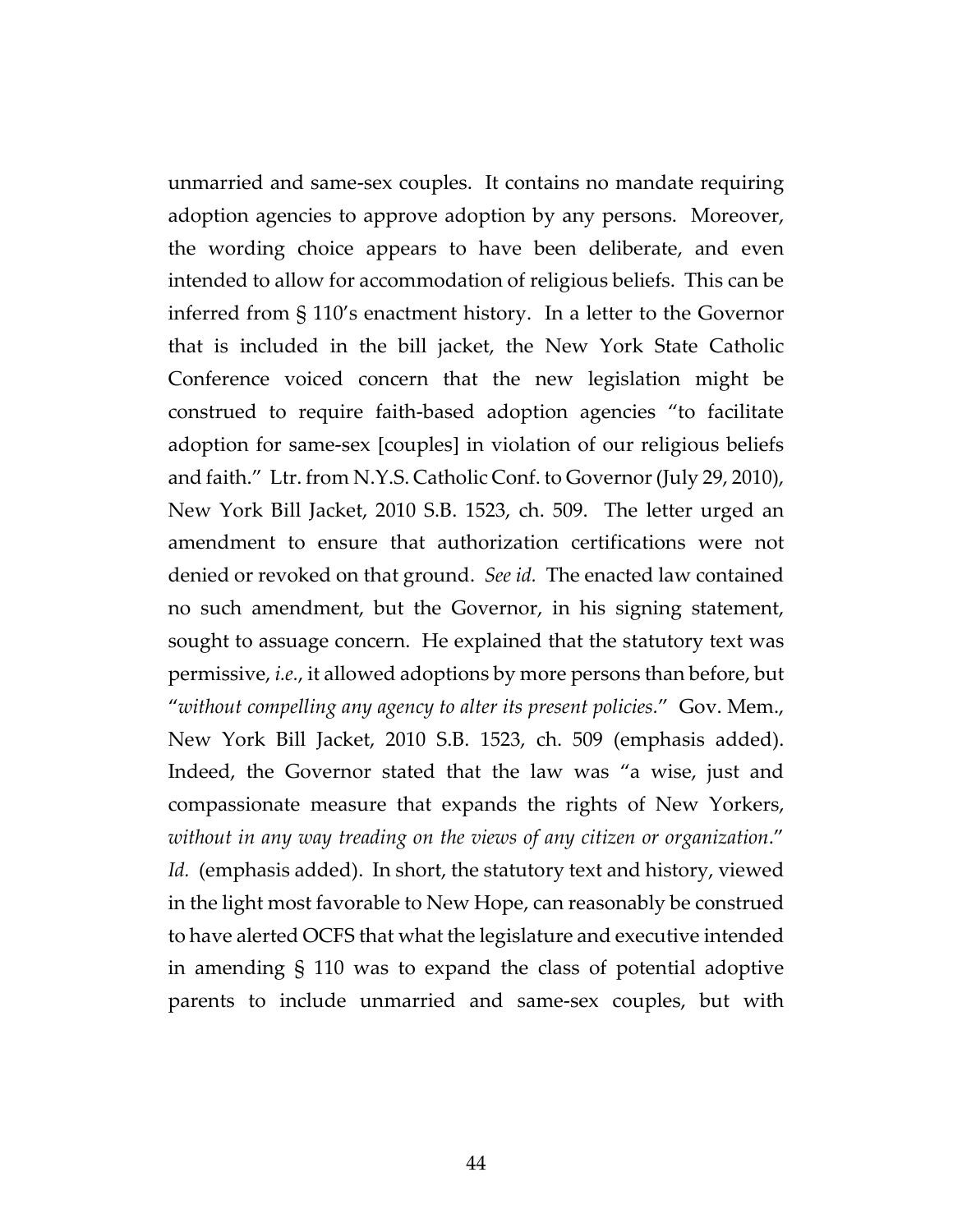reasonable accommodation for religious adoption agencies whose faiths compelled narrower views.[18](#page-44-0)

Section 421.3(d) is not consistent with this intent. Its language is not permissive, but mandatory. It unqualifiedly prohibits any "discrimination and harassment" against adoption applicants based on "race, creed, color, national origin, age, sex, *sexual orientation*, gender identity or expression, *marital status*, religion, or disability." 18 NYCRR § 421.3(d) (emphases added). Of course, OCFS has wide discretion in promulgating regulations setting forth the "standards and procedures to be followed by authorized agencies in evaluating" adoption applicants. N.Y. Soc. Serv. Law § 372-e(2). And a generally applicable anti-discrimination regulation will usually be understood to indicate neutrality rather than religious animosity. But where, as here, a regulation purports to implement a statute whose text and history signal an intent for some accommodation of religious beliefs, further inquiry is warranted to determine if agency actions affording no such accommodation are grounded in any animosity to the particular religious beliefs at issue.

*Second*, a suspicion of religious animosity is further raised here by the fact that for five years after 18 NYCRR § 421.3(d) was promulgated—from 2013 until 2018—OCFS voiced no objection to the practice New Hope appears to have adopted to avoid being seen as

<span id="page-44-0"></span><sup>&</sup>lt;sup>18</sup> Gubernatorial signing statements are routinely relied on in construing the reach of New York statutes. *See, e.g.*, *People v. Cagle*, 7 N.Y.3d 647, 651 (2006); *Greer v. Wing*, 95 N.Y.2d 676, 680–81 (2001).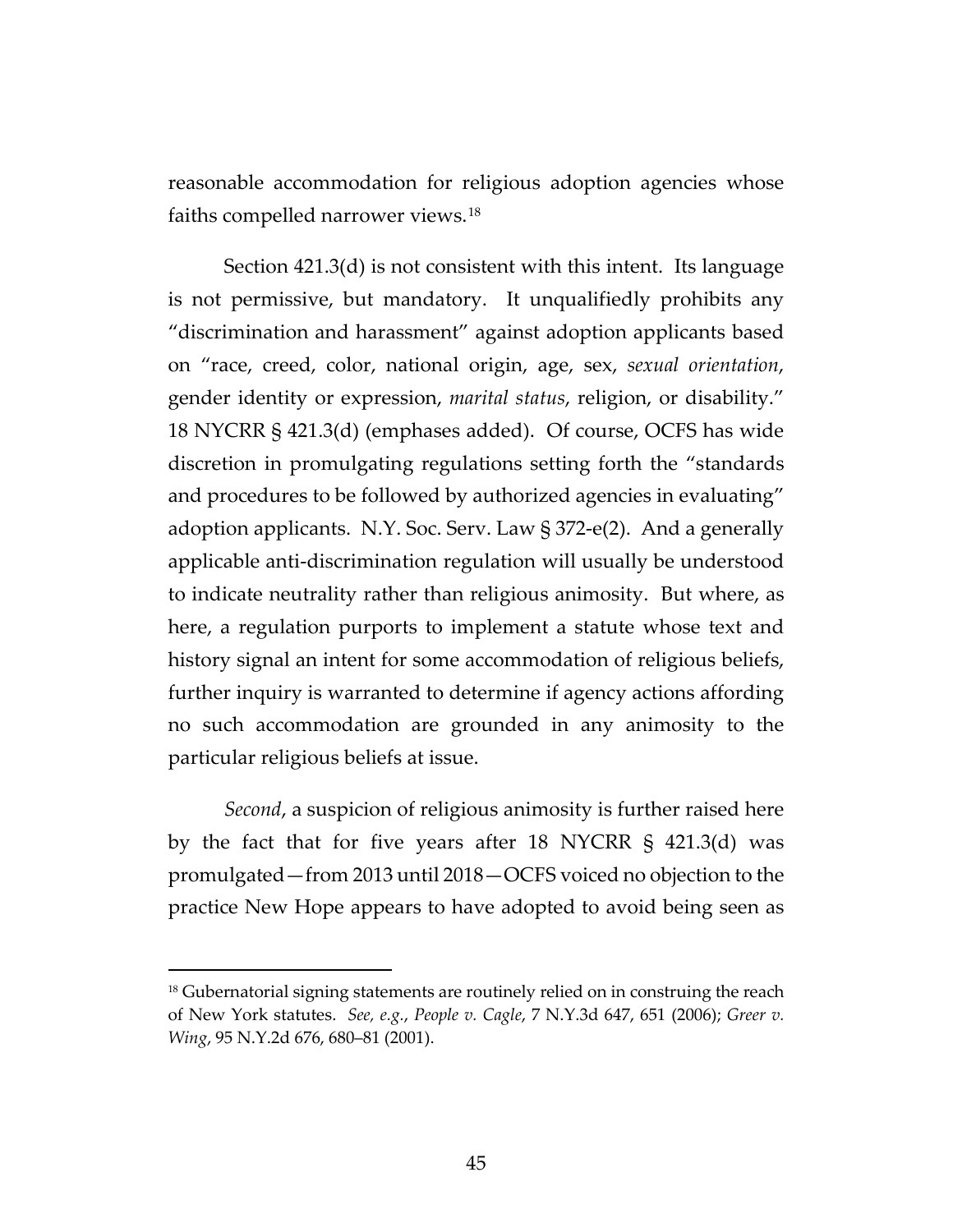"discriminat[ing]" against unmarried or same-sex couples wishing to adopt, *i.e.*, New Hope recused itself from considering such couples' adoption applications and referred them to other agencies whose consideration would not be limited by New Hope's particular religious beliefs about family and marriage.

To be sure, New Hope's recusal policy meant that unmarried and same-sex couples could not obtain adoption services *from* New Hope. We need not here consider what discrimination concerns this might raise if New Hope qualified as a public accommodation under New York law, *see* N.Y. Exec. Law §§ 292(9), 296, because OCFS does not attempt formally to denominate it as such.This is not surprising. New Hope's adoption services are not easily analogized to traditional public accommodations such as barbershops that provide haircuts, accounting firms that offer tax advice, or bakeshops that make wedding cakes. And children awaiting adoption hardly equate to a commodity, even if their "supply" in New York (unfortunately) greatly exceeds "demand." Moreover, it appears that an authorized agency offers adoption services not only for the benefit of a public clientele (prospective parents) but, also, so that the agency itself can render a *judgment*: whether it is in the best interests of a child to be adopted by a particular applicant or applicants. Recusal is a familiar and accepted way for decisionmakers to step aside when they recognize that personal interest, predispositions, or even religious beliefs might unduly influence (or appear to influence) their ability to render impartial judgment. Thus, when an agency such as New Hope knows that, although New York law allows adoption by unmarried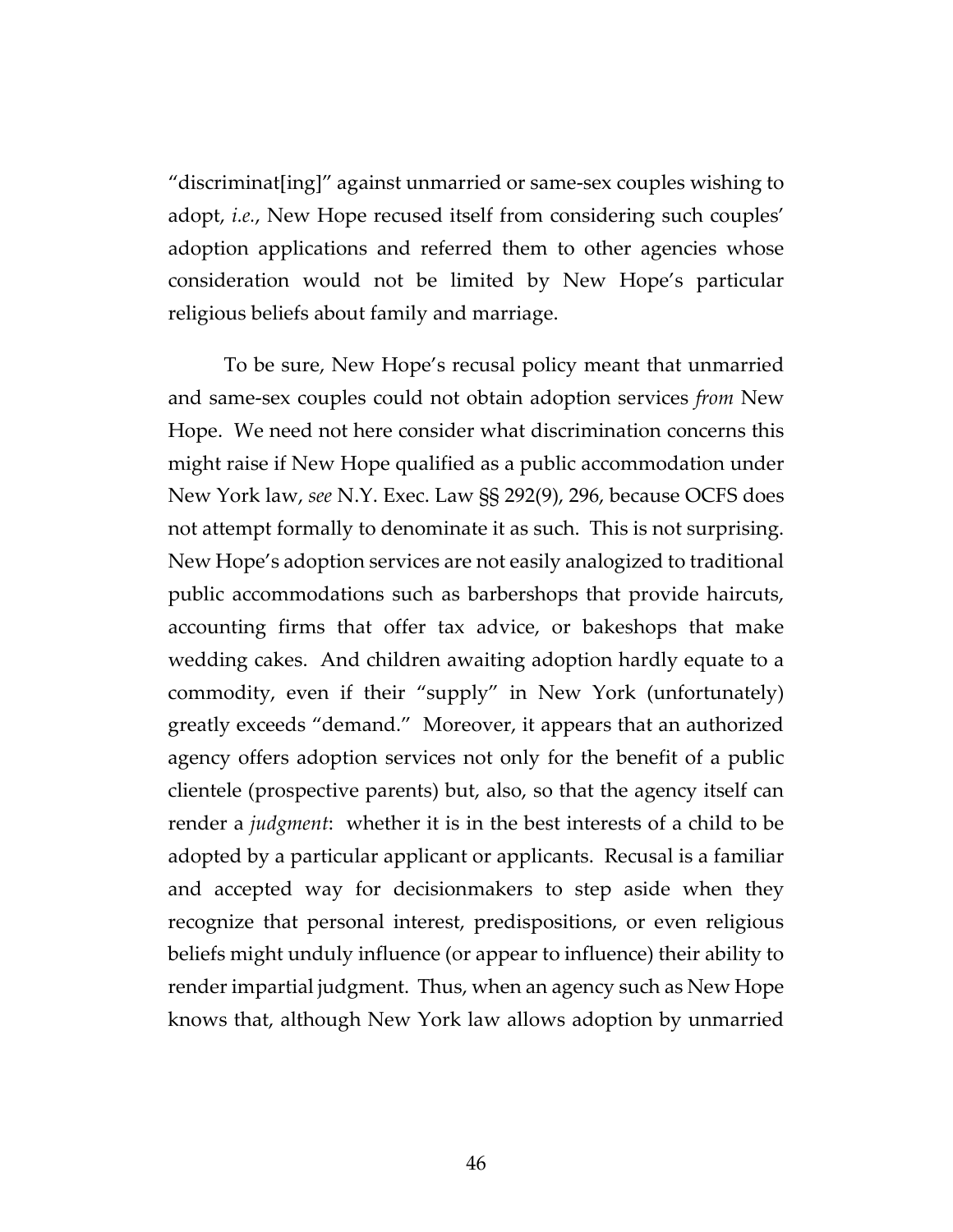and same-sex couples, its religious beliefs will not permit it to conclude that adoption by such a couple is in a child's best interests, recusal and referral might be understood as a means to avoid its religious views adversely informing its assessment of a couple's particular adoption application.[19](#page-46-0) The pleadings suggest that New Hope's recusal still leaves scores of other authorized agencies available to consider the referred adoption applications. And New Hope's recusal would not seem to diminish the number of children available for adoption.[20](#page-46-1) 

This is not to suggest that no legal concerns can arise when a decisionmaker uses recusal to avoid rendering judgments for members of a protected class. We here conclude simply that, in the circumstances described, OCFS's abrupt—and as yet unexplained— 2018 change of mind on the matter of whether New Hope's recusaland-referral practice adequately avoided violating 18 NYCRR

<span id="page-46-0"></span><sup>19</sup> *See generally Ward v. Polite,* 667 F.3d 727, 735 (6th Cir. 2012) (reinstating Free Exercise and Free Speech claims of graduate student dismissed from counseling program because, based on her religious views on homosexuality, she had sought to refer certain gay and lesbian clients to other counselors, observing, "[t]he point of the referral request was to *avoid* imposing her values on gay and lesbian clients" (emphasis in original)).

<span id="page-46-1"></span> $20$  In its letter brief opposing New Hope's motion to expand this court's injunction pending appeal, OCFS asserts that "each time New Hope accepts a new placement request, there are fewer adoption opportunities available elsewhere," particularly for newborns—the focus of New Hope's ministry—for whom there is "especially high demand." Appellee Ltr. Br., ECF Doc. No. 199, at 7. OCFS offers no evidence to support this conclusion but will have the opportunity to do so on remand during discovery.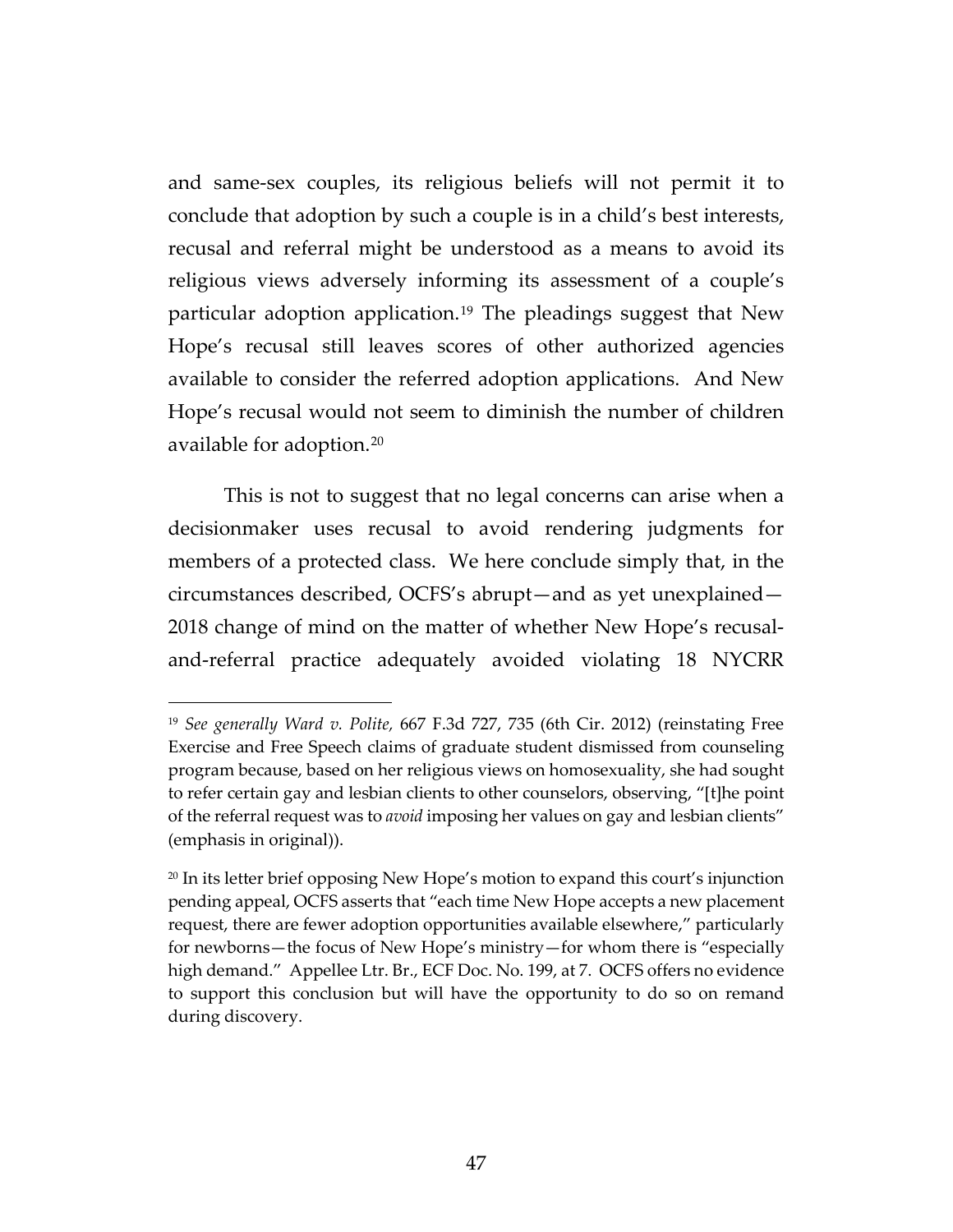§ 421.3(d), coupled with its insistence that New Hope agree to approve unmarried and same-sex couples as adoptive parents or shut down a 50-year adoption ministry, raise a sufficient suspicion of hostility toward New Hope's particular religious beliefs to warrant further inquiry. *See Lukumi v. Hialeah*, 508 U.S. at 538 (stating that where law "proscribe[s] more religious conduct than is necessary to achieve [its] stated ends[,] [i]t is not unreasonable to infer" that such a law "seeks not to effectuate the stated governmental interests, but to suppress the conduct because of its religious motivation").<sup>21</sup>

*Third*, even before discovery, New Hope points to some statements by OCFS personnel that are similar to statements in *Masterpiece Cakeshop* that the Supreme Court interpreted as arguably evincing religious hostility. Notably, New Hope asserts that when it invoked religious freedom to protest OCFS's directive that it either agree to approve unmarried and same-sex adoption applicants or close its adoption services, OCFS responded that "[s]ome Christian ministries have decided to compromise and stay open." Compl. ¶ 192 (brackets in original). *See Masterpiece Cakeshop v. Colo. Civil Rights Comm'n*, 138 S. Ct. at 1729 (quoting statement by Colorado Civil

<span id="page-47-0"></span><sup>21</sup> Recusal and referral might also be understood to avoid another constitutional concern—compelled speech—that could arise from OCFS using 18 NYCRR § 421.3(d) to compel New Hope to render adoption judgments contrary to its religious beliefs as a condition for its continued authorization to pursue an adoption ministry. *See, e.g.*, *Agency for Int'l Dev. v. All. for Open Soc'y Int'l, Inc.*, 570 U.S. 205, 213 (2013) (reiterating "basic First Amendment principle that freedom of speech prohibits the government from telling people what they must say" (internal quotation marks omitted)). We pursue this point further *infra* at 53–55, 65–70, in discussing New Hope's Free Speech claim.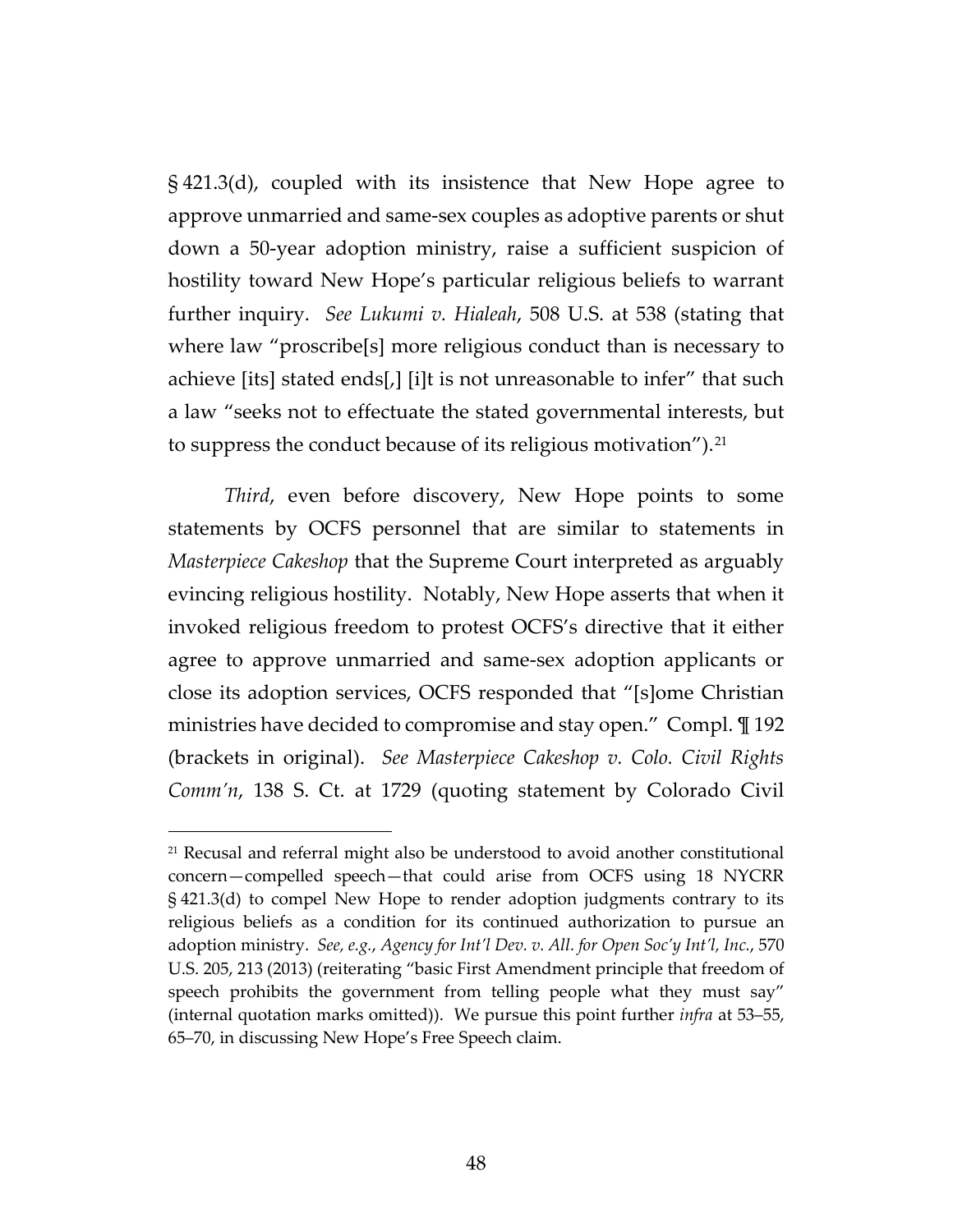Rights Commissioners that businessman who "wants to do business in the state and he's got an issue with the—the law's impacting his personal belief system, *he needs to look at being able to compromise*" (emphasis added) (internal quotation marks omitted)). Further, when OCFS was asked by a reporter to comment on the closure of a longestablished Christian adoption agency in Buffalo, its spokeswoman stated that "[t]here is no place for providers that choose not to follow the law." Compl. ¶ 204; *see Masterpiece Cakeshop v. Colo. Civil Rights Comm'n*, 138 S. Ct. at 1729 (quoting Commissioners that plaintiff "can believe 'what he wants to believe' but cannot act on his religious beliefs 'if he decides to do business in the state'"). As in *Masterpiece Cakeshop*, these statements are subject to various interpretations, some benign.[22](#page-48-0) But on a motion to dismiss, we must draw the inference most favorable to New Hope, *i.e.*, that OCFS did not think New Hope's religious beliefs about family and marriage could "legitimately be carried into the public sphere." *Masterpiece Cakeshop v. Colo. Civil Rights Comm'n*, 138 S. Ct. at 1729. Indeed, for OCFS, it was not enough that New Hope used recusal and referral to avoid denying adoption approval to unmarried and same-sex couples based on its own religious beliefs. Rather, for New Hope to continue its

<span id="page-48-0"></span><sup>22</sup> In *Masterpiece Cakeshop*, the Supreme Court acknowledged that the statements from that case quoted here—not the most egregious at issue, *see id.* at 1729— might mean "simply that a business cannot refuse to provide services based on sexual orientation." *Id.* But it observed that the statements could also be understood to endorse the impermissible view "that religious beliefs cannot legitimately be carried into the public sphere or commercial domain, implying that religious beliefs and persons are less than fully welcome in Colorado's business community." *Id.*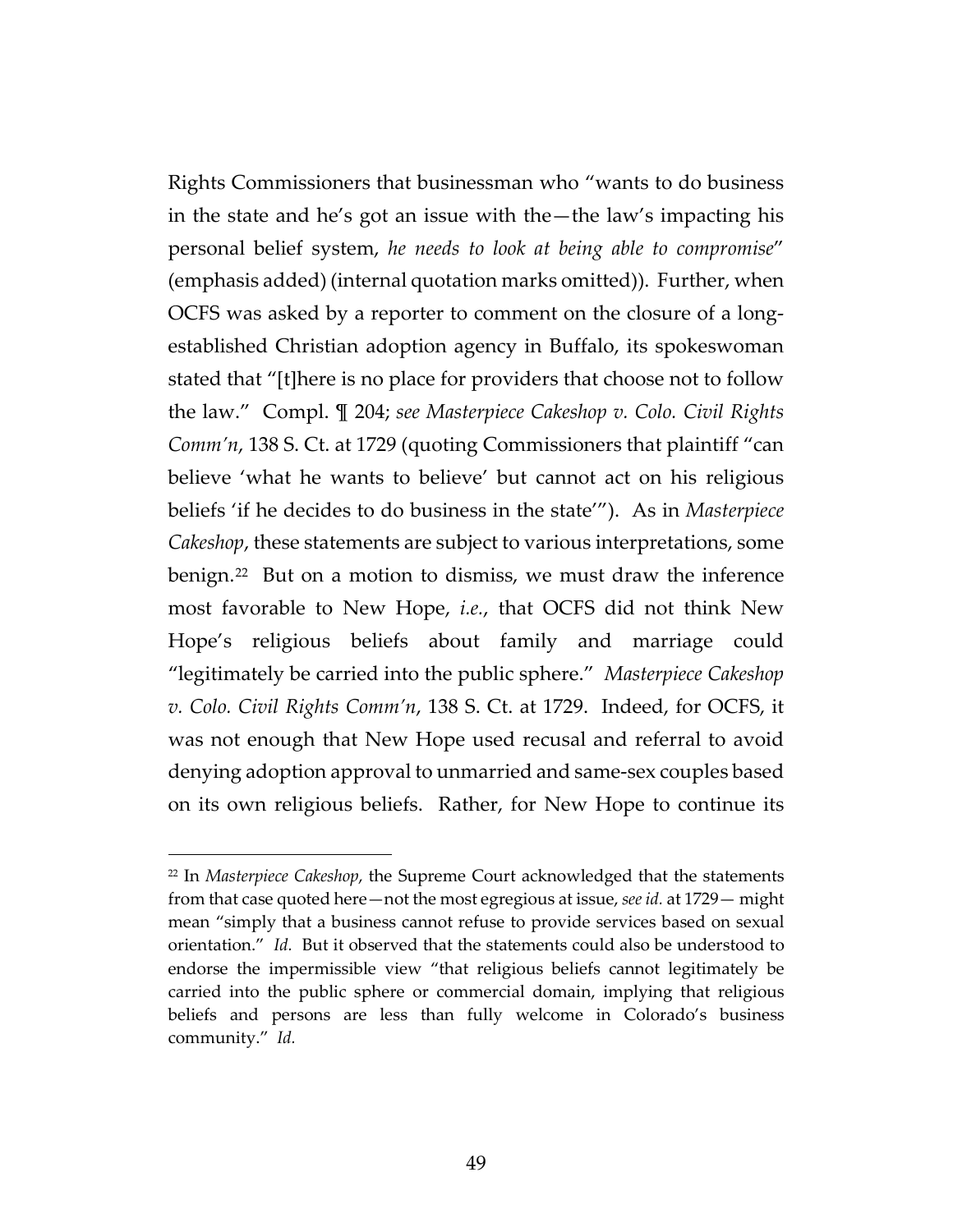adoption ministry in New York, OCFS insisted that it "compromise" $-i.e.,$  abandon $-i$ ts own religious views about family and marriage and subscribe to the state's orthodoxy on such matters. *See generally West Va. Bd. of Educ. v. Barnette*, 319 U.S. at 642. Construed in this light, the allegations cannot be dismissed for failing to state a plausible Free Exercise claim.

*Fourth*, another matter bearing on religious hostility and making dismissal premature is the severity of OCFS's actions in ordering New Hope's closure. It is plainly a serious step to order an authorized adoption agency such as New Hope—operating without complaint for 50 years, taking no government funding, successfully placing approximately 1,000 children, and with adoptions pending or being supervised—to close all its adoption operations. All the more serious when, as just discussed, the agency has, for five years and without objection by OCFS, used recusal and referral to avoid rejecting applicants on the basis of its religious beliefs. A court properly starts by asking what authority OCFS had to order such a shut down, and what procedures attend such a decision. There may be clear answers for these questions, but they are not apparent on the present record.

New York Soc. Serv. Law § 371(10)(a) authorizes OCFS to "visit[], inspect[] and supervise[]" adoption agencies. Thus, OCFS was well within its authority in visiting and inspecting New Hope in 2018.But § 371(10)(a) makes no mention of closing adoption agencies or invalidating the certificates of incorporation authorizing them to provide adoption services. *C.f.* N.Y. Bus. Corp. Law § 109(a)(1), (2)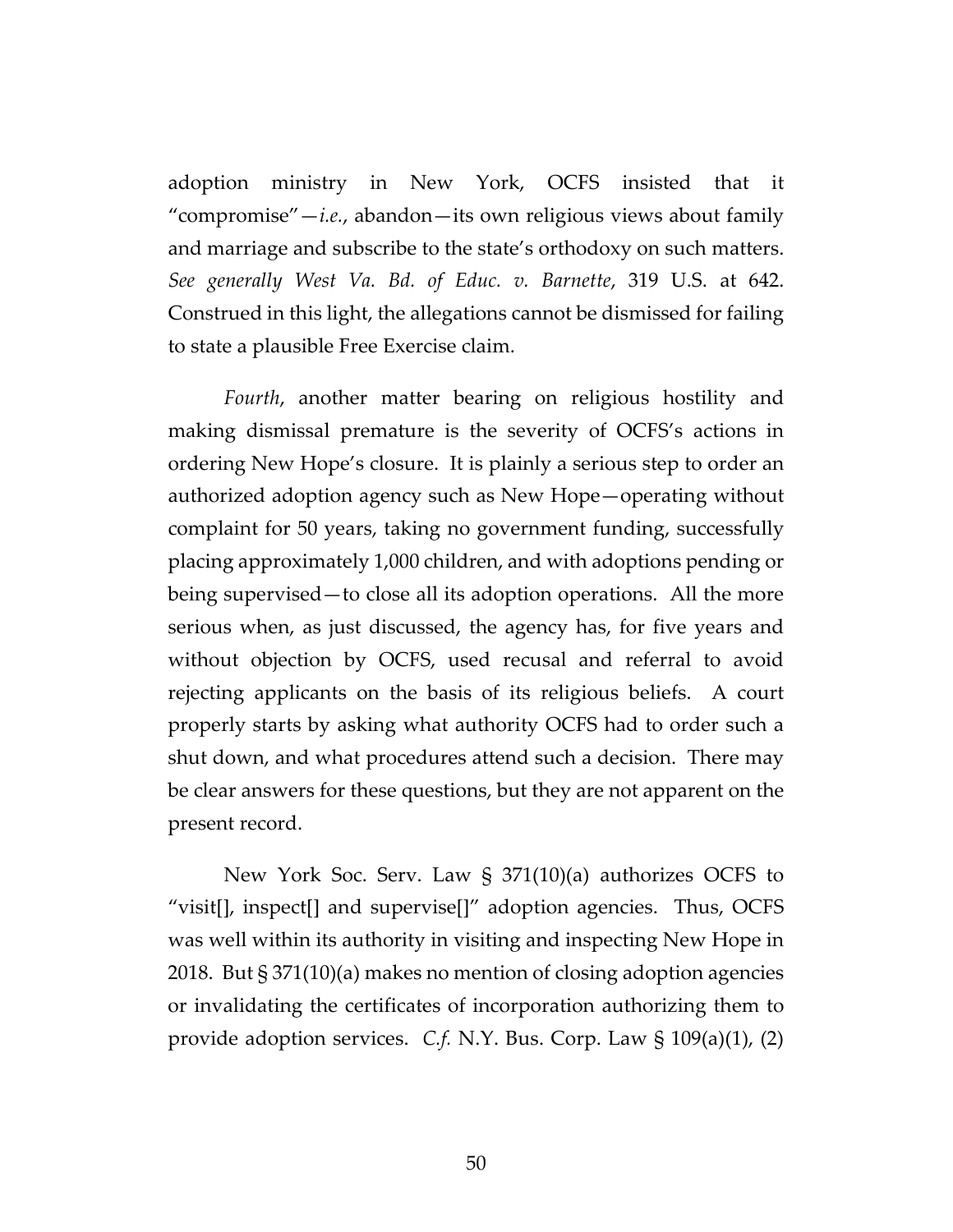(empowering Attorney General to maintain action to dissolve corporation). And while N.Y. Soc. Serv. Law § 385 does authorize OCFS to issue an order prohibiting an authorized agency from "thereafter placing out or boarding out any child," that authority is limited to four circumstances: where OCFS determines that a child was placed (1) for "gain," (2) "without due inquiry as to the character and reputation of the person with whom such child is placed," (3) "in such manner that such child is subjected to cruel or improper treatment or neglect or immoral surroundings," or (4) "in such manner that the religious faith of the child is not preserved and protected" as provided by law. N.Y. Soc. Serv. Law § 385(1). None of these circumstances obtains here. To the contrary, in October 2018, OCFS commended New Hope for its "supportive and detailed adoptive family selection process." J. App'x at 84.

In response to an inquiry from this court as to the source of its authority to order New Hope's closure, OCFS cites N.Y. Soc. Serv. Law § 34(3)(e), which authorizes the agency to "enforce," *inter alia*, laws and regulations pertaining to adoption. But nothing in that section, or any other authority cited by OCFS, indicates the scope of the enforcement authority conferred by § 34(3)(e), specifically, whether OCFS's enforcement authority is akin to that of police and prosecutors, who investigate and charge violators, or whether it also extends to judicial-like authority to prescribe the punishment for violations, specifically, the punishment of closure.

We do not here decide whether OCFS's closure authority reaches further than that expressly afforded by N.Y. Soc. Serv. Law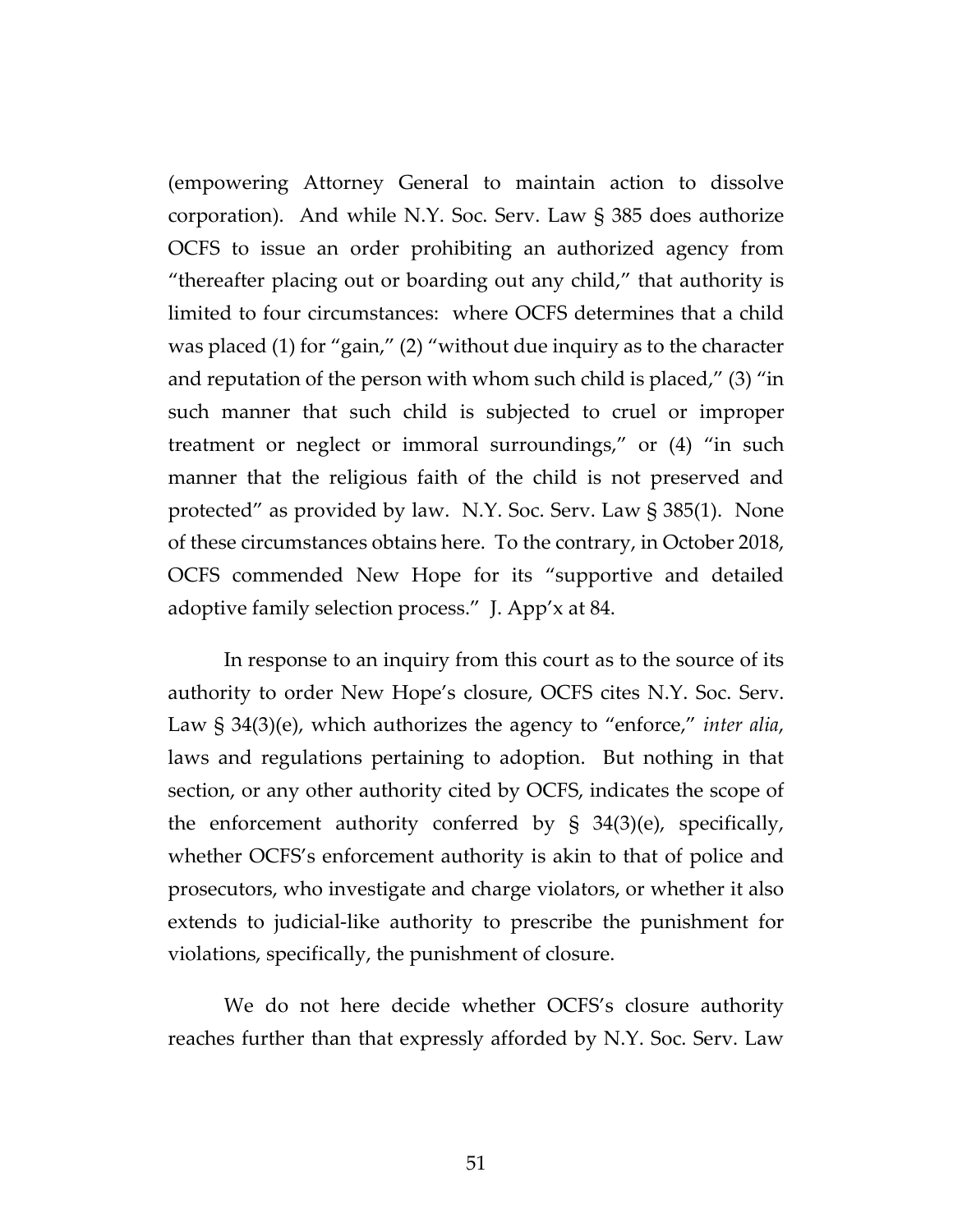§ 385(1). We conclude only that until the source of any broader authority is identified and considered in light of the circumstances of this case, the severity of OCFS's comply-or-close decision adds some weight to New Hope's claim of hostility toward its religious beliefs.

*Fifth,* New Hope asserts that OCFS's 2018 actions in enforcing 18 NYCRR § 421.3(d) has forced the closure of several other adoption agencies sharing its religious beliefs about family and marriage. This warrants further inquiry because "the effect of a law in its real operation" can be "strong evidence of its object." *Lukumi v. Hialeah*, 508 U.S. at 535. If we assume, as we must on dismissal, that the effect of OCFS's comply-or-close method for enforcing § 421.3(d) fell almost exclusively on adoption services holding particular religious beliefs, that is some reason to suspect that the object of the law was to target those beliefs and to exclude those who maintain them from the adoption process. This suspicion is reinforced by circumstances, already discussed, indicating OCFS's awareness (at the pleadings stage) (1) that neither the state legislature nor executive intended for adoption agencies to have to compromise religious beliefs in order to continue operating in the state, and (2) that recusal and referral were available means for agencies to avoid having their religious beliefs adversely affect the adoption applications of unmarried and same-sex couples.

In sum, the pleadings, if accepted as true and viewed in the light most favorable to New Hope, do not permit a court to conclude as a matter of law that 18 NYCRR § 421.3(d), as promulgated and enforced by OCFS, was neutral and not based on some hostility to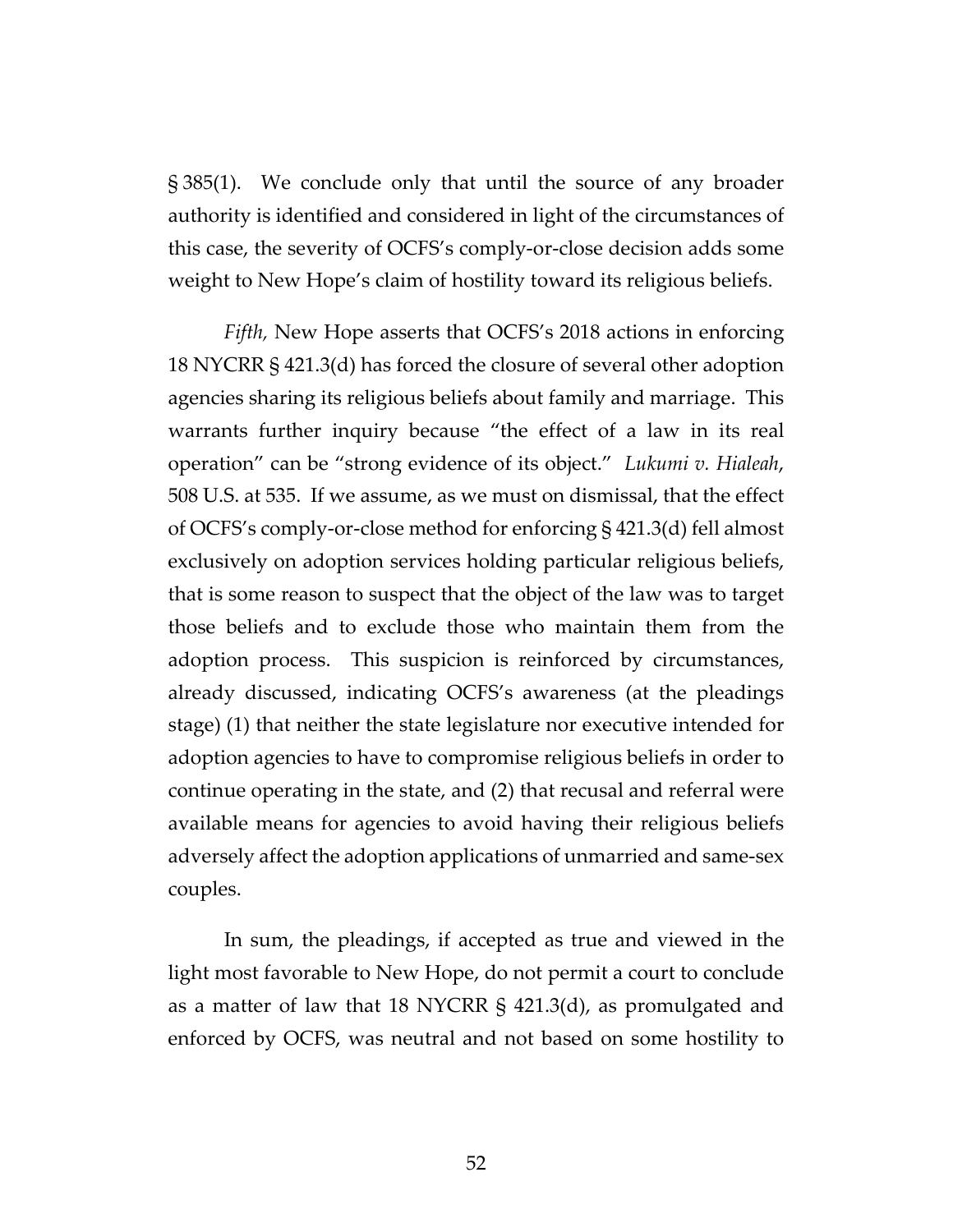New Hope's religious beliefs. Thus, dismissal of New Hope's Free Exercise claim was premature. The matter warrants discovery.

#### **3. Free Speech Claim**

New Hope claims that OCFS also violated its constitutional right to Free Speech in two ways: (a) by compelling it to say something it does not believe, *i.e.*, that adoption by unmarried or same-sex couples can be in the best interests of a child; and (b) by requiring it to associate with such couples, thereby impeding New Hope's ability to promote its own beliefs and values about religion, marriage, and family.

The district court dismissed the compelled speech part of this claim on two grounds: (1) any speech at issue is "government[] speech," for which New Hope cannot claim First Amendment protection; and (2) New Hope failed plausibly to plead that its speech was being compelled in any way. These two conclusions, in turn, informed the district court's decision to dismiss New Hope's expressive association claim because it could not plausibly plead more than "slight" injury to its expressive activities. *See New Hope Family Servs., Inc. v. Poole*, 387 F. Supp. 3d at 217, 219.

For the reasons explained herein, the pleadings, viewed most favorably to New Hope, do not permit a court to reach these conclusions now as a matter of law.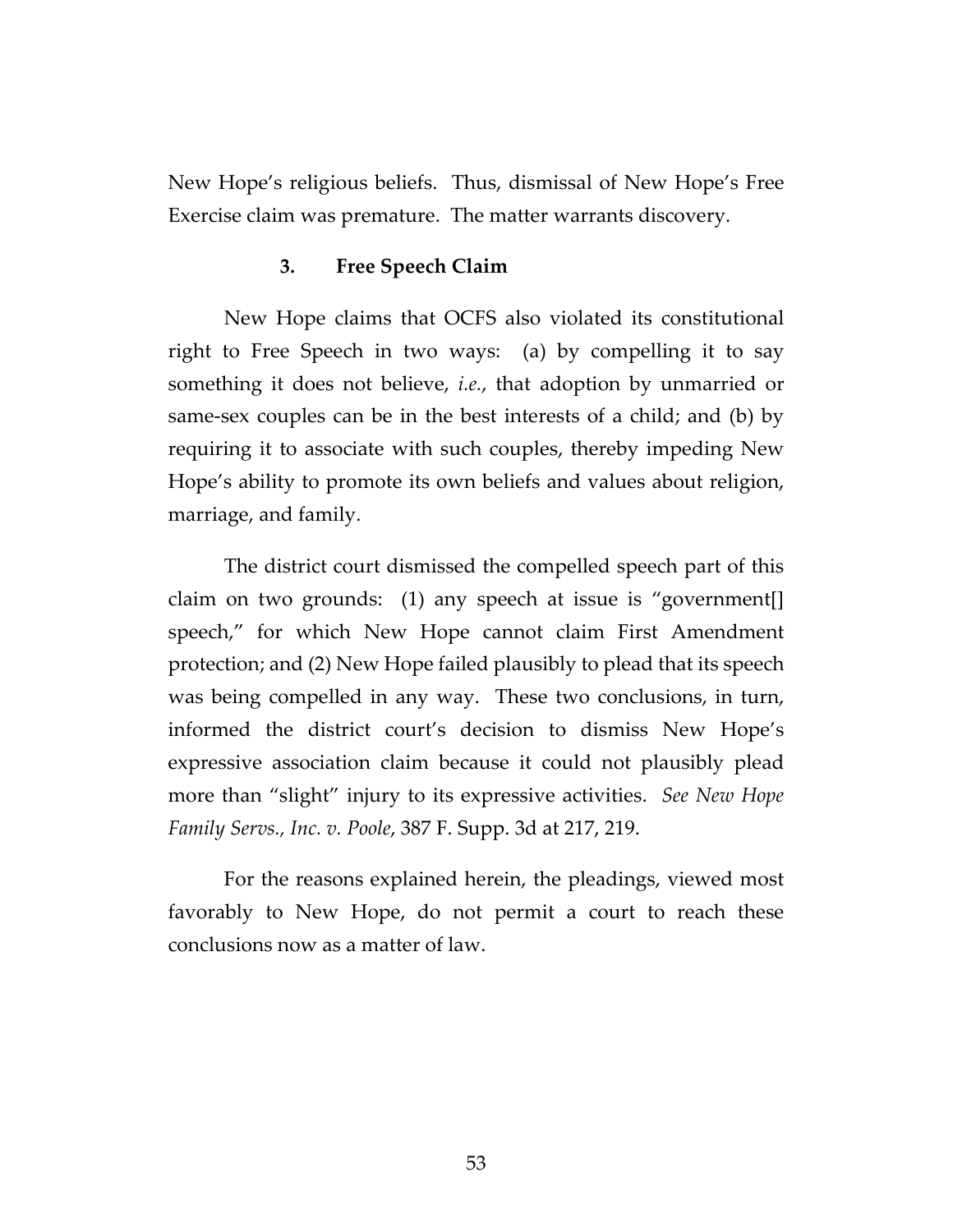### **a. Compelled Speech**

"At the heart of the First Amendment" is the principle "that each person should decide for himself or herself the ideas and beliefs deserving of expression, consideration, and adherence." *Agency for Int'l Dev. v. All. for Open Soc'y Int'l, Inc.*, 570 U.S. at 213 (quoting *Turner Broad. Sys., Inc. v. FCC*, 512 U.S. 622, 641 (1994)). Consistent with this principle, freedom of speech means that the "government may not prohibit the expression of an idea," even one that society finds "offensive or disagreeable." *Texas v. Johnson*, 491 U.S. 397, 414 (1989); *see generally Barr v. Am. Ass'n of Political Consultants, Inc.*, No. 19-631, 2020 WL 3633780, at \*12 (U.S. July 6, 2020) (plurality opinion) (describing First Amendment as "a kind of Equal Protection Clause for ideas" (internal quotation marks omitted)). For much the same reason, government also cannot tell people that there are things "they must say." *Agency for Int'l Dev. v. All. for Open Soc'y Int'l, Inc.*, 570 U.S. at 213 (quoting *Rumsfeld v. Forum for Acad. and Institutional Rights, Inc.* ("*FAIR*"), 547 U.S. 47, 61 (2006)); *accord Janus v. Am. Fed'n of State, Cty. & Mun. Emps., Council 31,* 138 S. Ct. 2448, 2463 (2018) (stating that First Amendment prevents government from "[c]ompelling individuals to mouth support for views they find objectionable"). Thus, when government "direct[ly] regulat[es] . . . speech" by mandating that persons explicitly agree with government policy on a particular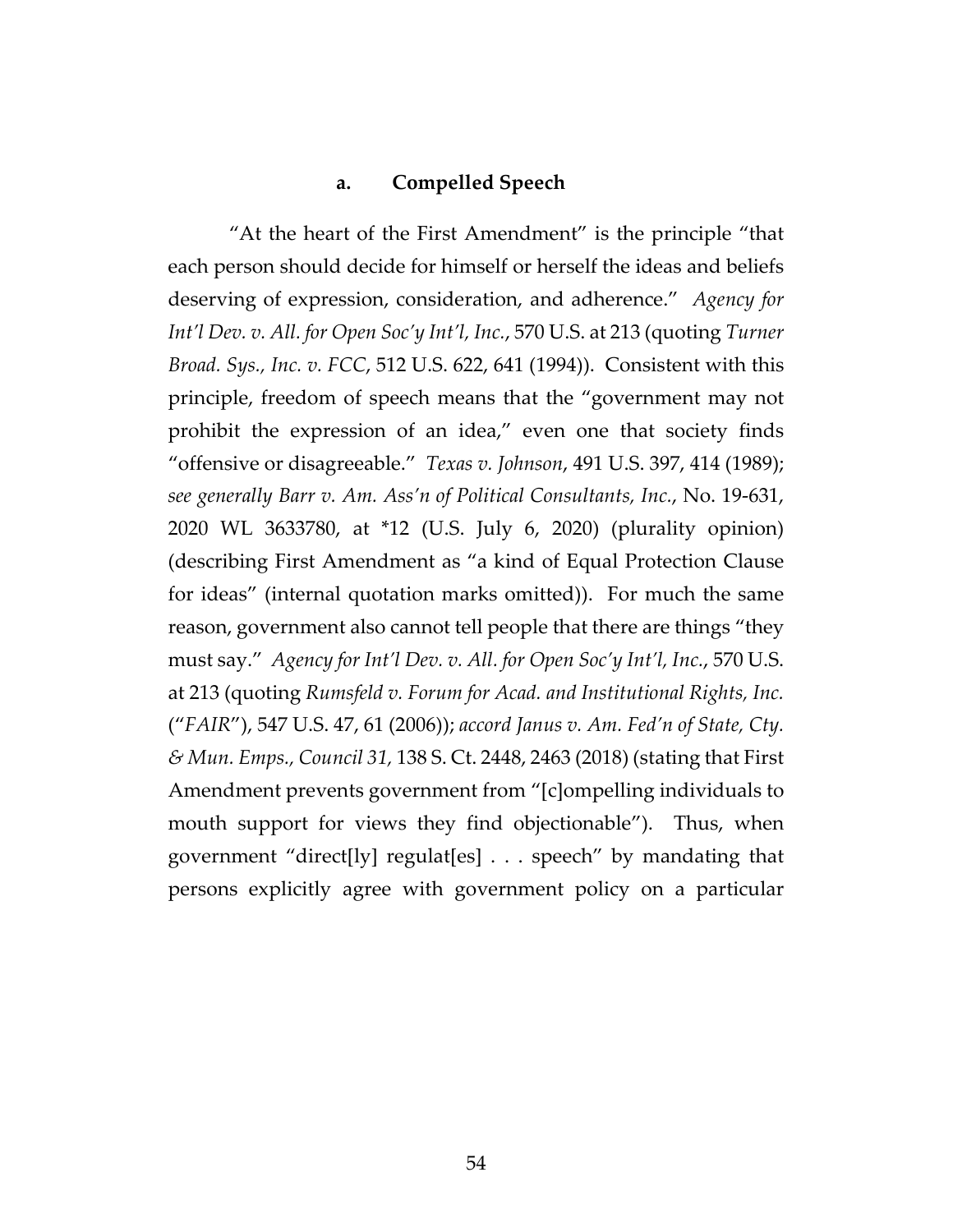matter, it "plainly violate[s] the First Amendment." *Agency v. Int'l Dev. v. All. for Open Soc'y Int'l, Inc.*, 570 U.S. at 213.[23](#page-54-0)

The pleadings here, viewed most favorably to New Hope, plausibly charge OCFS with an impermissible direct regulation of speech. As discussed *supra* at 21–25, all New Hope's adoption services—from counseling birthmothers, to instructing and evaluating prospective adoptive parents, to filing its ultimate reports with the court—are laden with speech. But, more to the point, these services are provided so that, at their end, New Hope itself can *speak* on the determinative question for any adoption: whether it would be in the best interests of a child to be adopted by particular applicants. New Hope asserts that, based on its religious beliefs about marriage and family, it does not believe and, therefore, cannot state, that adoption by unmarried or same-sex couples would ever be in the best interests of a child. It charges OCFS with requiring it to say just that or to close down its voluntary, privately funded adoption ministry. *See* Compl. ¶ 271 (alleging that OCFS "requires New Hope to engage in speech and expression that it does not wish to convey—speech and expression that violate[] its core religious beliefs—by compelling it to

<span id="page-54-0"></span><sup>23</sup> At issue in *Agency for International Development* was a challenged mandate that federal funding recipients "explicitly agree with the Government's policy to oppose prostitution and sex trafficking." 570 U.S. at 213. The Supreme Court observed that if that requirement had been "enacted as a direct regulation of speech," it "would plainly violate the First Amendment." *Id.* The Court then proceeded to explain why the requirement violated the First Amendment even as a funding condition. *See id.* at 213–18.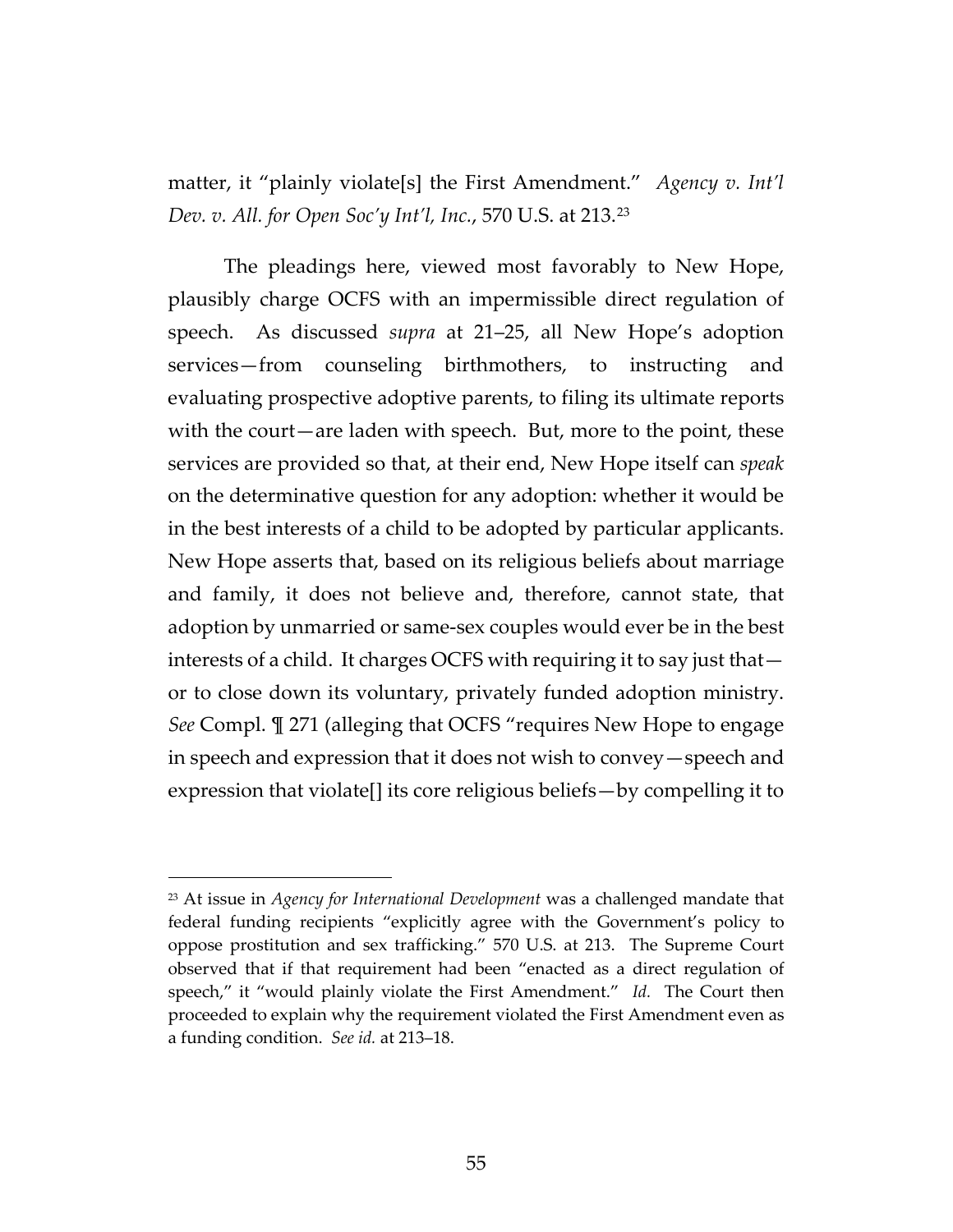recommend same-sex couples or unmarried couples as adoptive parents"). These pleadings are sufficient to withstand dismissal.

Moreover, neither reason cited by the district court supports a contrary conclusion at this stage of the case.

#### **i. Government Speech**

The district court concluded that because New Hope is a stateauthorized adoption agency, any speech involved in its provision of adoption services is "government[] speech" for which New Hope cannot claim First Amendment protection. *New Hope Family Servs., Inc. v. Poole*, 387 F. Supp. 3d at 217 ("New Hope's speech, to the extent any is required when performing its services as an authorized [adoption] agency, constitutes governmental speech. . . ."); *see, e.g.*, *Matal v. Tam*, 137 S. Ct. 1744, 1757 (2017) (collecting cases recognizing that Government's own speech is exempt from First Amendment scrutiny). The Supreme Court, however, has held that the mere fact that government authorizes, approves, or licenses certain conduct does *not* transform the speech engaged therein into government speech. The reason is plain: "If private speech could be passed off as government speech by simply affixing a government seal of approval, government could silence or muffle the expression of disfavored viewpoints." *Matal v. Tam*, 137 S. Ct. at 1758 (holding that federal registration of trademark does not make the mark government speech); *see also National Inst. of Family and Life Advocates v. Becerra*, 138 S. Ct. 2361, 2375 (2018) (rejecting idea that government acquires "unfettered power to reduce a group's First Amendment rights by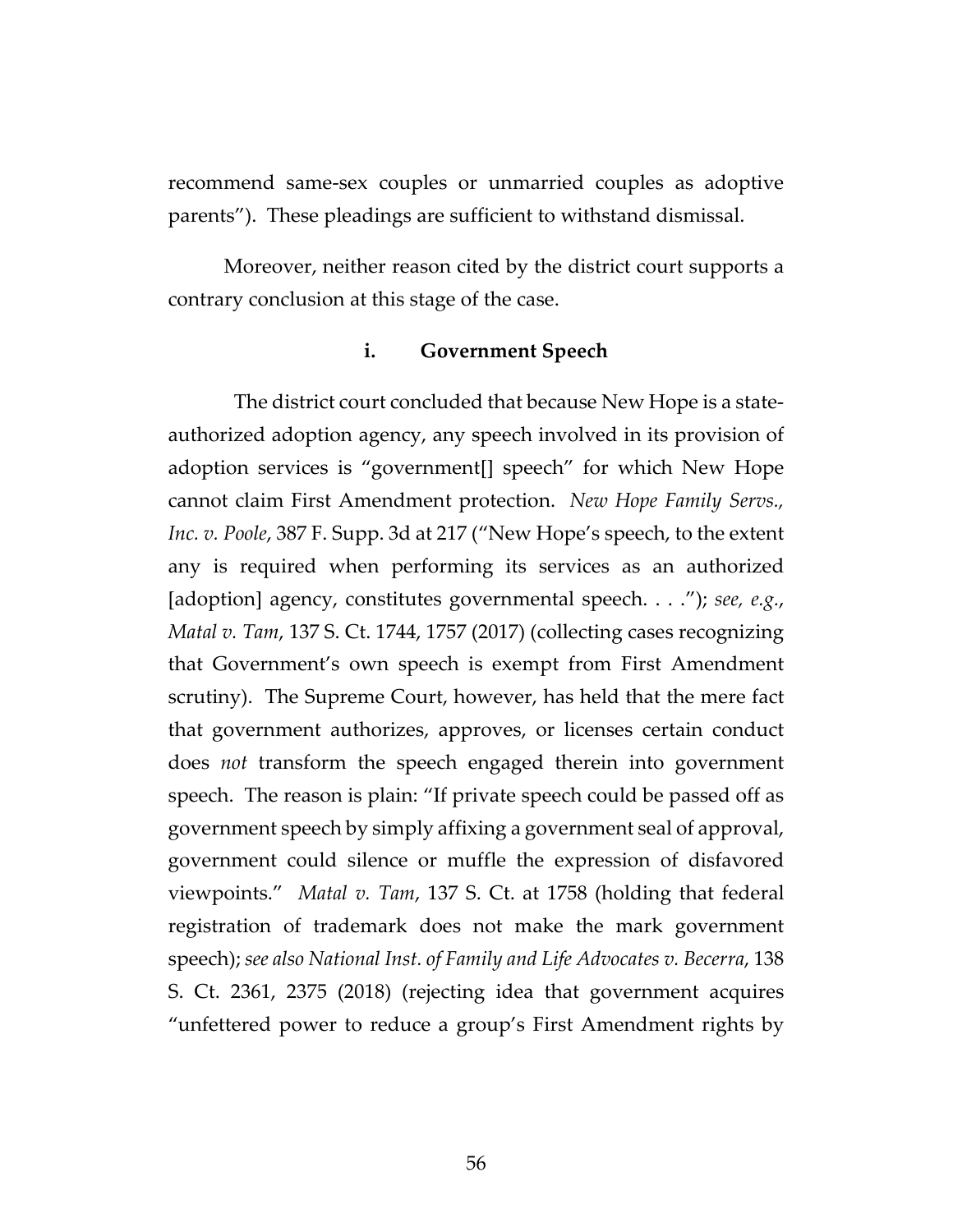simply imposing a licensing requirement");<sup>[24](#page-56-0)</sup> 44 Liquormart, Inc. v. *Rhode Island*, 517 U.S. 484, 513 (1996) (plurality opinion) (holding advertising limits on liquor retailers violated First Amendment, explaining that state decision to license its liquor retailers did not permit it to condition license on "surrender of a constitutional right").

The district court relied primarily on two cases to support its identification of "government[] speech" here. Both are inapt because the speech-challenged conditions were there imposed on government-funded services. *See Legal Servs. Corp. v. Velazquez*, 531 U.S. 533 (2001) (challenging federal funding condition prohibiting legal services corporations from using funds to "challenge existing welfare law"); *Fulton v. City of Philadelphia,* 320 F. Supp. 3d 661 (challenging non-discrimination provision of contract with City to provide foster care services).[25](#page-56-1) In *Velazquez*, the Supreme Court observed that "*[w]hen the government disburses public funds to private entities* to convey a governmental message, it may take legitimate and appropriate steps to ensure that its message is neither garbled nor distorted by the grantee." 531 U.S. at 541 (brackets in original) (emphasis added) (internal quotation marks omitted); *see also Agency for Int'l Dev. v. All. for Open Soc'y Int'l, Inc.*, 570 U.S. at 214 (collecting cases recognizing that, under Spending Clause, Congress can impose

<span id="page-56-0"></span><sup>24</sup> In *Becerra*, the Supreme Court ruled, *inter alia*, that requiring a licensed pregnancy center to provide women with notice of certain state services, including abortion, violated the First Amendment by altering the content of the clinic's speech. 138 S. Ct. at 2371–76.

<span id="page-56-1"></span><sup>25</sup> *See supra* at 37, 41–42 (discussing *Fulton* history).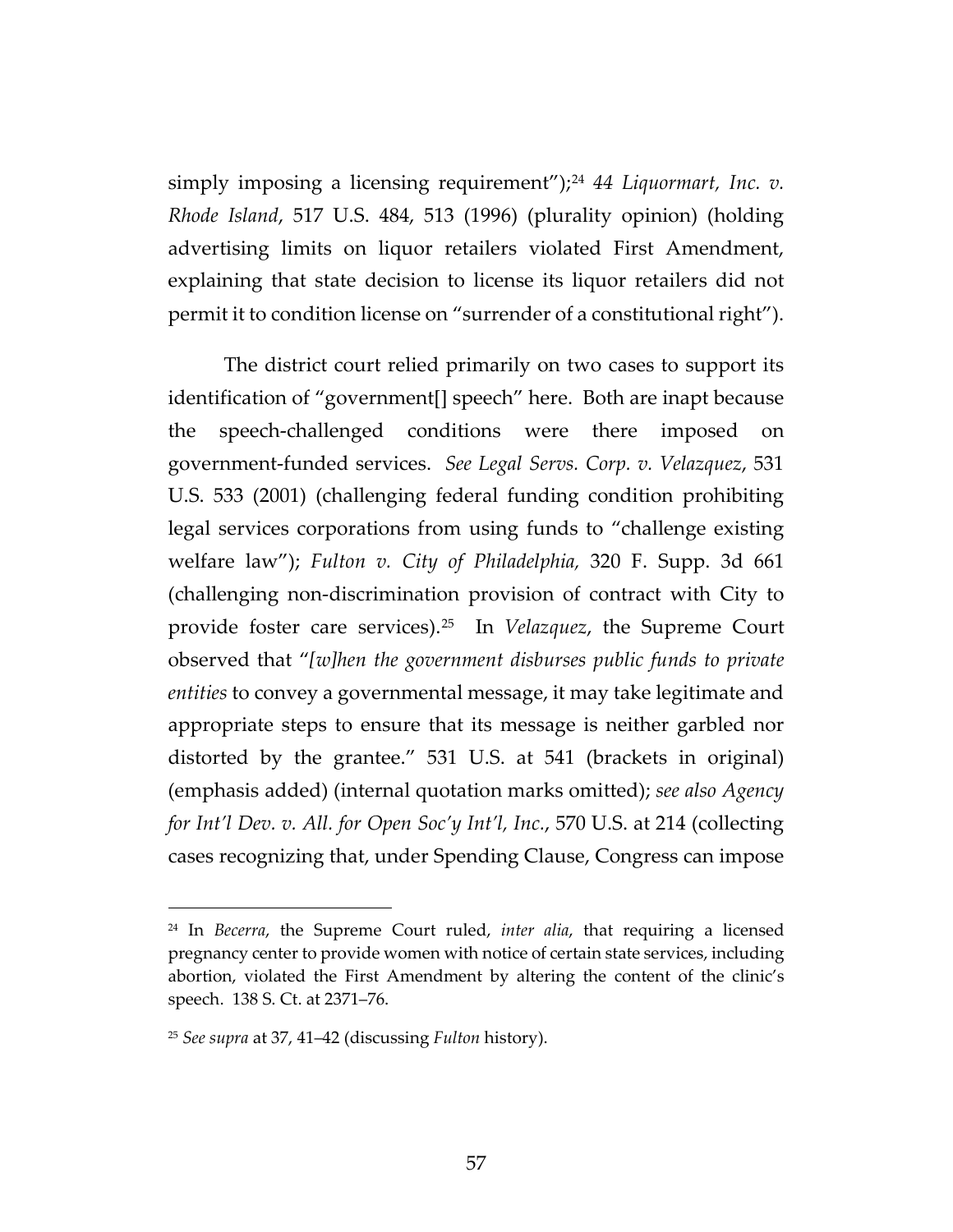some conditions on federal funding that it could not impose directly without violating First Amendment). The district court in *Fulton* relied on *Velazquez*'s quoted language in holding that Philadelphia permissibly included a non-discrimination condition in its contract with CSS funding a part of the organization's foster care services. *See Fulton v. City of Philadelphia*, 320 F. Supp. 3d at 696–97. The reasoning of these cases does not apply here because New Hope receives no government funding, either by way of a grant program or a contract. Indeed, New Hope alleges that it avoids government funding precisely to "ensure its autonomy to operate in accordance with its religious beliefs." Compl. ¶ 51. Thus, "subsidized speech" cases cannot support the identification of "government speech" here. *See Matal v. Tam*, 137 S. Ct. at 1760–61 (Alito, J., plurality opinion).[26](#page-57-0)

<span id="page-57-0"></span><sup>26</sup> In *Matal v. Tam,* a Supreme Court plurality treated the questions of "government speech" and "subsidized speech" as distinct, noting that subsidized speech can "implicate a notoriously tricky question of constitutional law" because, at the same time that the law recognizes that "government is not required to subsidize activities that it does not wish to promote," it also prohibits government from "deny[ing] a benefit to a person on a basis that infringes his constitutionally protected . . . freedom of speech even if he has no entitlement to that benefit." 137 S. Ct. at 1760–61 (internal quotation marks omitted). Applying these principles in *Agency for International Development* and *Velazquez*, the Supreme Court ruled that the latter was determinative and that the challenged speech conditions there violated the First Amendment *even* as applied to funding recipients. *See Agency for Int'l Dev. v. All. for Open Soc'y Int'l, Inc.*, 570 U.S. at 214–15, 217–18 (holding unconstitutional funding condition requiring recipients to affirm opposition to prostitution because it compelled grant recipient "to adopt a particular belief as a condition of funding"); *Legal Servs. Corp. v. Velazquez*, 531 U.S. at 540–41, 548–49 (holding challenged funding condition on legal services unconstitutional because it "exclude[d] certain vital theories and ideas"). In *Matal v. Tam,* the plurality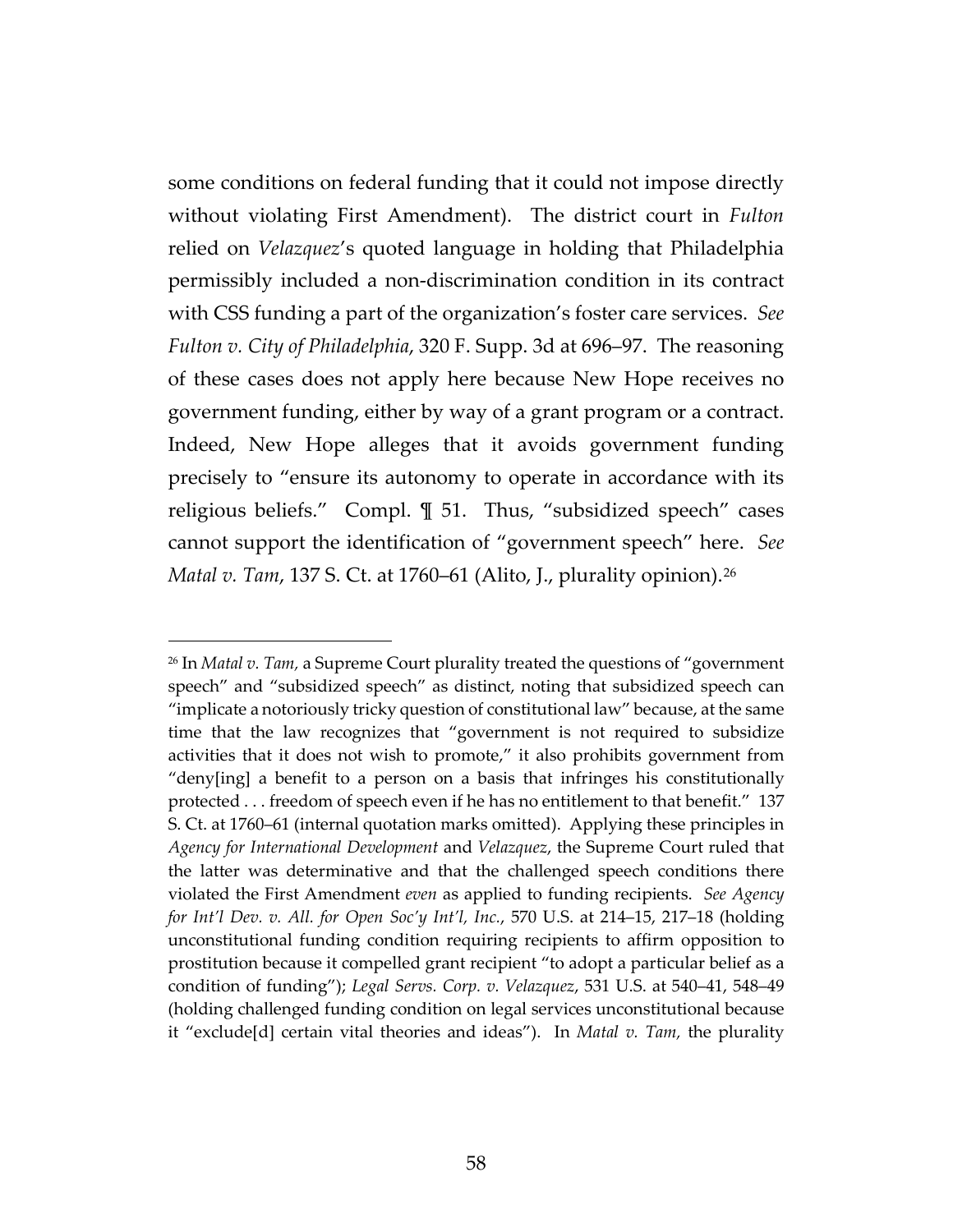Insofar as a particular viewpoint might be identified as "government speech" without regard to government funding, the *Matal* Court urged "great caution" in extending the doctrine beyond its established precedents. *Id.* at 1758. As Justice Alito explained, the government-speech doctrine is both "essential" and "dangerous": essential to avoid "paralyzing" government, *id.* at 1757 (observing that when "government entity embarks on a course of action, it necessarily takes a particular viewpoint and rejects others"), but dangerous because, as we have already noted, "[i]f private speech could be passed off as government speech by simply affixing a government seal of approval, government could silence or muffle the expression of disfavored viewpoints," *id.* at 1758.[27](#page-58-0)

In *Matal v. Tam*, 137 S. Ct. at 1759–60, the Court identified three circumstances where Supreme Court precedents identified government speech: a federally created advertising program to

explained that there was no need to weigh the identified competing principles in that case because trademarks involved no government subsidy or expenditure beyond that associated with any government service. *See* 137 S. Ct. at 1761.The same conclusion obtains with respect to New Hope's privately funded, authorized adoption services.

<span id="page-58-0"></span><sup>&</sup>lt;sup>27</sup> Members of the Court had also expressed reservations about the governmentspeech doctrine in *Pleasant Grove City v. Summum*, 555 U.S. 460 (2009), discussed *infra* at 60–62, 64*. See Pleasant Grove City v. Summum*, 555 U.S. at 481 (Stevens, J., joined by Ginsburg, J., concurring) (stating that "decisions relying on the recently minted government speech doctrine to uphold government action have been few, and, in my view, of doubtful merit"); *id.* at 484 (Breyer, J., concurring) (expressing understanding that doctrine is "a rule of thumb, not a rigid category"); *id.* at 485 (Souter, J., concurring in judgment) (urging Court to "go slow in setting" bounds of government-speech doctrine).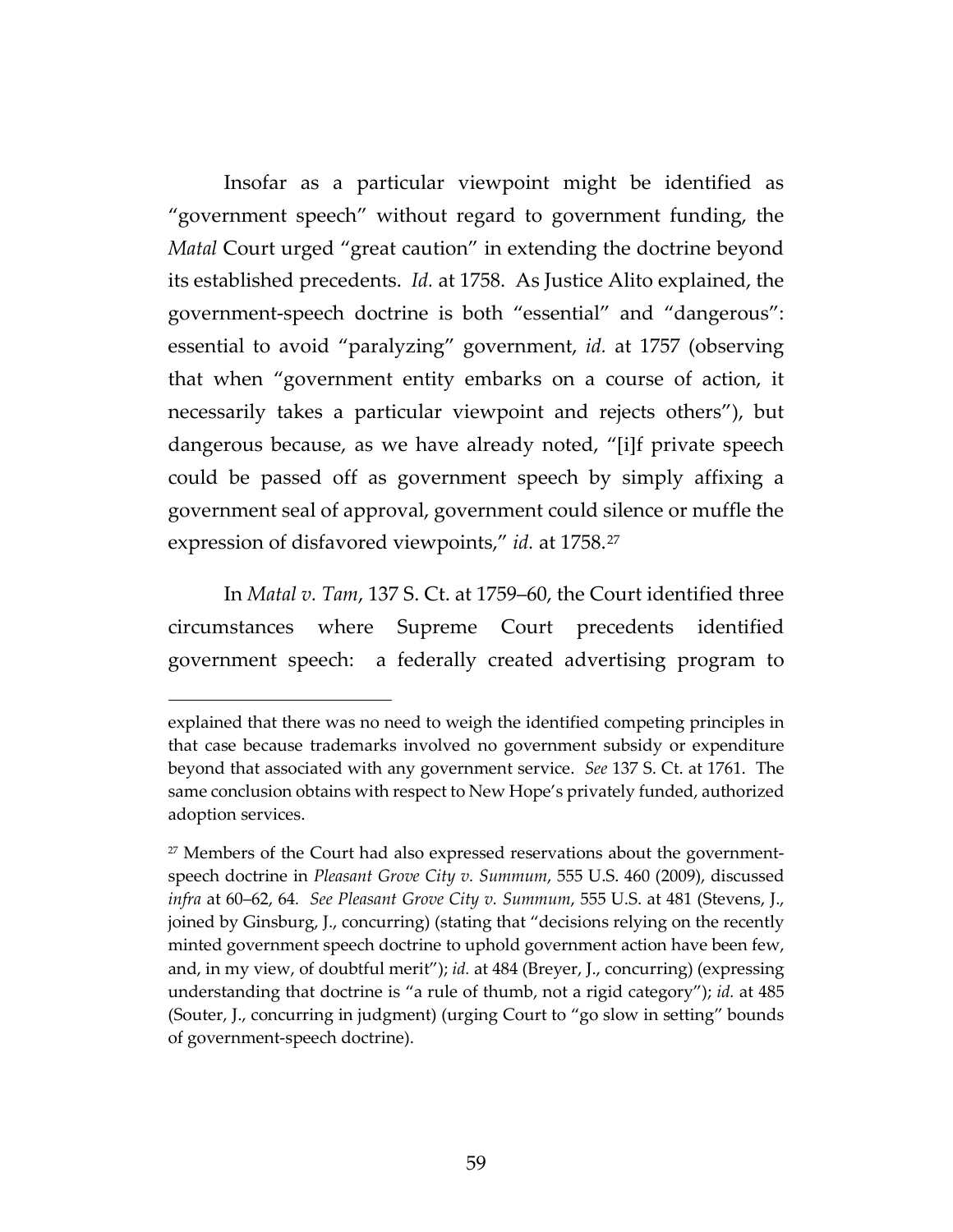promote the sale of beef, *see Johanns v. Livestock Mktg. Ass'n*, 544 U.S. 550 (2005); a local government's acceptance of a Ten Commandments monument for display in a city park, *see Pleasant Grove City v. Summum*, 555 U.S. 460; and a state's allowance of specialty license plates, *see Walker v. Texas Div., Sons of Confederate Veterans, Inc.*, 576 U.S. 200 (2015).

In the first circumstance, the Court held that the ads were government speech because "[t]he message set out in the beef promotions [was] from beginning to end the message established by the Federal Government." *Matal v. Tam*, 137 S. Ct. at 1759 (brackets in original) (quoting *Johanns v. Livestock Mktg. Ass'n*, 544 U.S. at 560, and noting that Congress and Secretary of Agriculture provided guidelines for content of ads, Agriculture officials attended meetings at which content of ads was discussed, and Secretary could edit or reject any proposed ad).

In the monuments case, "many factors" indicated that park monuments represented government speech, among them, (a) government's historic use of monuments to speak to the public, (b) a tradition of parks selectively accepting and displaying donated monuments, (c) the public's close identification of public parks with the government owning the parkland, and (d) the accepted monuments were meant to and had the effect of conveying a government message. *Id.* at 1759–60 (citing *Pleasant Grove City v. Summum*, 555 U.S. at 472).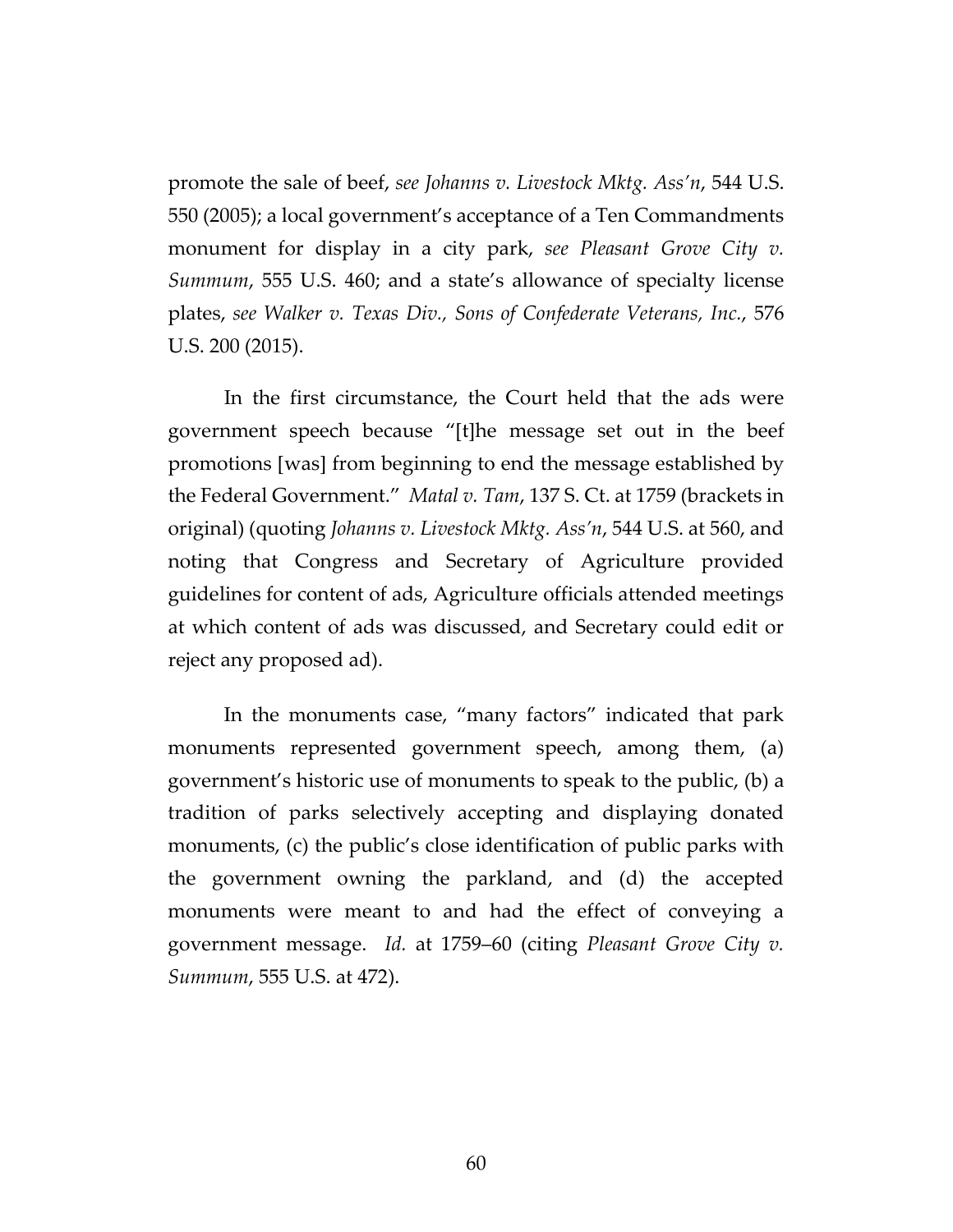Finally, in the specialty plates case—described by *Matal* as "likely mark[ing] the outer bounds of the government-speech doctrine"—three factors were determinative: (a) States had long used license plates to convey government messages; (b) the public closely identified license plates with the State because it manufactured and owned the plates, generally designed them, and used them as a form of government identification; and (c) Texas maintained direct control over the messages conveyed on specialty plates. *Id.* at 1760 (citing *Walker v. Texas Div., Sons of Confederate Veterans, Inc.*, 576 U.S. at 207– 13).[28](#page-60-0)

The factors highlighted in these cases are either not present here, or not sufficiently present at the pleading stage to warrant reliance on government speech as a ground for dismissal.

*First*, by contrast to the monuments discussed in *Pleasant Grove* and the license plates at issue in *Walker*, adoption has not historically been treated by government as a means for it to communicate with the public on various matters. Rather, adoption's singular focus is on identifying a placement that is in the best interests of a child.

*Second*, by contrast to any of the three precedents cited in *Matal,*  nothing in the pleadings suggests that the public understands New Hope's expressive activities, either in generally providing adoption

<span id="page-60-0"></span><sup>28</sup> This court has relied on these three *Walker* factors in considering governmentspeech claims. *See, e.g.*, *Wandering Dago, Inc. v. Destito*, 879 F.3d 20, 34–36 (2d Cir. 2018) (considering factors in determining that names of food vendors at stateorganized lunch program were not government speech).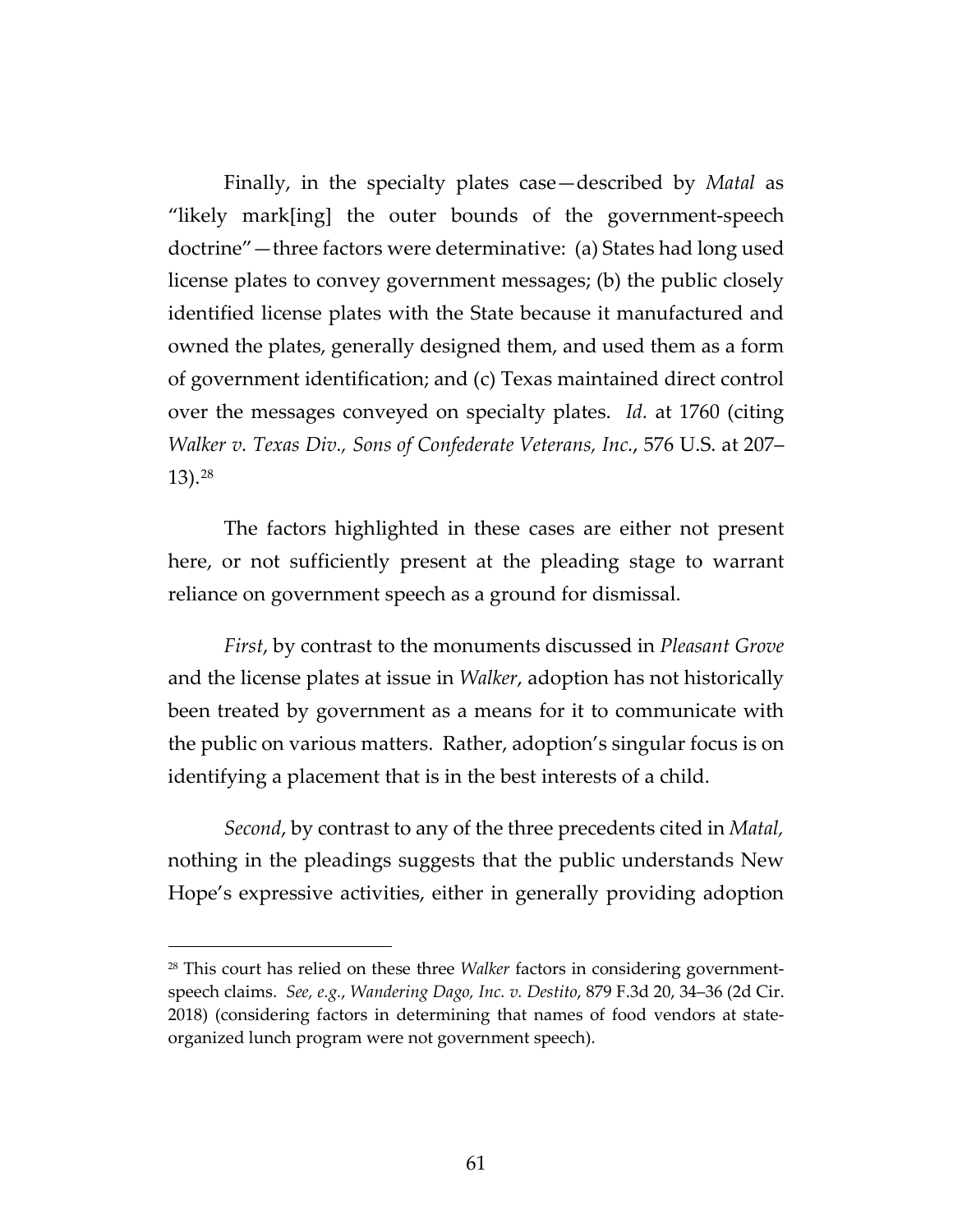services or, ultimately, in recommending a child's placement, to be the State's own message. The general principle that State authorization by itself does not transform the authorized actor's speech into government speech, *see Matal v. Tam,* 137 S. Ct. at 1758, applies with particular force here, where New York itself operates 58 state-denominated adoption agencies at the same time that it authorizes some 70 private, non-profit organizations also to offer adoption services. Many of those organizations, including New Hope, have done so for decades and have long established private identities.

The pleadings further indicate that, from its first meeting with prospective adoptive parents, New Hope makes its private identity clear, specifically, its identity as a religious ministry. It starts meetings with a prayer and uses scripture passages and religious texts to explore "how faith in God can help [adoption] applicants." Compl. ¶¶ 105, 109, 111–112. A person listening to such explicitly religious messages from a private entity operating from a non-state location would not be likely to understand the messages conveyed as those of the State of New York, rather than New Hope's own. *Cf. Pleasant Grove City v. Summum*, 555 U.S. at 472 (holding government's acceptance of monument for public parkland, where government had used monuments to convey its messages to public, identified monument as "government speech"); *Johanns v. Livestock Mktg. Ass'n*, 544 U.S. at 560 (stating that message set out in challenged promotion was "from beginning to end the message established by the Federal Government"). Indeed, OCFS itself does not seem to think there is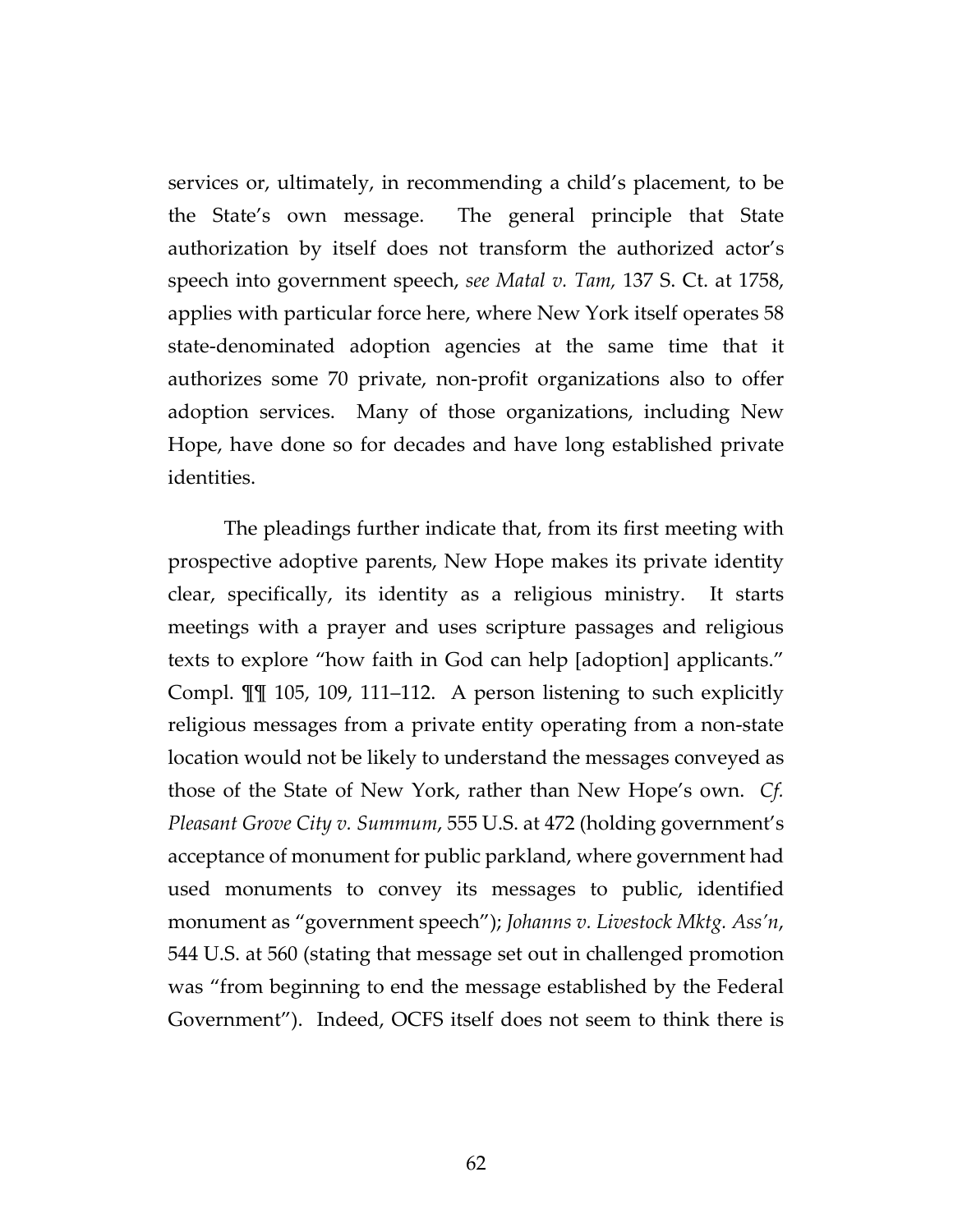much risk of misattribution because it nowhere suggests that there is anything improper in New Hope conveying religious messages or employing religious rituals in providing adoption services, which presumably New Hope could not do if it were speaking for the State.

Viewed most favorably to New Hope, then, the pleadings suggest that OCFS is not seeking to avoid having New Hope's views attributed to the State but, rather, is demanding that New Hope—in order to continue operating as an authorized adoption agency express a State view with which it disagrees, *i.e.*, that it can be in the best interests of a child to be adopted by an unmarried or same-sex couple. In *Walker,* the Supreme Court stated that "the First Amendment stringently limits a State's authority to compel a private party to express a view with which the private party disagrees." *Walker v. Texas Div., Sons of Confederate Veterans, Inc.*, 576 U.S. at 219. Indeed, this limitation may apply even when the government is looking to communicate its own message through a private entity. *See id.* at 208 (stating that "Free Speech Clause itself may constrain the government's speech if . . . the government seeks to compel private persons to convey the government's speech").

*Third,* although the adoption process in New York is certainly more regulated than the trademark process at issue in *Matal v. Tam,*  137 S. Ct. at 1758–59, a court cannot conclude at the pleadings stage that "from beginning to end" the messages conveyed by New Hope are so controlled by New York as to be the State's own, *Johanns v. Livestock Mktg. Ass'n,* 544 U.S. at 560. As discussed *supra* at 11–16, the laws and regulations identifying factors relevant to determining the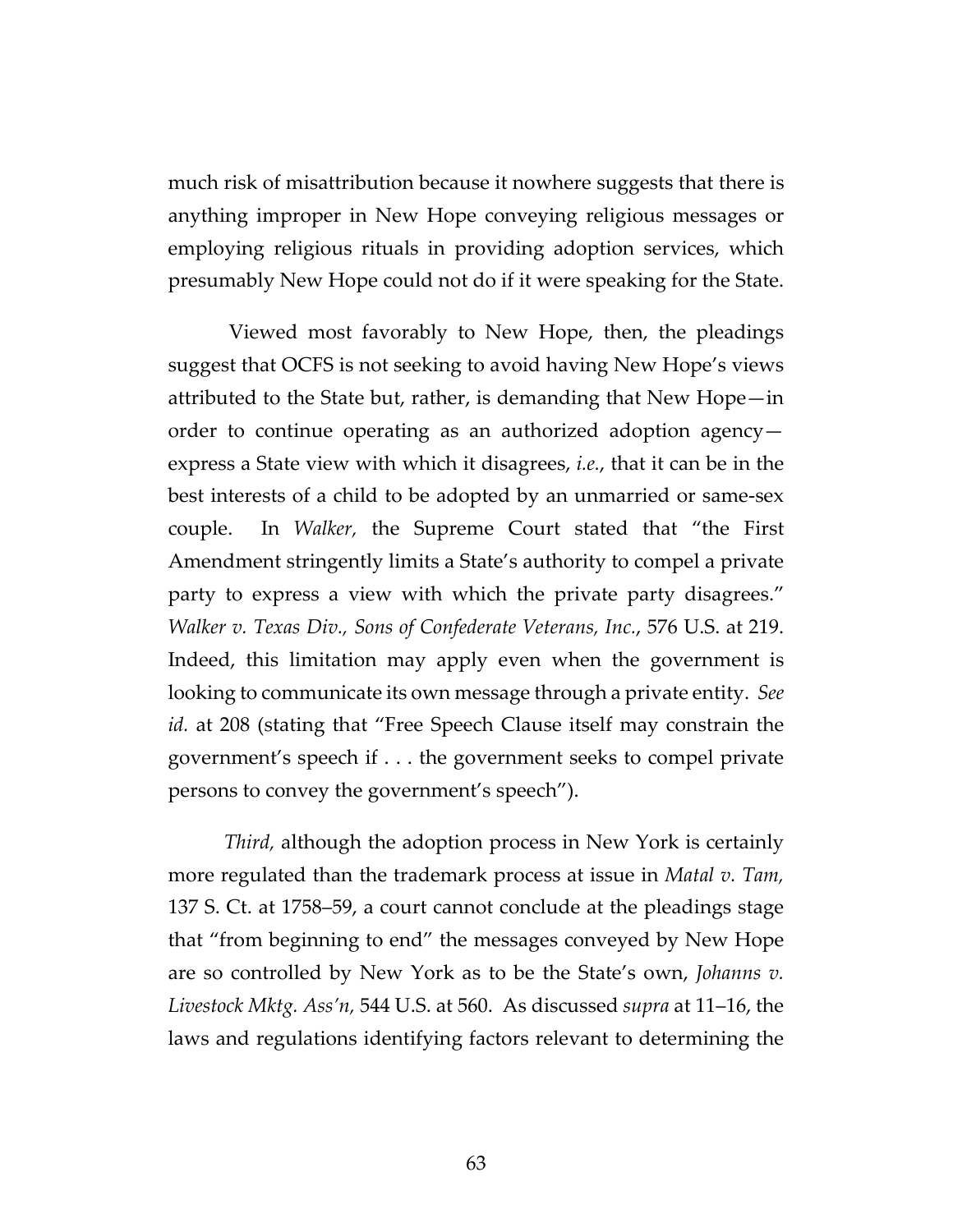best interests of a child awaiting adoption appear to afford authorized agencies considerable discretion in weighing those factors and in exercising independent judgment as to the propriety of any particular placement. By contrast to the extensive involvement of federal officials in the promotional campaign at issue in *Johanns*, it seems no New York officials engage directly with private authorized agencies as they recruit, instruct, evaluate, and ultimately recommend adoptive parents to a child's birth parents and to the court. Nothing in the pleadings indicates that OCFS officials ever review, edit, or reject a private authorized agency's best-interests assessment before a child's placement in an adoptive family. *Cf. Walker v. Texas Div., Sons of Confederate Veterans, Inc.*, 576 U.S. at 213 (highlighting State's maintenance of direct control over messages conveyed on specialty plates); *Pleasant Grove City v. Summum,* 555 U.S. at 471–72 (referencing tradition of parks selectively accepting and displaying donated monuments); *Johanns v. Livestock Mktg. Ass'n*, 544 U.S. at 561 (stating that government could edit, or even reject, proposed advertisement).

In sum, on the pleadings record, none of the three factors that courts rely on in identifying "government speech" weighs in favor of identifying any speech by New Hope as such. Nor do they compel that conclusion as a matter of law when considered together. Further proceedings may produce additional evidence that casts these pleadings in a different light. We here hold only that New Hope's First Amendment compelled speech claim cannot be dismissed now on the ground that any speech at issue is government speech.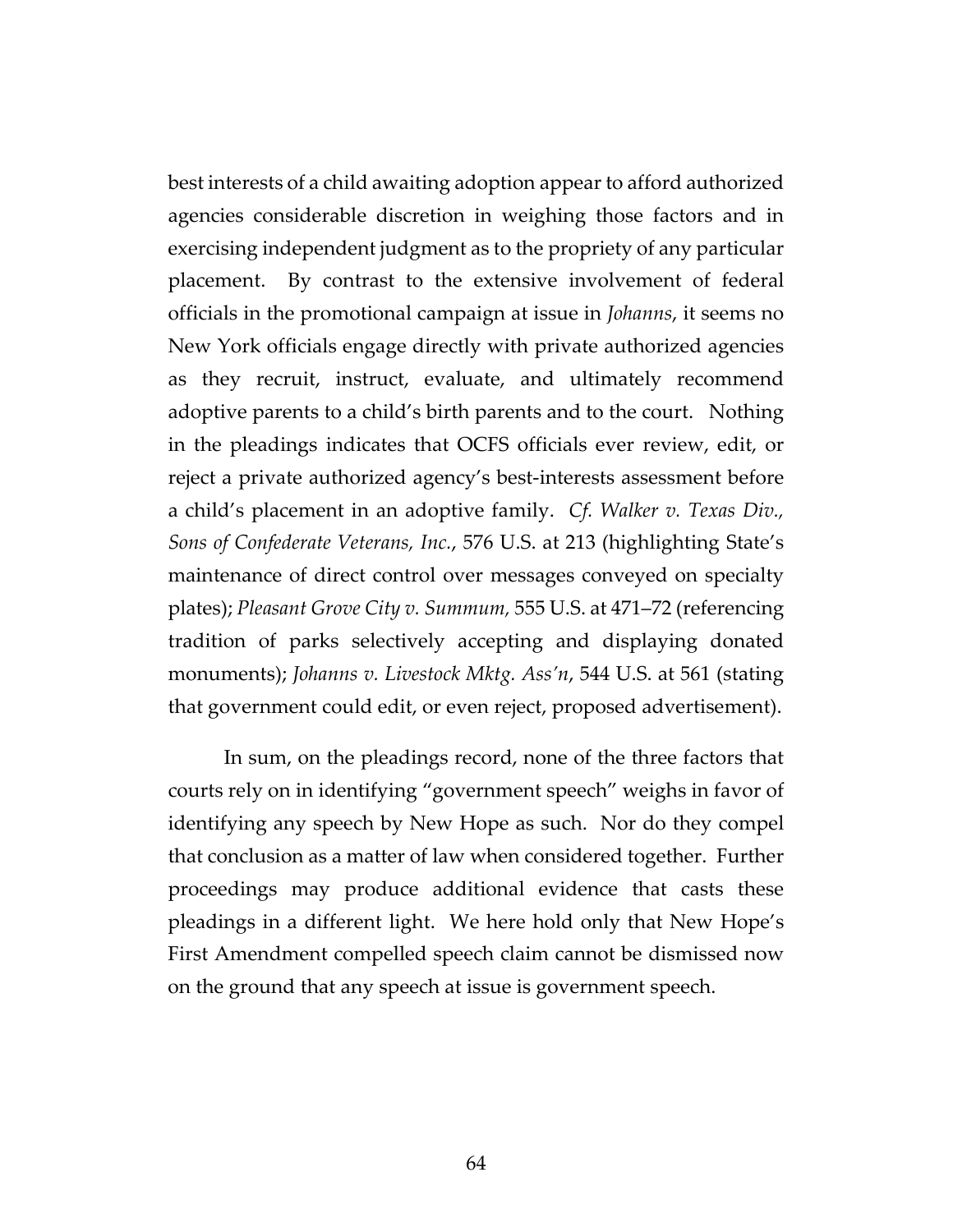### **ii. No Compelled Speech**

Alternatively, the district court dismissed New Hope's free speech claim because OCFS and 18 NYCRR § 421.3(d) "simply do not compel speech" or even compel New Hope "to change the message it wishes to convey." *New Hope Family Servs. v. Poole*, 387 F. Supp. 3d at 217–18. The court acknowledged New Hope's assertion that it provides "extensive" information to potential adoptive parents and birthparents consistent with its religious views on marriage and the family. *Id.* at 218. Nevertheless, it concluded that "nothing is preventing New Hope from continuing to share its religious beliefs throughout the entire process." *Id.* Indeed, the court expressed "no doubt that New Hope's general disapproval of cohabitating unmarried couples and same sex couples will continue to be made clear." *Id.* Similarly, while acknowledging New Hope's complaint that forcing it to approve and recommend unmarried and same-sex couples as adoptive parents would "send a message . . . that [New Hope] accepts such relationships as appropriate and believes that adoption by such couples can be in the best interests of the child," *id.* at 217 (brackets in original) (internal quotation marks omitted), the district court concluded that, in fact, "the only message that would be conveyed" by New Hope's approving an unmarried or same-sex couple for adoption "is that, applying the [relevant] regulatory criteria . . . , placement with such a couple would be in the child's best interest," *id.*; *see also id.* at 218 ("[T]he only statement being made by approving such couples as adoptive parents is that they satisfy the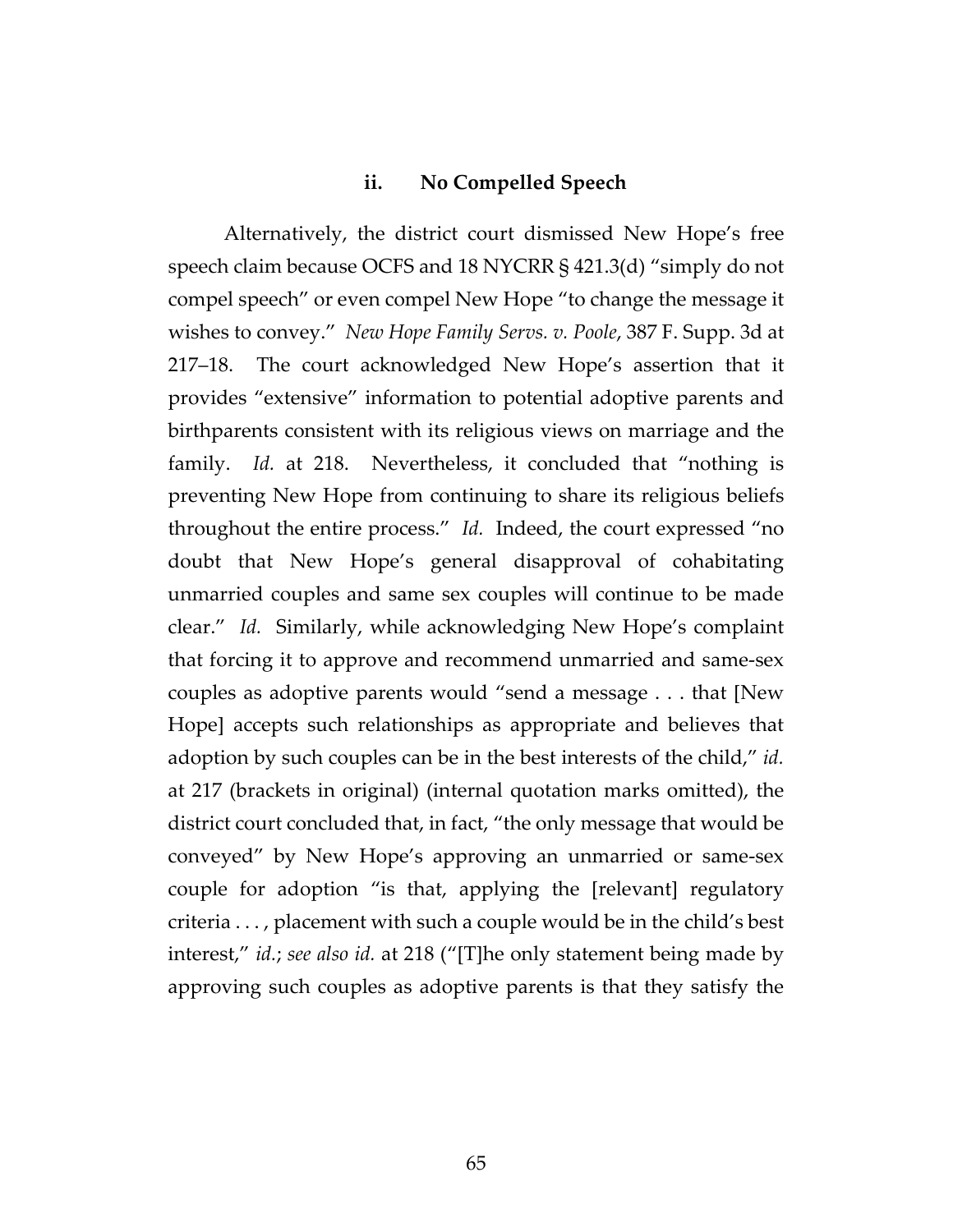criteria set forth by the state, without regard to any views as to the marital status or sexual orientation of the couple.").

Both conclusions are premature. It is hardly evident from the pleadings that OCFS, in requiring New Hope to conform its policies to 18 NYCRR § 421.3(d), would permit New Hope to counsel unmarried and same-sex couples that it is in the best interests of a child to be adopted by a heterosexual married couple and *not* in the best interests of a child to be adopted by an unmarried or same-sex couple. The regulation, after all, prohibits harassment as well as discrimination and, as the district court itself recognized in a colloquy exchange, if New Hope were to express such views, it would likely face a lawsuit "the next day." J. App'x at 237.

In its brief to this court, OCFS no longer disclaims the possibility of it restricting New Hope's speech in providing adoption services. Rather, OCFS acknowledges that "any restriction on New Hope's expressive activities within the contours of its provision of adoption activities remains unclear." Appellee Br. at 54.[29](#page-65-0) While OCFS maintains that "New Hope remains free to espouse its beliefs about marriage and family," and to "advocat[e] for adoptions by married heterosexual couples, *outside* the contours of its provision of . . . adoption services," *id.* (emphasis added), that concession is meaningless. New Hope does not claim that OCFS would compel or

<span id="page-65-0"></span><sup>29</sup> This represents a departure from OCFS's position before the district court. It there asserted that 18 NYCRR § 421.3(d) "neither compels, nor prohibits, New Hope from ... expressing its beliefs, religious or otherwise." J. App'x at 188.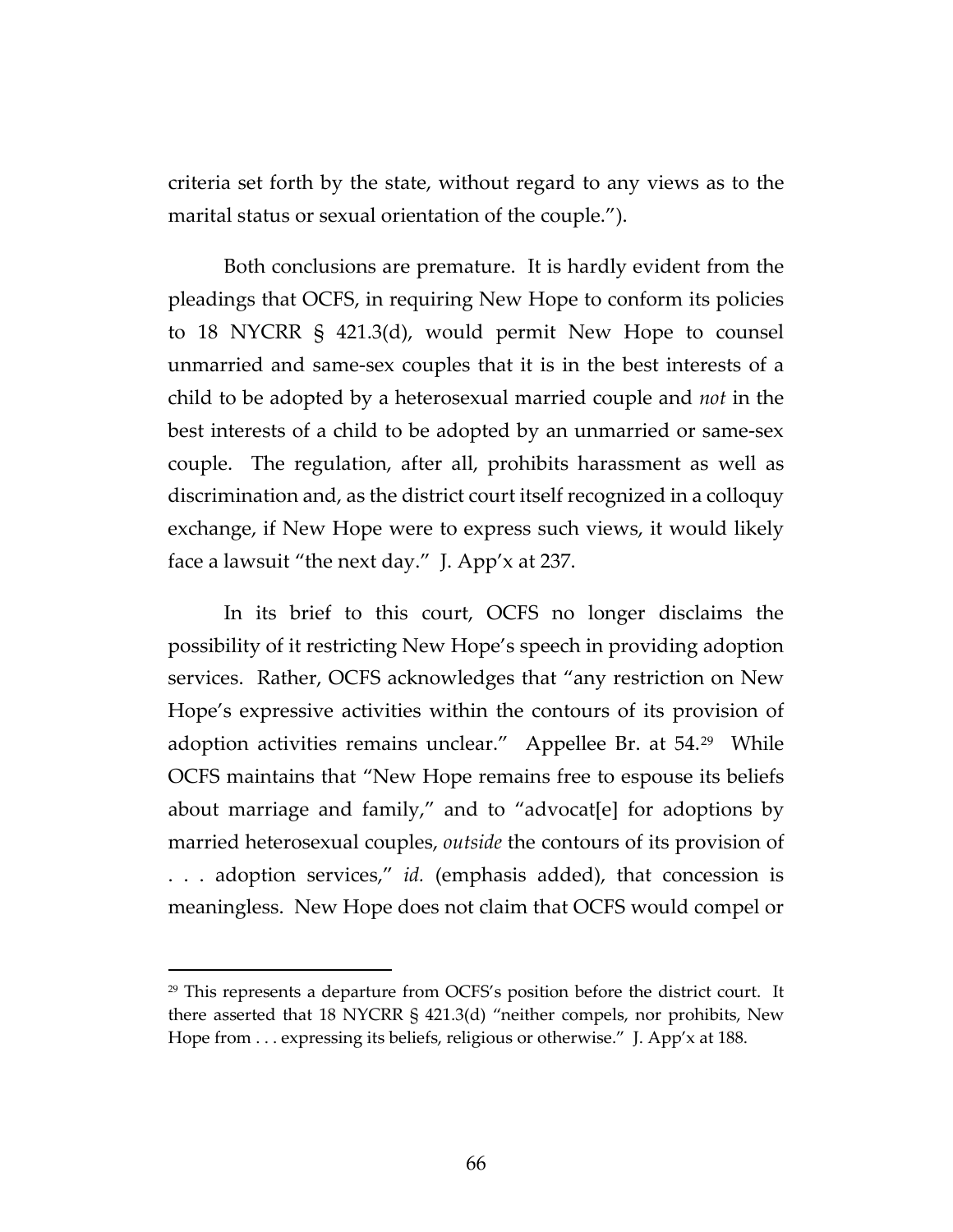limit its speech if it loses authorization to provide adoption services. Rather, New Hope sues OCFS for violating its right to free speech as an authorized adoption agency. The pleadings record admits a plausible inference that New Hope cannot both comply with 18 NYCRR § 421.3(d), as required to retain its authorization to provide adoption services, *and* express its view that adoption by unmarried and same-sex couples is not in the best interests of a child. Thus, discovery is warranted to determine the extent to which the required compliance will restrict or compel New Hope's speech.

Nor is a different conclusion warranted by OCFS's assertion that "all" it has done to date is "regulate New Hope's conduct—its refusal to provide adoption services to or place children with unmarried and same-sex couples." *Id.* at 51. As the Supreme Court has long recognized, even conduct can claim the protections of Free Speech where "[a]n intent to convey a particularized message [is] present, and . . . the likelihood [is] great that the message would be understood by those who viewed" or learned of the conduct. *Texas v. Johnson*, 491 U.S. at 404 (first brackets in original) (internal quotation marks omitted); *see Church of Am. Knights of the Ku Klux Klan v. Kerik*, 356 F.3d 197, 205 (2d Cir. 2004) (same). In any event, the pleadings here, viewed most favorably to New Hope, demonstrate more than conduct. New Hope asserts that, consistent with New York law, it can only place a child with an adoptive couple if it approves the placement as in the best interests of the child. *See* 18 NYCRR § 421.18(d). Thus, New Hope has a plausible claim that by compelling it to place children with unmarried and same-sex couples, OCFS is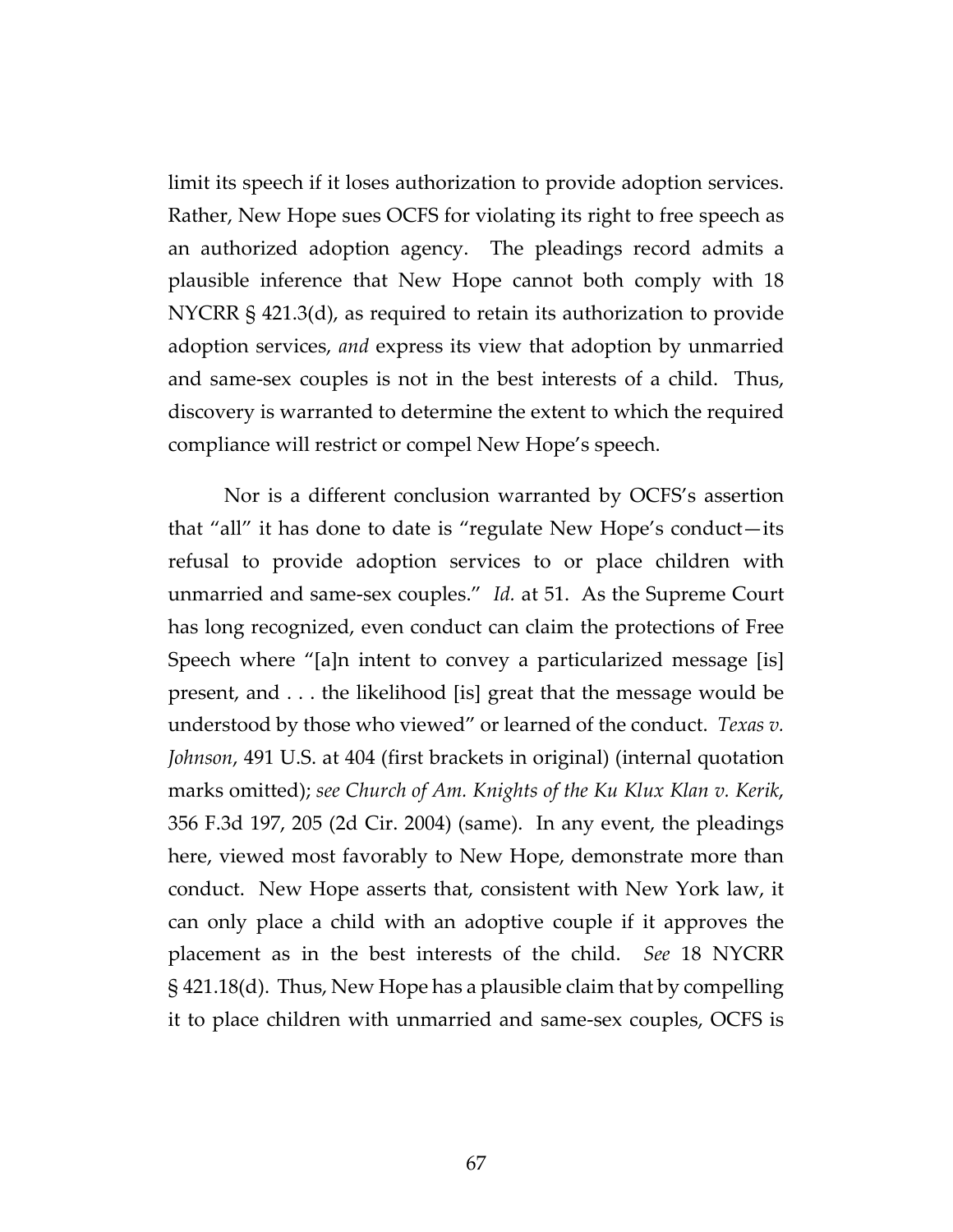necessarily compelling New Hope to engage in the speech required for that conduct—speech with which New Hope does not agree.

The district court recognized the inextricable link between New Hope's speech and conduct in the placement of a child for adoption. Nevertheless, the court dismissed New Hope's free speech claim upon concluding that the only message that its approval would convey is that an unmarried or same-sex couple satisfies the State regulations' criteria for an adoptive placement. *See New Hope Family Services v. Poole,* 387 F. Supp. 3d at 217. This implies that approval communicates no judgment by New Hope itself.Again, this conclusion cannot be reached at the pleadings stage.

As we have already observed, the regulatory criteria applicable to adoption provide agencies with no mere quantitative checklist. $30$ Rather, the regulations, by their nature, entrust authorized agencies with considerable discretion to exercise judgment in determining the best interests of a child. *See supra* at 11–16 (discussing various regulations). OCFS acknowledges as much in stating that "[t]he statutory [and regulatory] scheme bestows significant authority on authorized agencies." Appellee Br. at 4. Nowhere do the regulations define "best interests." They state only that the determination should consider, (1) "the appropriateness of placement in terms of the age of the child and of the adoptive parent(s)"; (2) "the physical and emotional needs of the child in relation to the characteristics,

<span id="page-67-0"></span><sup>&</sup>lt;sup>30</sup> We have no occasion here to consider whether other regulations, including quantitative factors, might implicate compelled speech in certain circumstances.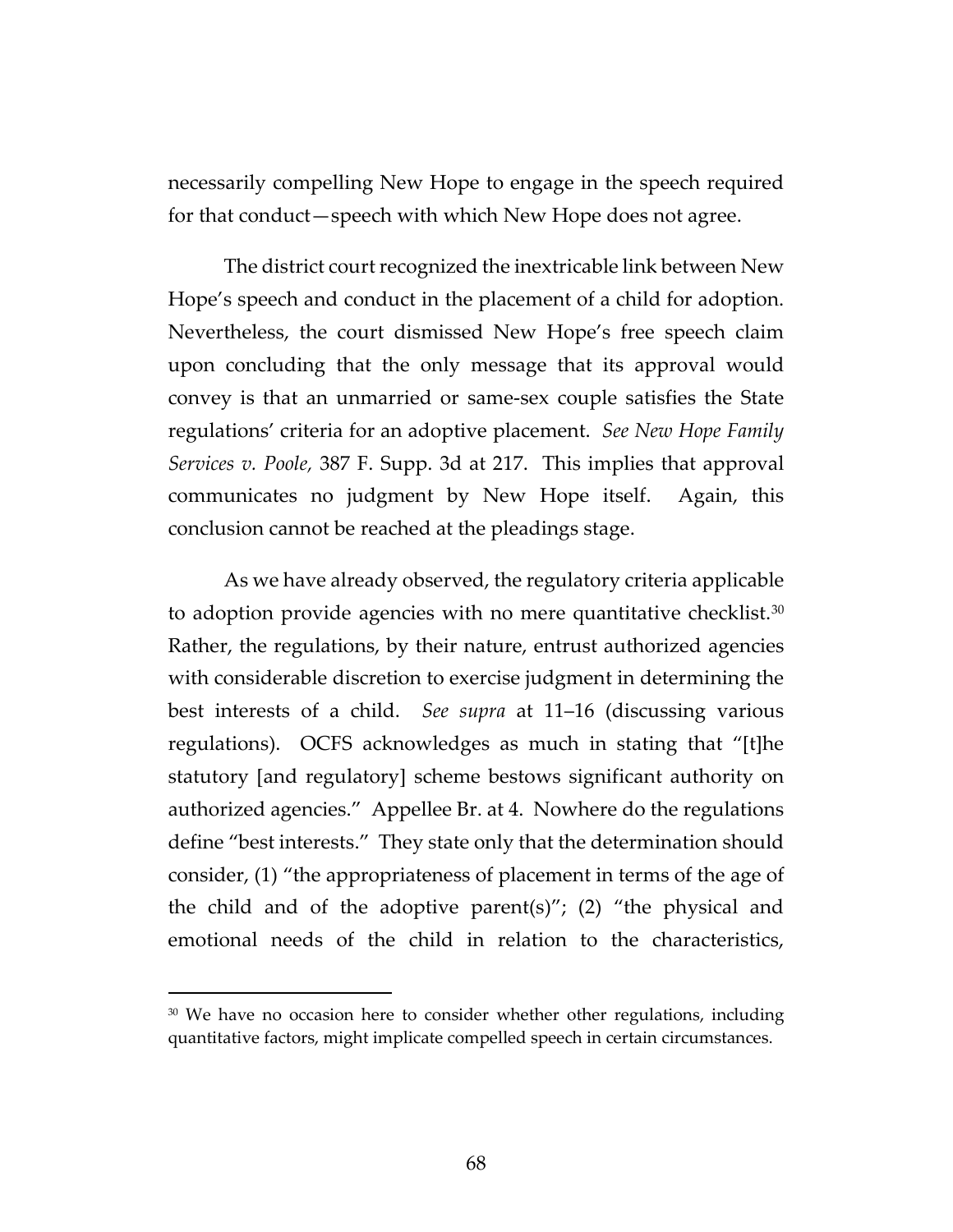capacities, strengths and weaknesses of the adoptive parent(s)"; and (3) "the requirement . . . to place minor siblings or half-siblings together . . . unless . . . such placement [is determined] to be detrimental to the best interests of one or more of the children." *Id.* § 421.18(d). These factors admit no single answer, but require the exercise of agency judgment. Moreover, the regulation states that a best-interests determination is "not limited to" these factors, *id.*, which further cautions against a narrow characterization of the message conveyed by such a determination.

Related regulations are similarly broadly cast. For example, in the home study that adoption agencies must conduct before deciding whether it is in the particular interest of a child to be placed with an applicant, the agency must "explore each applicant's ability to be an adoptive parent," discussing a range of topics including "principles related to the development of children," "reasons a person seeks to become an adoptive parent," the applicant's "understanding of the adoptive parent role," the applicant's "psychological readiness to assume responsibility for a child," and the agency's role in "supervising and supporting the adoptive placement." *Id.* § 421.15(d). Agencies must also "explore" an applicant's "capacity to give and receive affection," and "ability to provide for a child's physical and emotional needs." *Id.* § 421.16(a). The regulations do not instruct authorized agencies as to how they should evaluate or weigh these factors. Rather, these matters are left to the exercise of agency judgment and discretion, which will necessarily be informed,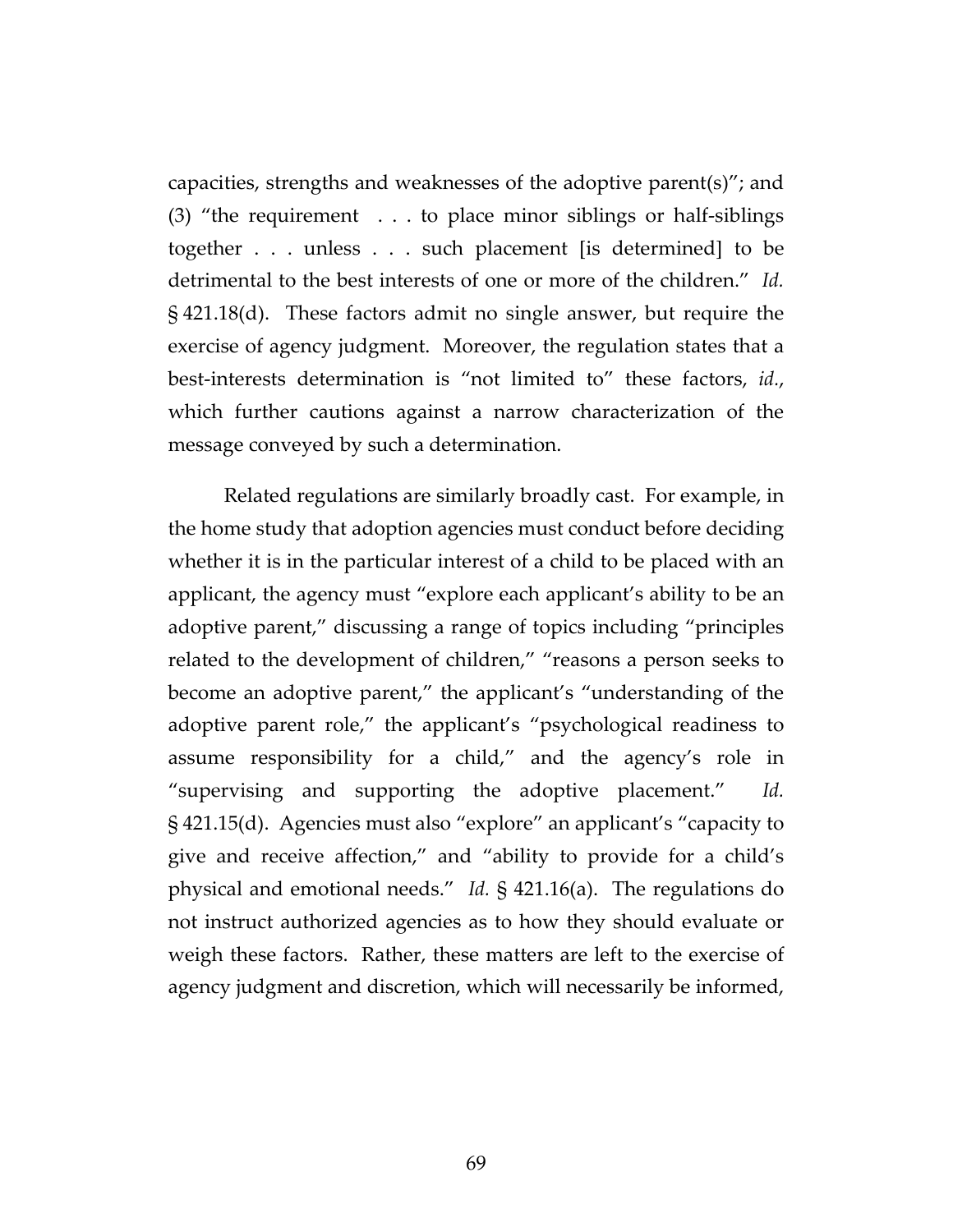to at least some degree, by the agency's conception of a child's best interests.

In New Hope's case, that conception has, as its starting point, the "biblical model for the family" as "one man married to one woman for life." Compl. ¶ 56. Given the discretion inherent in New York laws and regulations pertaining to the identification of adoption placements that are in the best interests of a particular child, a court could not conclude on the pleadings that New Hope can identify a child's best interests, and, therefore, approve an adoption placement, without communicating its viewpoint—or the one that it complains OCFS is compelling it to adopt. Thus, it was premature for the district court to conclude that requiring New Hope to provide adoption services to unmarried and same-sex couples compelled no speech subject to First Amendment protection.

#### **b. Expressive Association**

As a second part of its Free Speech claim, New Hope charges OCFS with impeding its right of association.

"Association" occupies a clearer place in American history than in American law. As to the former, what Tocqueville famously observed in 1835 has remained true for almost two centuries: "In no country in the world has the principle of association been more successfully used or applied to a greater multitude of objects than in America." 1 ALEXIS DE TOCQUEVILLE, DEMOCRACY IN AMERICA 191 (Phillips Bradley ed., Vintage Books 1990) (1835). As pertinent here, one of the "objects" for which Americans have laudably associated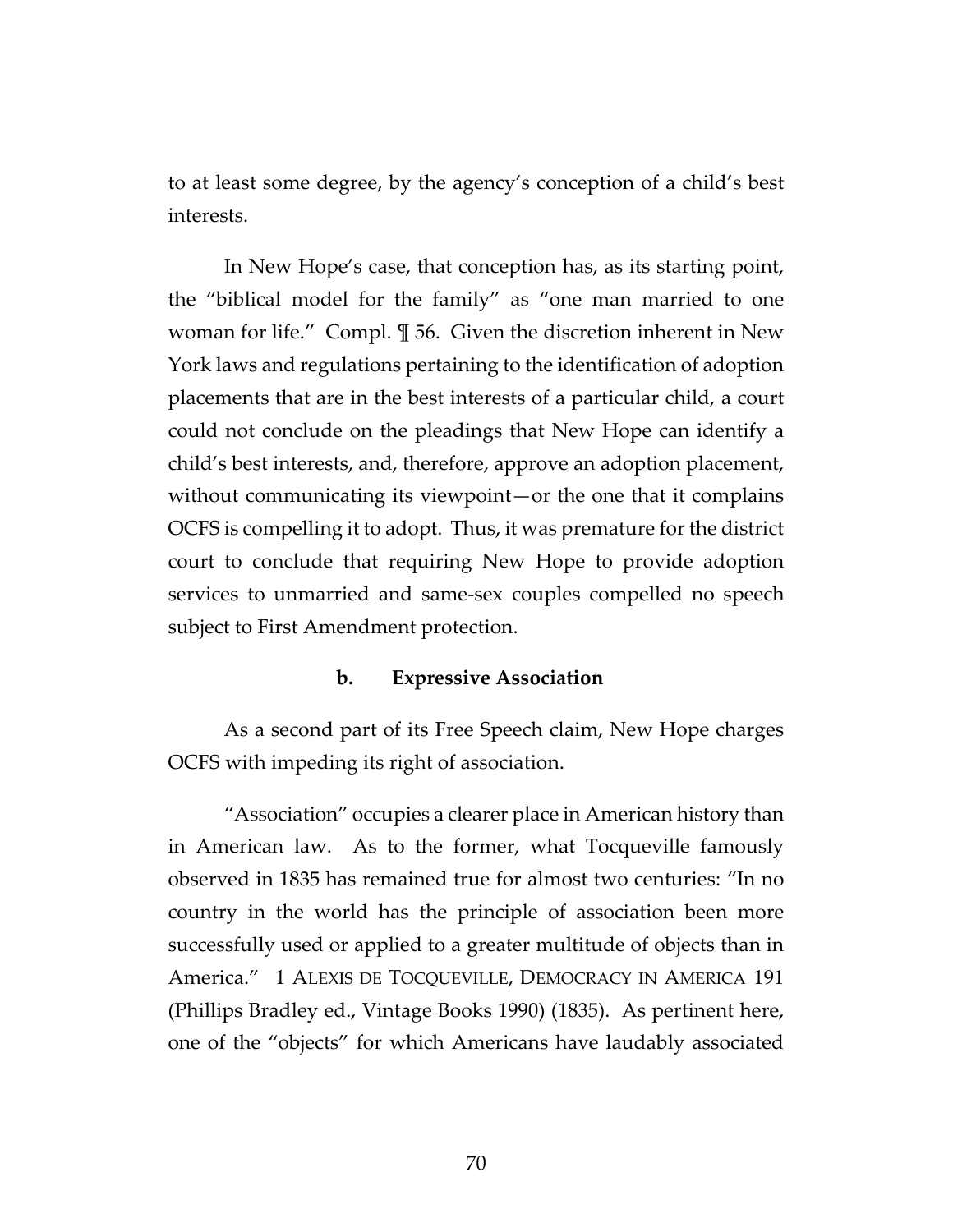throughout their history has been to care for orphaned and abandoned children. *See supra* at 8 n.3.

The law, however, recognizes no fundamental "right of association." The First Amendment does not, by its terms, pronounce such a right. *See City of Dallas v. Stanglin*, 490 U.S. 19, 23–24 (1989). Nevertheless, the Supreme Court has applied the First Amendment to association claims in two limited circumstances: "choices to enter into and maintain certain intimate human relationships," and "associat[ion] for the purpose of engaging in those activities protected by the First Amendment—speech, assembly, petition for the redress of grievances, and the exercise of religion." *Roberts v. U.S. Jaycees*, 468 U.S. 609, 617, 618 (1984); *see Jacoby & Meyers, LLP v. Presiding Justices of the First, Second, Third & Fourth Dep'ts, Appellate Div. of the Supreme Court of N.Y.*, 852 F.3d 178, 187–88 (2d Cir. 2017). It is the latter—socalled "expressive association"—that New Hope invokes in this case.

New Hope asserts that its adoption ministry is an expressive association in that it employs protected speech to "convey[] a system of values about life, marriage, family and sexuality to both birthparents and adoptive parents through its comprehensive evaluation, training, and placement programs." Compl. ¶ 270. New Hope alleges that OCFS's actions in applying 18 NYCRR § 421.3(d) impair New Hope's ability to advocate for its values. Specifically, New Hope maintains that requiring it to "[i]nclud[e] unmarried or same-sex couples in [its] comprehensive evaluation, training, and placement programs and adoptive-parent profiles would change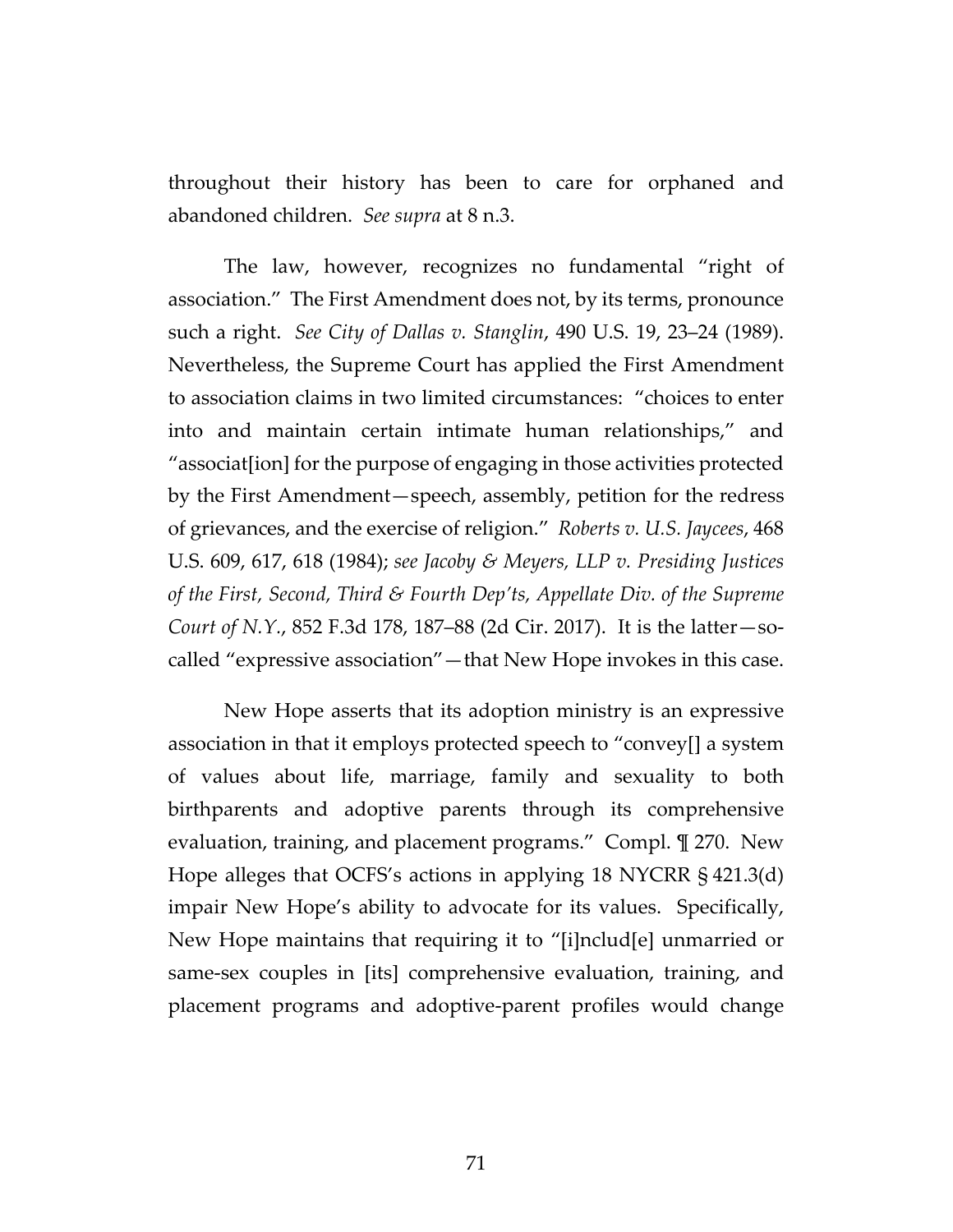New Hope's message and counseling to adoptive families and birthparents." *Id.* ¶ 273.[31](#page-71-0)

In dismissing New Hope's association claim, the district court concluded that the adoption agency could show only "slight impairment" to its expressive activity because New Hope was "not being required to hire employees that do not share [its] same religious values," and was not "prohibited in any way from continuing to voice [its] religious ideals." *New Hope Family Servs., Inc. v. Poole*, 387 F. Supp. 3d at 219. For the same reasons the latter conclusion cannot be reached at the pleading stage with respect to New Hope's compelled speech claim, *see supra* at 65–70, it cannot be reached with respect to New Hope's expressive association claim.

As for the "slight impairment" conclusion, it too is premature. Compelled hiring, like compelled membership, may be a way in which a government mandate can "affect[] in a significant way [a]

<span id="page-71-0"></span><sup>&</sup>lt;sup>31</sup> OCFS argues on appeal that New Hope is not engaged in expressive association because it is "not open to membership and was not organized for the purpose of engaging in expressive activities." Appellee Br. at 58. The membership argument fails for reasons stated in text *infra* at 72–74 with respect to compelled hiring. As for "purpose," even if OCFS's urged conclusion could be reached at the pleadings stage, it would not compel dismissal. The Supreme Court has required that an organization "engage in some form of expression"—not that it be expressly constituted for that purpose—to claim expressive association protection. *See Boy Scouts of Am. v. Dale*, 530 U.S. 640, 648 (2000); *Pi Lambda Phi Fraternity, Inc. v. Univ. of Pittsburgh*, 229 F.3d 435, 443 (3d Cir. 2000), *as amended* (Nov. 29, 2000) (stating that Supreme Court has not required organization to be "primarily expressive[] in order to receive constitutional protection for expressive associational activity"). The pleadings easily satisfy this standard.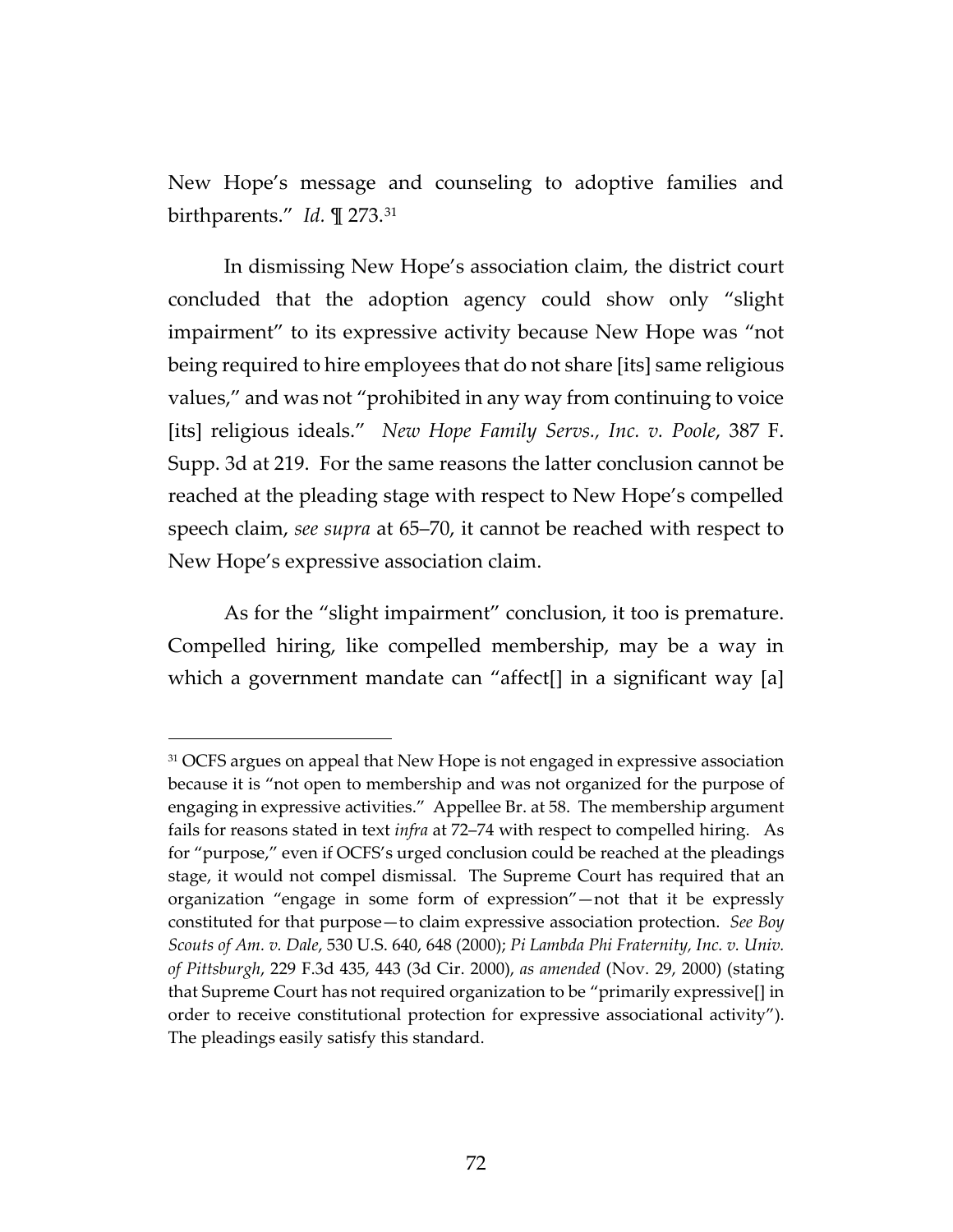group's ability to advocate public or private viewpoints." *Boy Scouts of Am. v. Dale*, 530 U.S. at 648. But it is not the only way. *Cf. Rumsfeld v. FAIR,* 547 U.S. at 69 (acknowledging that "freedom of expressive association protects more than just a group's membership decisions").

The pleadings, viewed most favorably to New Hope, indicate that OCFS, in enforcing 18 NYCRR § 421.3(d), may require New Hope to "correct[] or disciplin[e]" employees who, sharing New Hope's religious beliefs, act on, or even express, those beliefs in interacting with birthparents or prospective adoptive parents. 18 NYCRR § 421.3(d) (prohibiting discrimination and harassment and requiring authorized agencies to correct or discipline employees who engage in such). In short, New Hope complains that OCFS is not only directly limiting its own ability to promote its beliefs and values through its adoption services, but also, OCFS is requiring New Hope to use discipline to enforce those same expressive limitations as to its employees. This admits a plausible inference that OCFS is making association with New Hope "less attractive" for those who would otherwise combine their voices with the agency's in order to convey their shared beliefs and values more effectively. *See Rumsfeld v. FAIR,*  547 U.S. at 68–69.

In *Rumsfeld*, the Supreme Court rejected an expressive association challenge to a federal law requiring schools to afford equal campus access to military recruiters. The Court observed that such compelled access did not affect "a law school's associational rights" because "[s]tudents and faculty" remained "free to associate to voice their disapproval of the military's message" and "nothing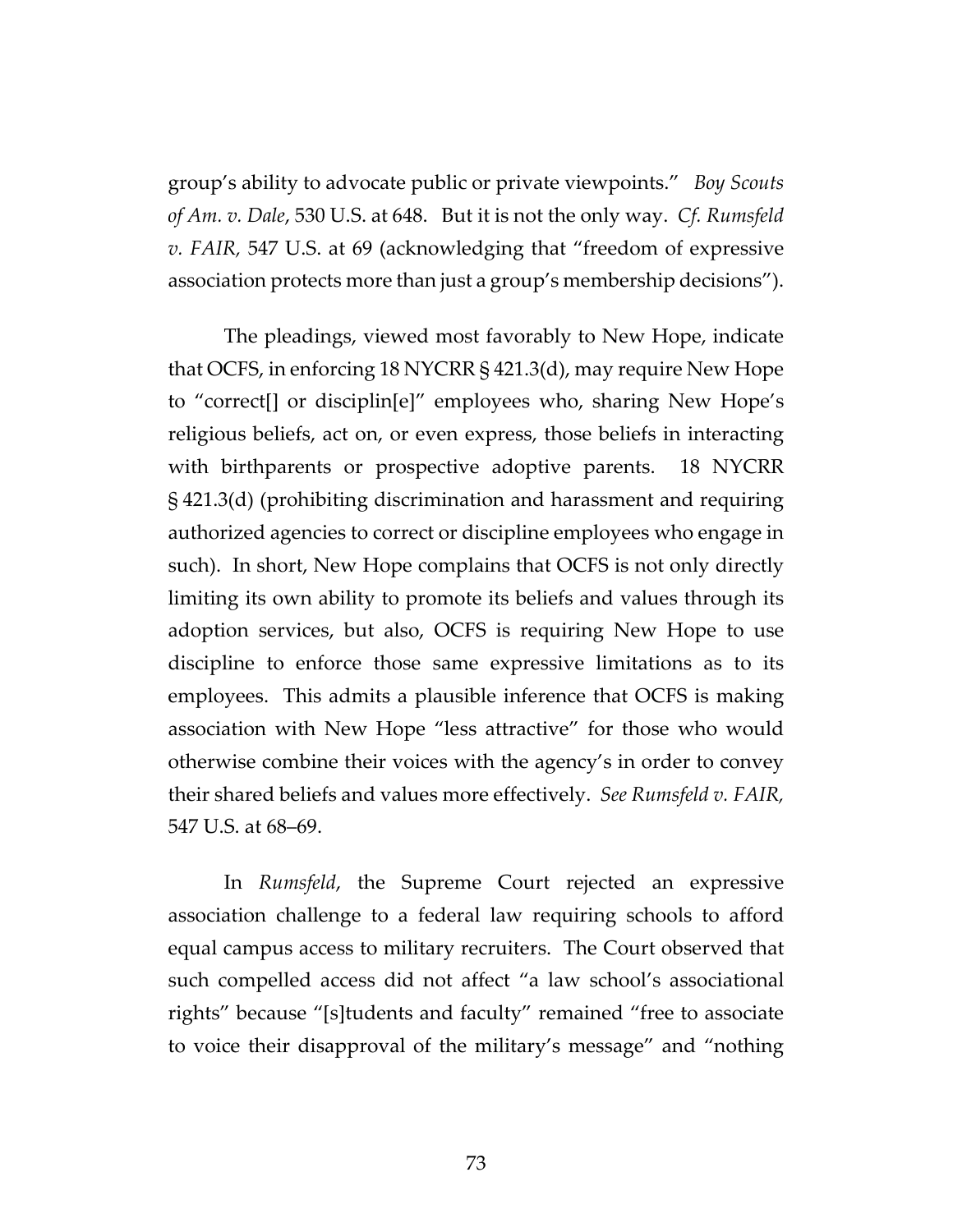about the statute affect[ed] the composition of the group by making group membership less desirable." *Id.* at 69–70. By contrast, here, the pleadings admit a plausible inference that neither New Hope nor any employees that associate with it in its adoption ministry will be free to voice their religious beliefs about the sorts of marriages and families that they believe best serve the interests of adopted children. Thus, discovery is required to determine what, if any, leeway OCFS will grant New Hope and its like-minded employees in expressing their religious views before any determination can be made as to how significantly OCFS's challenged actions will impede New Hope's associational ability to advocate its religious viewpoints.

Because New Hope's expressive association claim survives dismissal on these grounds, we need not now conclusively decide whether a claim of compelled association with unmarried and samesex couples pursuing adoption implicates expressive association. While such couples may not be seeking the sort of affiliation with New Hope generally associated with membership organizations, *see Boy Scouts of Am. v. Dale*, 530 U.S. 640, neither is theirs the "chance encounter[]" of dance-hall patrons, *City of Dallas v. Stanglin*, 490 U.S. at 25. Rather, the pleadings, viewed most favorably to New Hope, indicate that OCFS is requiring New Hope to associate with unmarried and same-sex couples for the purpose of providing services leading to adoption, an outcome that could tie New Hope, the couple, and an adopted child together for months, or even years. *See supra* at 21–25. To the extent New Hope maintains that such compelled association would impede its ability to convey its religious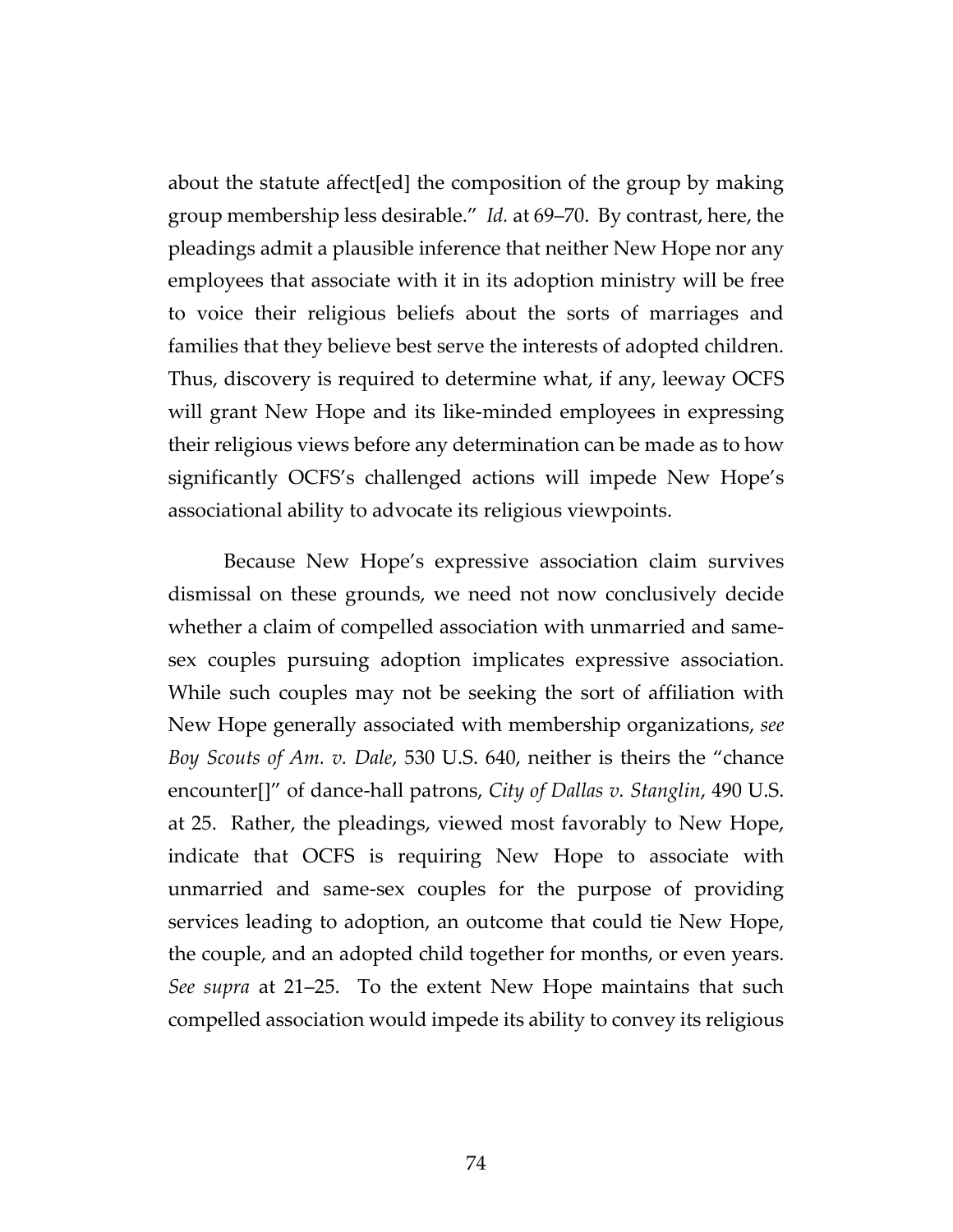beliefs about adoption in a way distinct from that resulting from the compelled speech of which it complains, it will have the opportunity to develop supporting evidence during discovery. We do not here predict whether New Hope will be able to do so. *Cf. Telescope Media Grp. v. Lucero*, 936 F.3d 740, 760 (8th Cir. 2019) (holding expressive association challenge to law prohibiting videographers from discriminating between heterosexual and same-sex weddings was "really a disguised free-speech claim" duplicative of claim on compelled-speech theory, and allowing only latter to proceed). We conclude only that the expressive association claim does not fail as a matter of law on the pleadings.

In sum, we conclude that none of New Hope's First Amendment claims—for Free Exercise of Religion, for Free Speech on a theory of compelled speech, and for Free Speech on a theory of expressive association—can be dismissed at the pleadings stage. Accordingly, we reverse the judgment of dismissal as to these claims.

## III. **Preliminary Injunction**

We review the denial of a motion for a preliminary injunction for abuse of discretion, which we will identify only if the decision rests on an error of law or a clearly erroneous finding of fact, or cannot be located within the range of permissible decisions. *See, e.g., North Am. Soccer League, LLC v. U.S. Soccer Fed'n, Inc.*, 883 F.3d 32, 36 (2d Cir. 2018). The district court's denial of New Hope's preliminary injunction motion as moot rests on an error of law, specifically, the court's dismissal of all New Hope's claims. For reasons stated in the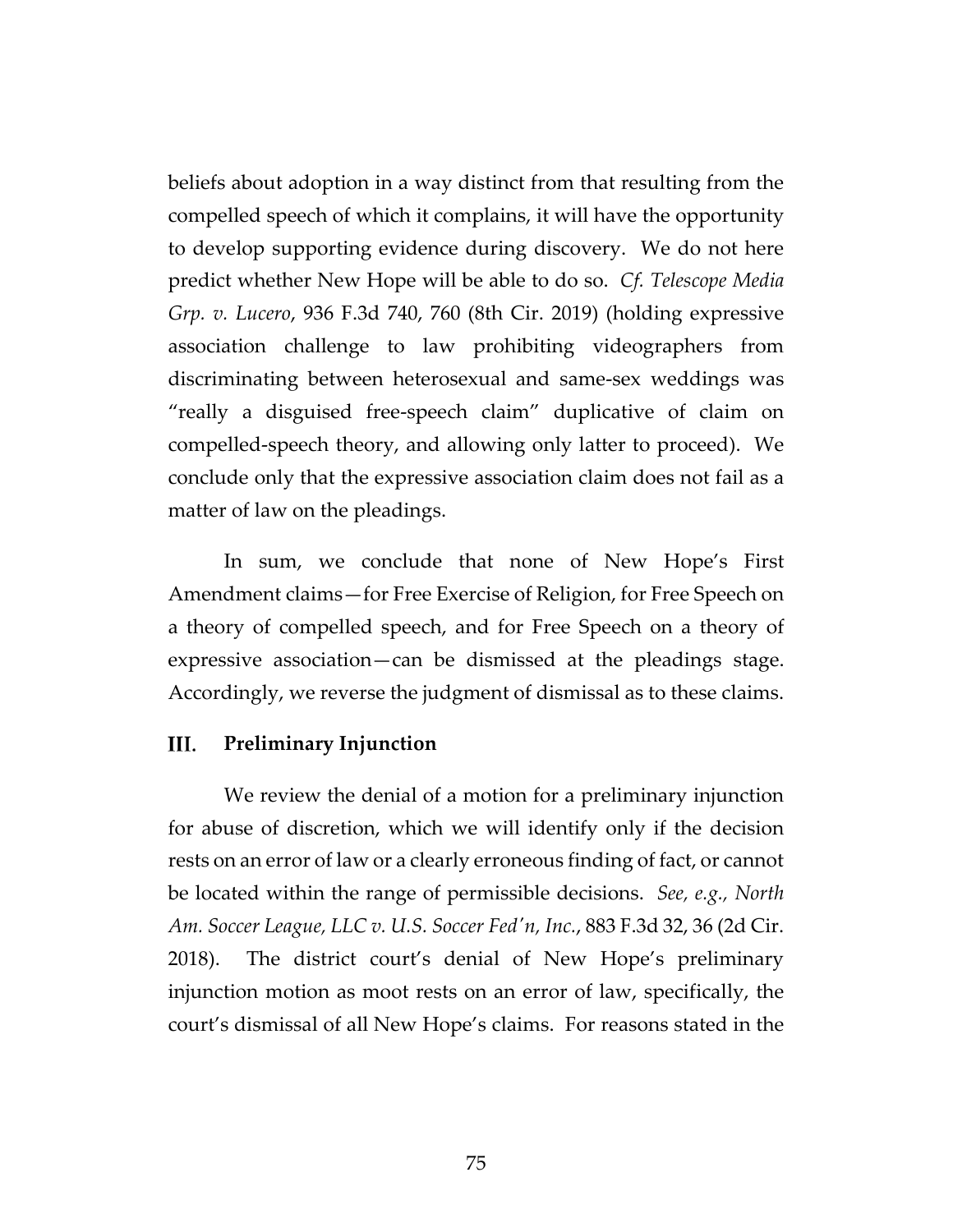preceding sections of this opinion, New Hope's Free Exercise and Free Speech claims should not have been dismissed and, thus, its preliminary injunction motion was not moot.

New Hope urges that in vacating the denial of its preliminary injunction motion, this court direct entry of the requested injunction on remand. We recognize our authority to do so. *See, e.g.*, *New York Progress & Prot. PAC v. Walsh*, 733 F.3d 483, 489 (2d Cir. 2013); *Hsu v. Roslyn Union Free Sch. Dist. No. 3*, 85 F.3d 839, 873 (2d Cir. 1996) ("Although reversal of an order denying an application for a preliminary injunction is customarily accompanied by a directive that the district court conduct a new hearing on remand, an appellate court, on a finding of merit in plaintiff's case, can in the alternative direct the district court to issue the injunction." (quoting *Patton v. Dole*, 806 F.2d 24, 31 (2d Cir. 1986))).But we leave it to the district court in the first instance to decide if such equitable relief is warranted and its exact scope. Nevertheless, a few observations may be useful to guide the district court's exercise of its discretion on remand.

*First*, because New Hope seeks a preliminary injunction to stay government action taken in the public interest pursuant to a statutory (and regulatory) scheme, it must establish both a likelihood of success on the merits and irreparable harm in the absence of an injunction. *See Alliance for Open Soc'y Int'l, Inc. v. Agency for Int'l Dev.*, 651 F.3d 218, 230 (2d Cir. 2011), *aff'd.*, 570 U.S. 205; *Alleyne v. N. Y. State Educ. Dep't*, 516 F.3d 96, 101 (2d Cir. 2008). The "loss of First Amendment freedoms . . . unquestionably constitutes irreparable injury." *International Dairy Foods Ass'n v. Amestoy*, 92 F.3d 67, 71 (1996)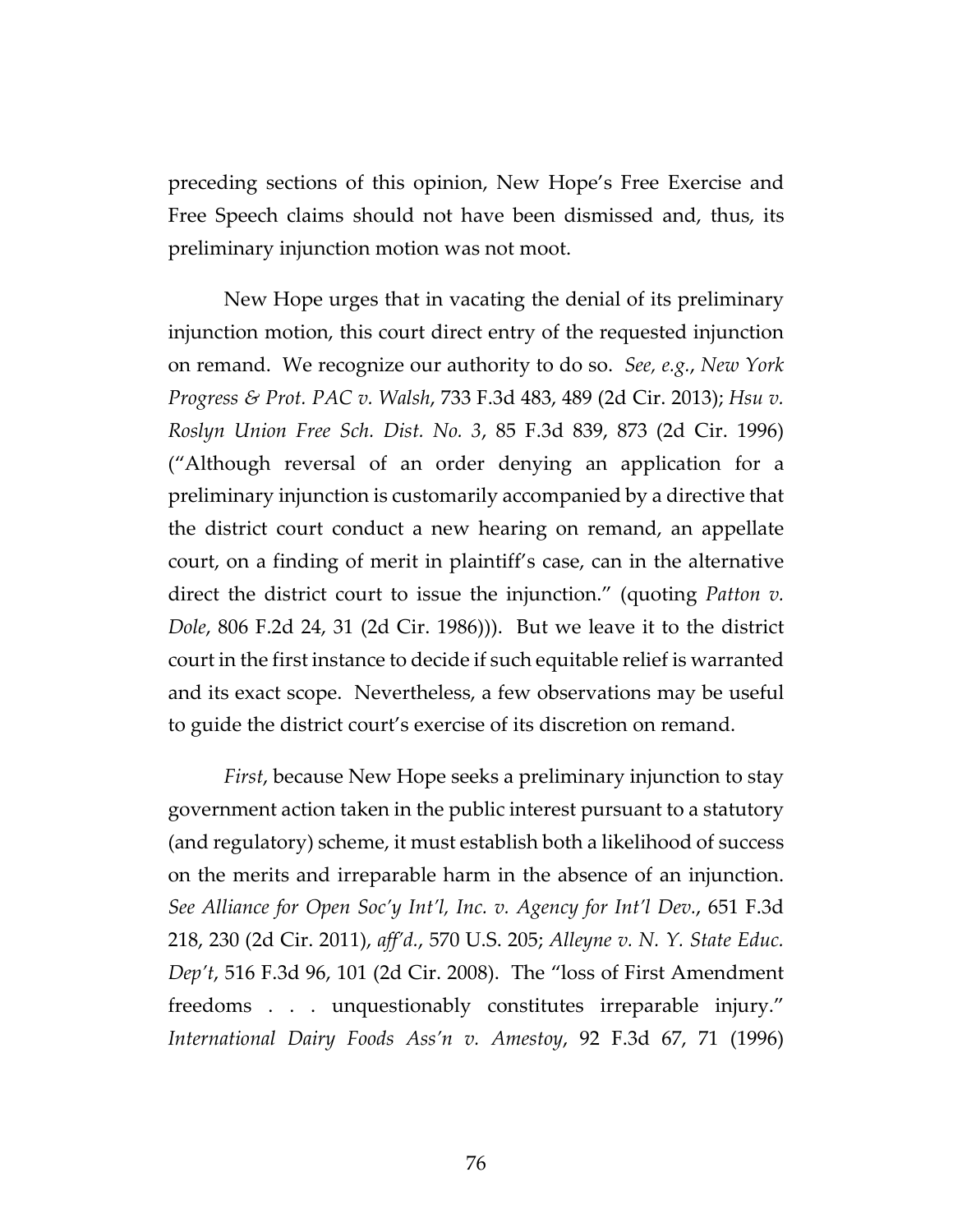(internal quotation marks omitted). Thus, "the dominant, if not the dispositive, factor" in deciding whether to grant a preliminary injunction in this case is New Hope's ability to demonstrate likely success on the merits of its Free Exercise and Free Speech claims. *New York Progress & Prot. PAC v. Walsh*, 733 F.3d at 488.

*Second,* when the pleadings are viewed in the light most favorable to New Hope, serious concerns arise as to whether OCFS's challenged actions violate the Free Exercise and Free Speech Clauses. *See supra* at 32–53 (discussing Free Exercise claim); *id.* at 65–70 (discussing compelled speech claim). In considering a motion for an injunction, however, a court is not required to view the pleadings in the light most favorable to New Hope. *See Pope v. Cty. of Albany*, 687 F.3d 565, 570 (2d Cir. 2012).Nevertheless, because New Hope's complaint is verified, the district court can treat its detailed factual allegations as evidence. *See Colon v. Coughlin,* 58 F.3d 865, 872 (2d Cir. 1995); 5A CHARLES A. WRIGHT & ARTHUR R. MILLER, FEDERAL PRACTICE AND PROCEDURE § 1339 (4th ed. 1990).

In doing so here, the district court should consider that the facts alleged in the verified complaint, as well as those in sworn affidavits submitted by New Hope in support of a preliminary injunction, are largely unrefuted in OCFS's filings in opposition to injunctive relief. The single opposing affidavit submitted by OCFS asserts that 18 NYCRR § 421.3(d) applies uniformly and neutrally to all authorized adoption agencies in New York. J. App'x at 169. But the assertion is conclusory and, while true as applied to the statutory text, *see supra* at 37, does not address pleaded circumstances raising neutrality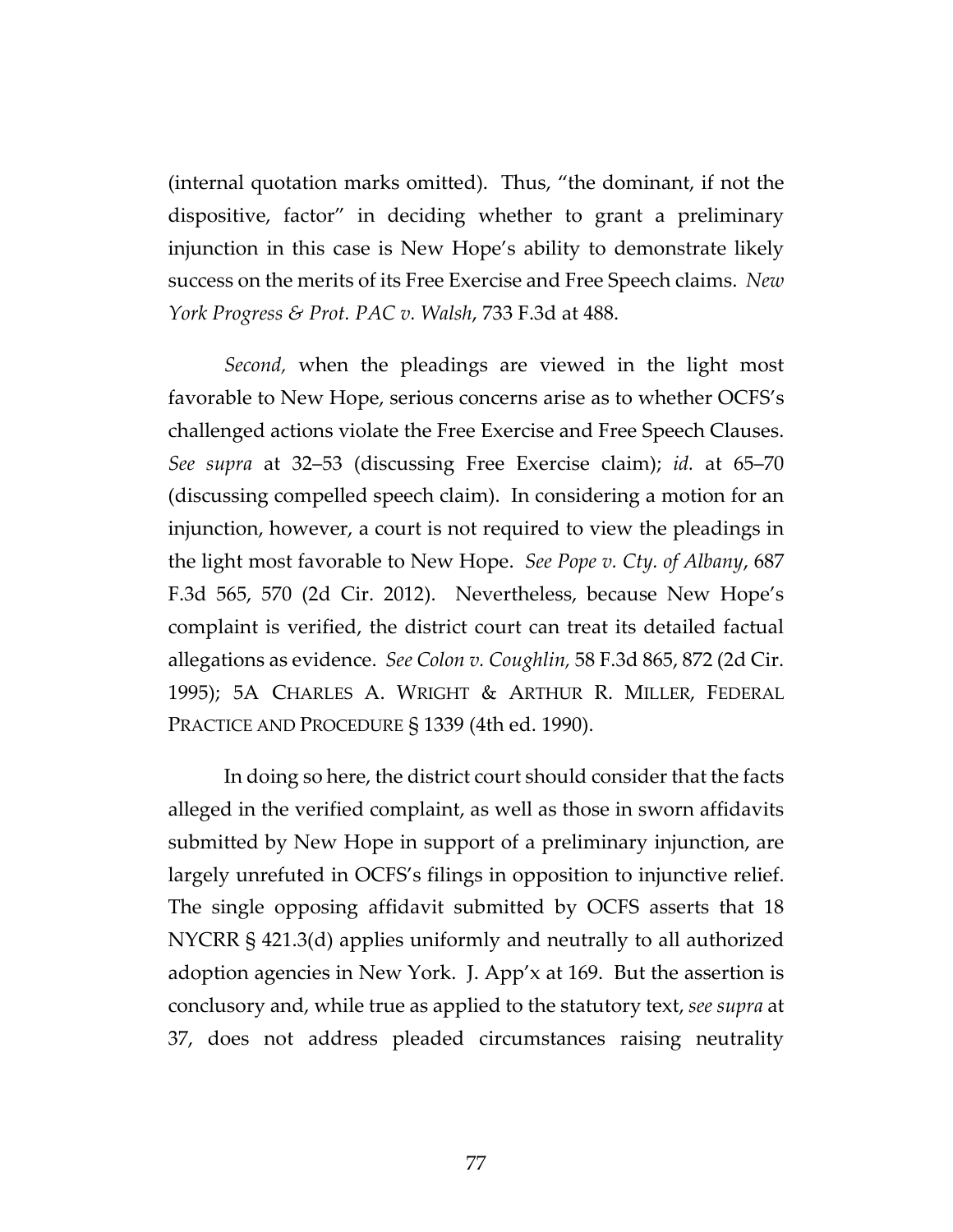concerns, detailed *supra* at 43–53. The district court may properly consider the lack of evidence assuaging these concerns in determining the likelihood of New Hope succeeding on its Free Exercise claim.

Similarly, in determining the likelihood of New Hope succeeding on its Free Speech claim, the district court can consider OCFS's failure to provide factual support for its contention that a privately funded, faith-based adoption agency such as New Hope engages in "government speech" when it makes adoption recommendations based on its determination of the best interests of a child. Nothing in the existing record indicates that any listener has ever understood New Hope to be speaking or acting as an agent of the State in providing adoption services. Indeed, an affidavit submitted by New Hope indicates the contrary. *See generally* J. App'x 131–134 (Bleuer Aff.). Nor is there existing record evidence that state officials exercise the degree of control over New Hope's expressive activities generally reflective of government speech. *See supra* at 63– 64.

As to the likelihood of New Hope showing that OCFS is compelling it to speak contrary to its beliefs, the district court should consider whether an agency's adoption recommendation—expressly or implicitly—pronounces a particular placement to be in the "best interests" of the child. It should also consider the possibility of New Hope's expressive activities in the provision of adoption services being restricted or penalized, particularly in light of OCFS's inability to assure otherwise in this court. *See supra* at 66.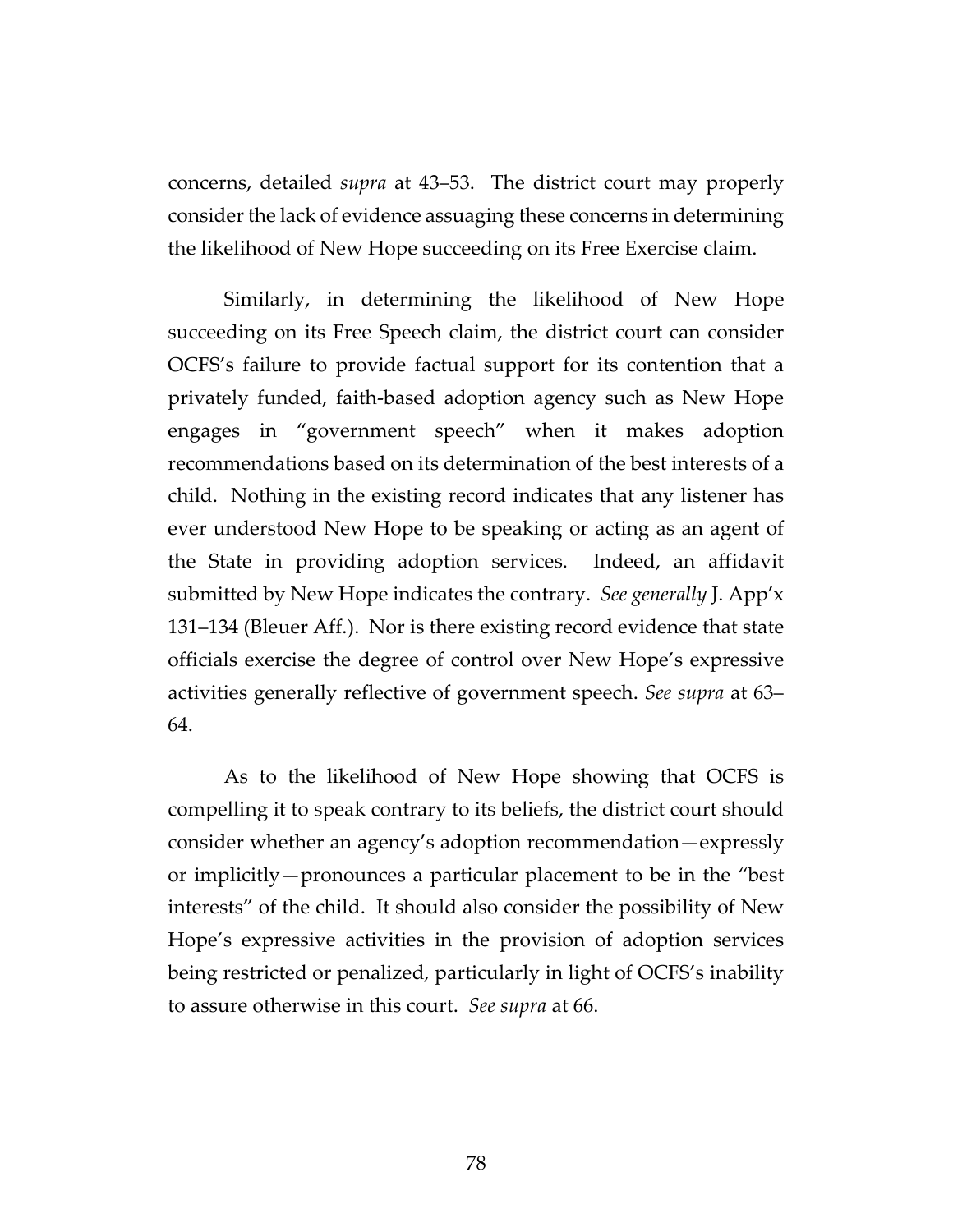*Third*, in opposing a preliminary injunction, OCFS characterizes "adoptive services" as "government services." J. App'x at 168–69. To the extent this characterization bears on the likelihood of New Hope succeeding on its claims, the district court can consider whether laws permitting only State "authorized" agencies to provide adoption services and establishing criteria for the provision of such services warrant recognizing the services themselves as governmental. Factors relevant to this determination can include that (a) authorized agencies, as in New Hope's case, can be privately funded and faith based; (b) the State does not preclude faith-based organizations from referencing religious beliefs and using religious rituals in providing adoption services, something that the State itself could not do; (c) the State itself operates over 50 adoption agencies at the same time it authorizes some 70 private adoption agencies; (d) the State's criteria for adoption services appear to afford authorized agencies considerable discretion in the final identification of the best interests of an adopted child; and (e) State regulations prohibit (or at least limit) consideration of certain facts, including a prospective parent's sexual orientation and marital status, in identifying the best interests of an adopted child.

*Fourth*, OCFS's declaration stresses the State's strong interest in preventing discrimination against prospective unmarried and samesex couples. It maintains that preventing such discrimination serves the bests interests of children awaiting adoption by "provid[ing] a broad and diverse pool of adoptive parents" and, thereby, "maximiz[ing] the number of prospective adoptive parents." *Id.* at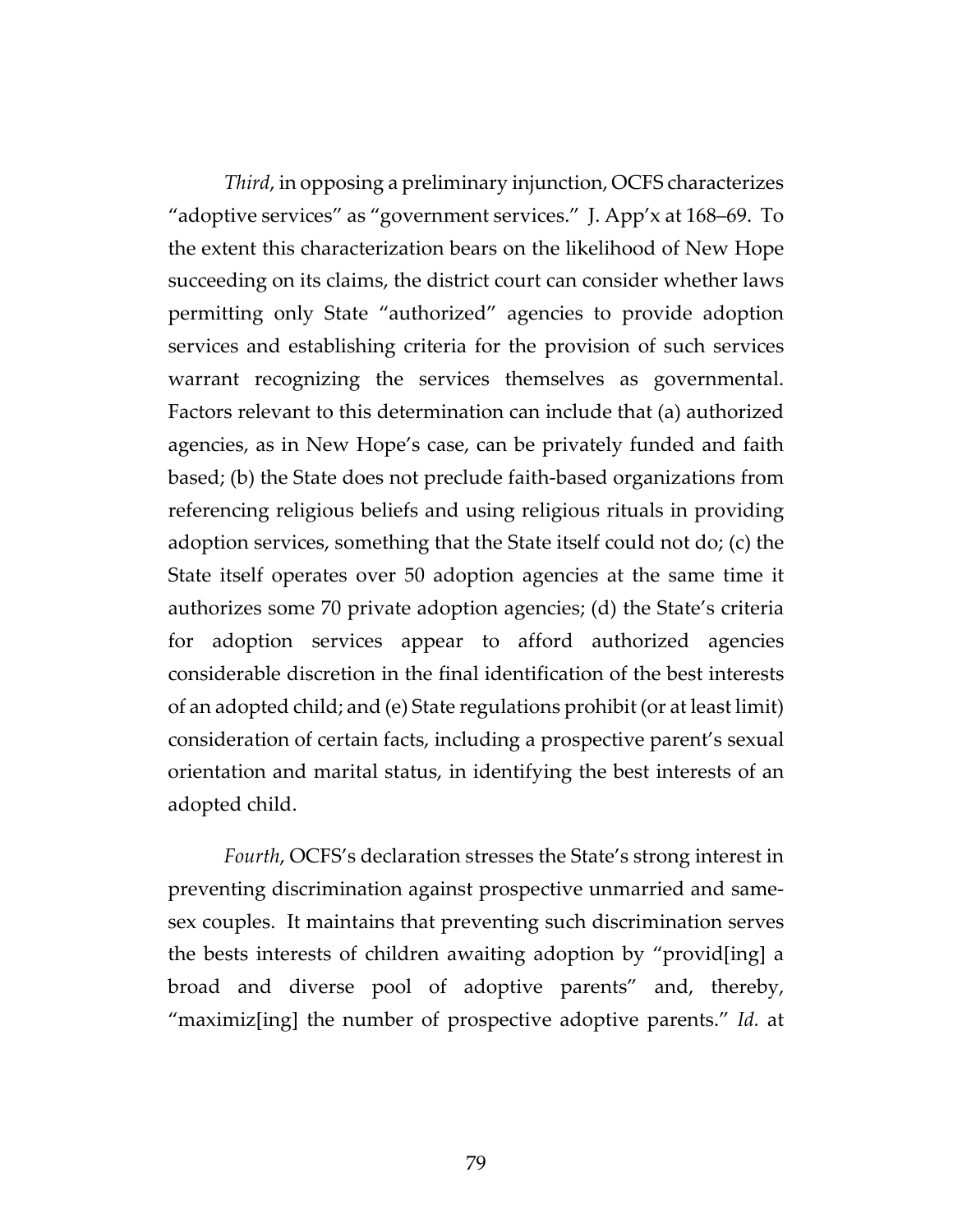168. It also serves "to prevent the trauma and social harm caused by discrimination against lesbian, gay, bisexual, transgender, queer or questioning (LGBTQ) people." *Id.*

Should the district court determine that New Hope is likely to succeed in demonstrating that 18 NYCRR § 421.3(d) is not being applied neutrally but, rather, is being used to exclude its religious beliefs from the public arena or to compel (or preclude) its speech, OCFS must do more than identify a State interest. It must demonstrate that its challenged actions are narrowly tailored to serve that interest without unnecessarily impairing New Hope's Free Exercise of Religion or Free Speech. *See, e.g.*, *Lukumi v. Hialeah*, 508 U.S. at 546. Should the district court consider tailoring, record evidence raises certain concerns.

To state the obvious, it is no small matter for the State to order the closure of a privately funded, religious adoption ministry that has, over 50 years of authorized operation, successfully placed approximately 1,000 children in adoptive homes, particularly when there is no suggestion that any placement was not in the best interests of the adopted child. While there is no question that OCFS is authorized to enforce 18 NYCRR § 421.3(d), the exact source of its authority to order closure for a violation of that regulation is not clear on the present record. *See supra* at 50–51. Thus, identifying that authority may be important to any tailoring determination.

 Even assuming such authority, however, other tailoring concerns warrant consideration. For example, New Hope asserts that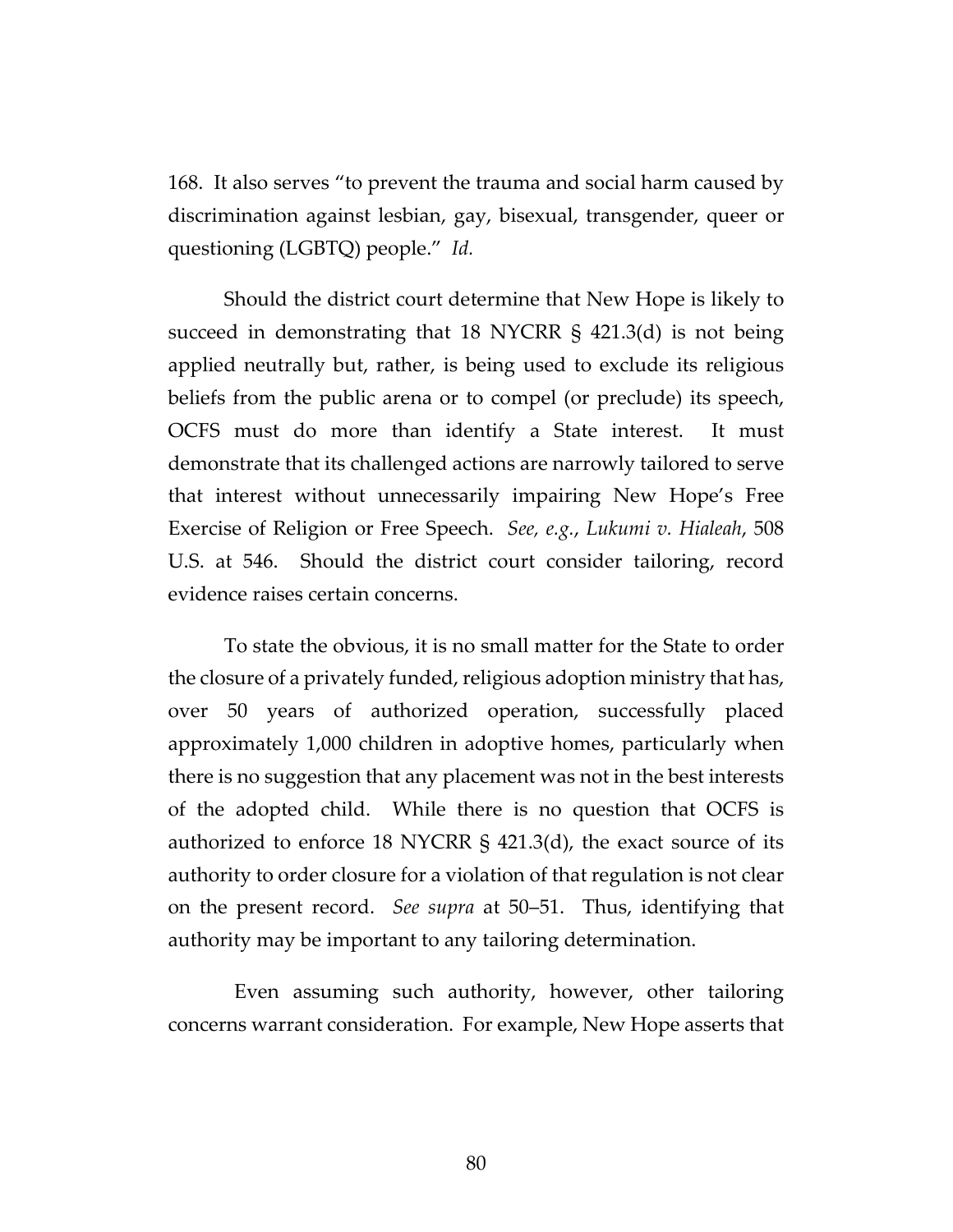it does not provide adoption services to unmarried and same-sex couples because its religious beliefs do not permit it to state that it would be in the best interests of a child to be placed for adoption with such couples. To avoid its beliefs preventing such couples' pursuit of adoption, New Hope is willing now, as it has in the past, to recuse itself from their cases, and to refer them to other adoption agencies, including those operated by the State. The question arises: Is this recusal-and-referral practice a narrowly tailored means for avoiding discrimination without impairing New Hope's Free Exercise and Free Speech rights?

To be sure, recusal and referral do not permit unmarried and same-sex couples to obtain adoption services from New Hope. But the existing record reveals no complaint from any referred couple. Nor does it indicate that any couple was unable to adopt as a result of referral. In the absence of any such evidence, it is not evident that, pending resolution of the merits of this case, recusal and referral poses such a risk of trauma and social harm to unmarried and samesex adoption applicants that nothing less than the closure of New Hope's adoption operation can adequately safeguard the State's interests.[32](#page-80-0) Should OCFS adduce such evidence on remand, the district court can properly consider it in light of the totality of the

 $\overline{a}$ 

<span id="page-80-0"></span><sup>&</sup>lt;sup>32</sup> Insofar as OCFS also asserts a State interest in avoiding trauma and social harm to LGBTQ children awaiting adoption, that appears not to be at issue in this case given that New Hope professes to focus its adoption efforts on infants under the age of two. But, of course, if OCFS thinks otherwise, it can clarify its position on remand.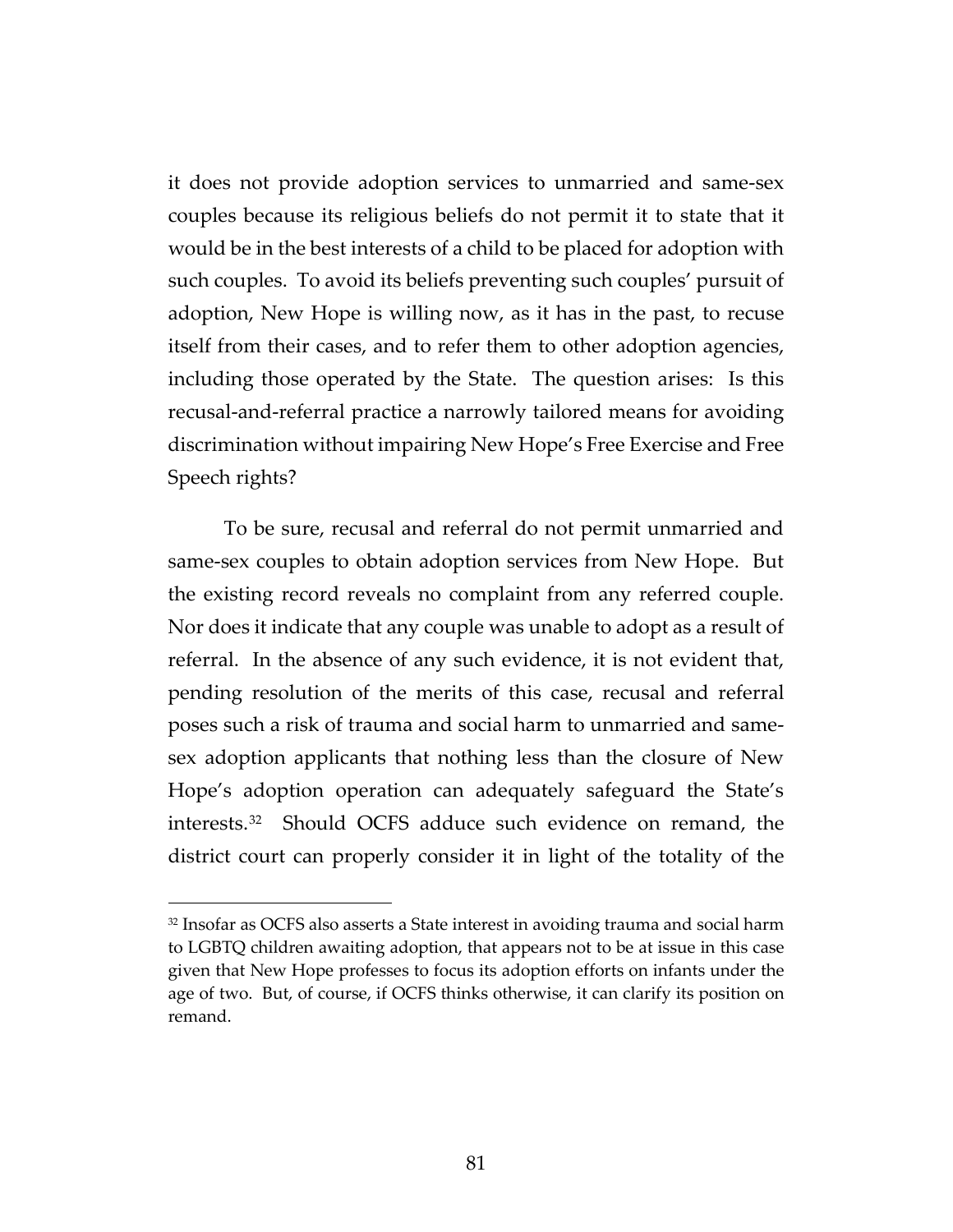circumstances, including how, if at all, New Hope's recusal-andreferral practice limits the ability of unmarried and same-sex couples easily to obtain adoption services;<sup>[33](#page-81-0)</sup> and how well the State's interest in maximizing both the number and diversity of prospective adoptive parents is served by (a) allowing New Hope to continue providing adoption services subject to a recusal-and-referral practice, as compared to (b) requiring New Hope to close its adoption operation. These questions, like adoption itself, must also take into account the best interests of the many children awaiting adoption in a State where they number far more than the persons willing to adopt them.

In sum, because we reverse the dismissal of New Hope's Free Exercise and Free Speech claims, we also vacate the denial of New Hope's preliminary injunction motion as moot. This court does not order the district court on remand to grant such an injunction. Rather, we leave it to the district court, in the first instance, to weigh the merits of the motion consistent with this opinion.

## IV. **Conclusion**

To summarize,

(1) The pleadings, viewed in the light most favorable to plaintiff New Hope, state plausible claims under the Free Exercise

 $\overline{a}$ 

<span id="page-81-0"></span><sup>33</sup> *See supra* at 47 n.20.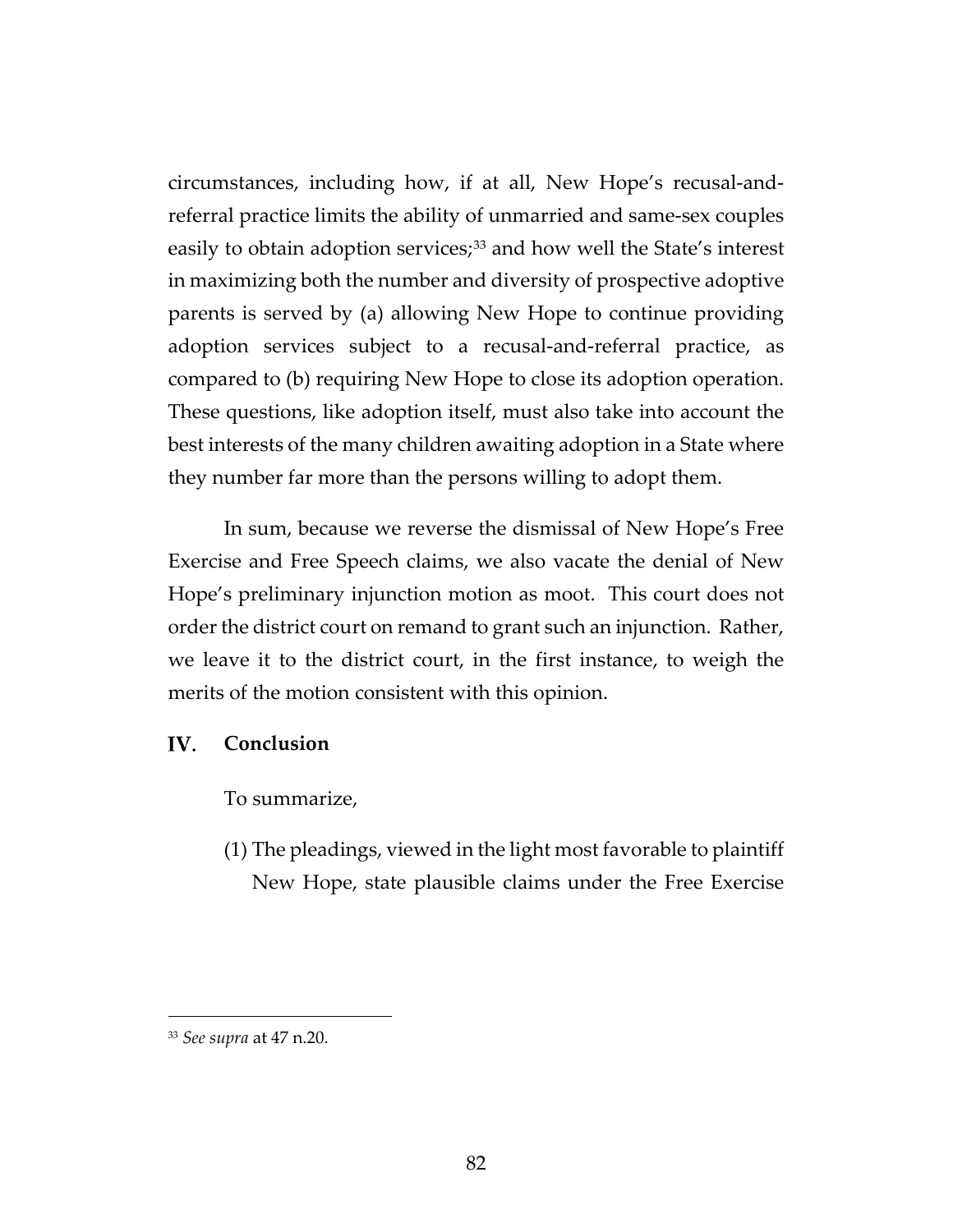and Free Speech Clauses of the Constitution. Among other things, the pleadings,

- (a) raise a plausible suspicion that OCFS acted with hostility towards New Hope because of the latter's religious beliefs,
- (b) plausibly allege that New Hope would be compelled to speak or associate in violation of those beliefs if the regulation in question were enforced, and
- (c) do not permit a court to conclude as a matter of law that New Hope's speech equates to government speech merely because New York State has authorized New Hope to provide adoption services.
- (2) This case is not analogous to *Fulton v. City of Philadelphia*, 922 F.3d 140 (3d Cir. 2019), *cert. granted*, 140 S. Ct. 1104 (2020), now pending before the Supreme Court, because,
	- (a) New Hope is not under contract with and receives no funding from OCFS,
	- (b) OCFS has not identified New Hope as a public accommodation, and
	- (c) the issue on this appeal is whether New Hope has pleaded sufficiently plausible claims to defeat dismissal, not whether it has demonstrated the